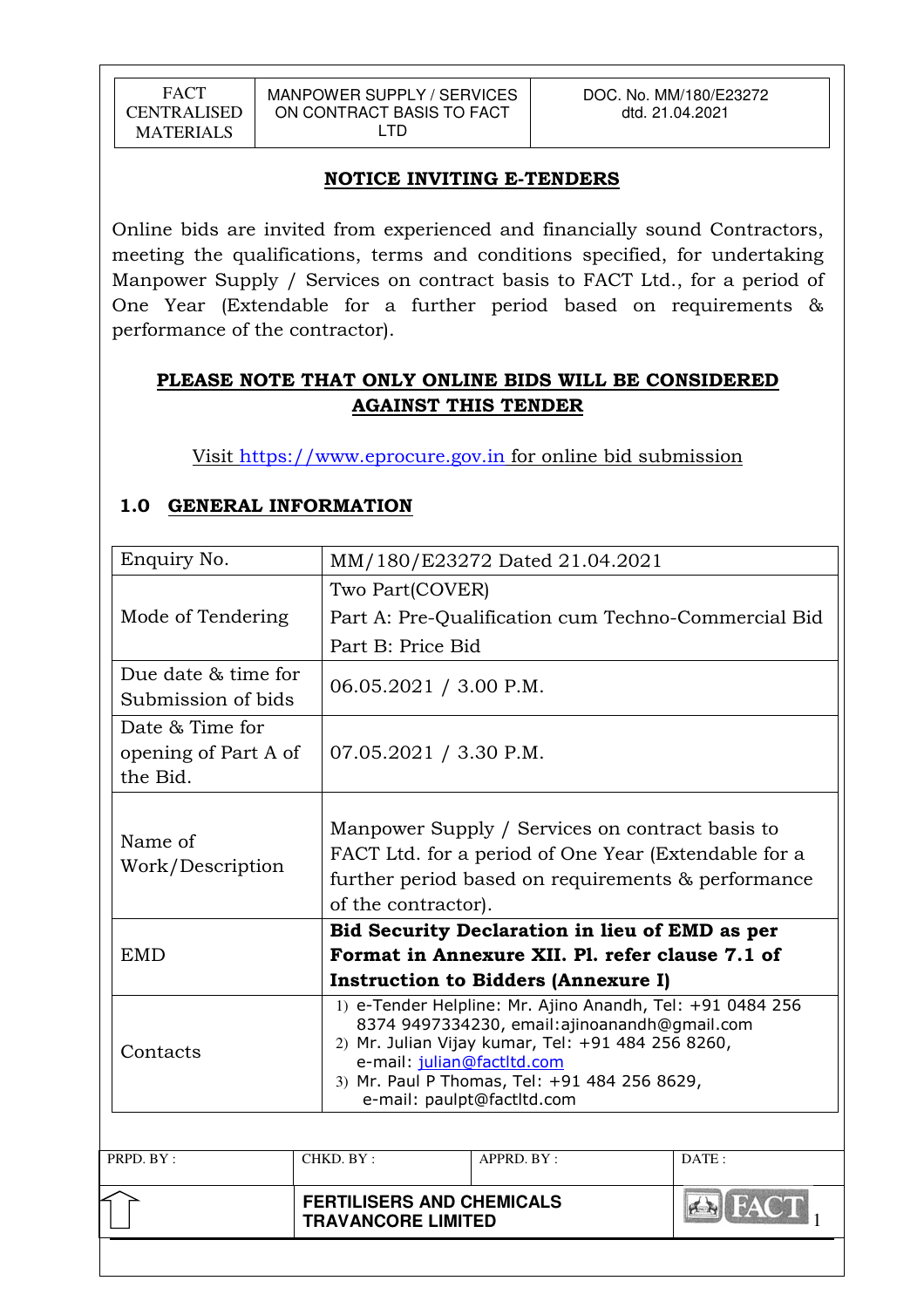### 2.0 TENDER DOCUMENTS (e-TENDER)

Visit our website www.fact.co.in or Central Public Procurement Portal https://www.eprocure.gov.in for tender documents. Bid submission shall be in electronic form through https:www.//eprocure.gov.in only. See Annexure I 'Instructions to Bidders (e-Tender)'.

# 3.0 GENERAL

- 3.1 Bids from bidders against whom any criminal case, enquiry or investigation/report by authorities like Vigilance, CBI etc., are pending in relation with FACT or bidders who are defaulting CONTRACTORS of FACT shall be disqualified and rejected.
- 3.2 FACT reserves the right to reject any or all bids without assigning any reasons whatsoever, and / or based on the past unsatisfactory performance by bidders at FACT / other PSEs / Govt. Departments. The opinion of FACT regarding the same shall be final and conclusive.
- 3.3 Partnership firms having common partners will be treated as one Bidder. When bids are received from any proprietorship / firm / company having the same proprietor or one or more partners/Directors in the business organisation of any other party quoting against this tender (hereinafter called Common Firms), such bids shall be considered having been received from only one applicant in different names and the lowest acceptable quotation of such Common Firm shall only be considered for evaluation.

### 4.0 EVALUATION OF BIDS

- 4.1 Bids will be evaluated based on the pre-qualification criteria and other requirements stipulated in the tender enquiry.
- 4.2 Evaluation of bids will be based on the Lowest rate (Contractors service charge-Lumpsum per employee) quoted in the Price Bid.
- 4.3 If there is a tie in the L1 position, the tie shall be broken by obtaining revised reduced rates in sealed covers from the L1 bidders.

| PRPD. BY: | CHKD. BY:                                                     | APPRD. BY: | DATA |
|-----------|---------------------------------------------------------------|------------|------|
|           | <b>FERTILISERS AND CHEMICALS</b><br><b>TRAVANCORE LIMITED</b> |            |      |
|           |                                                               |            |      |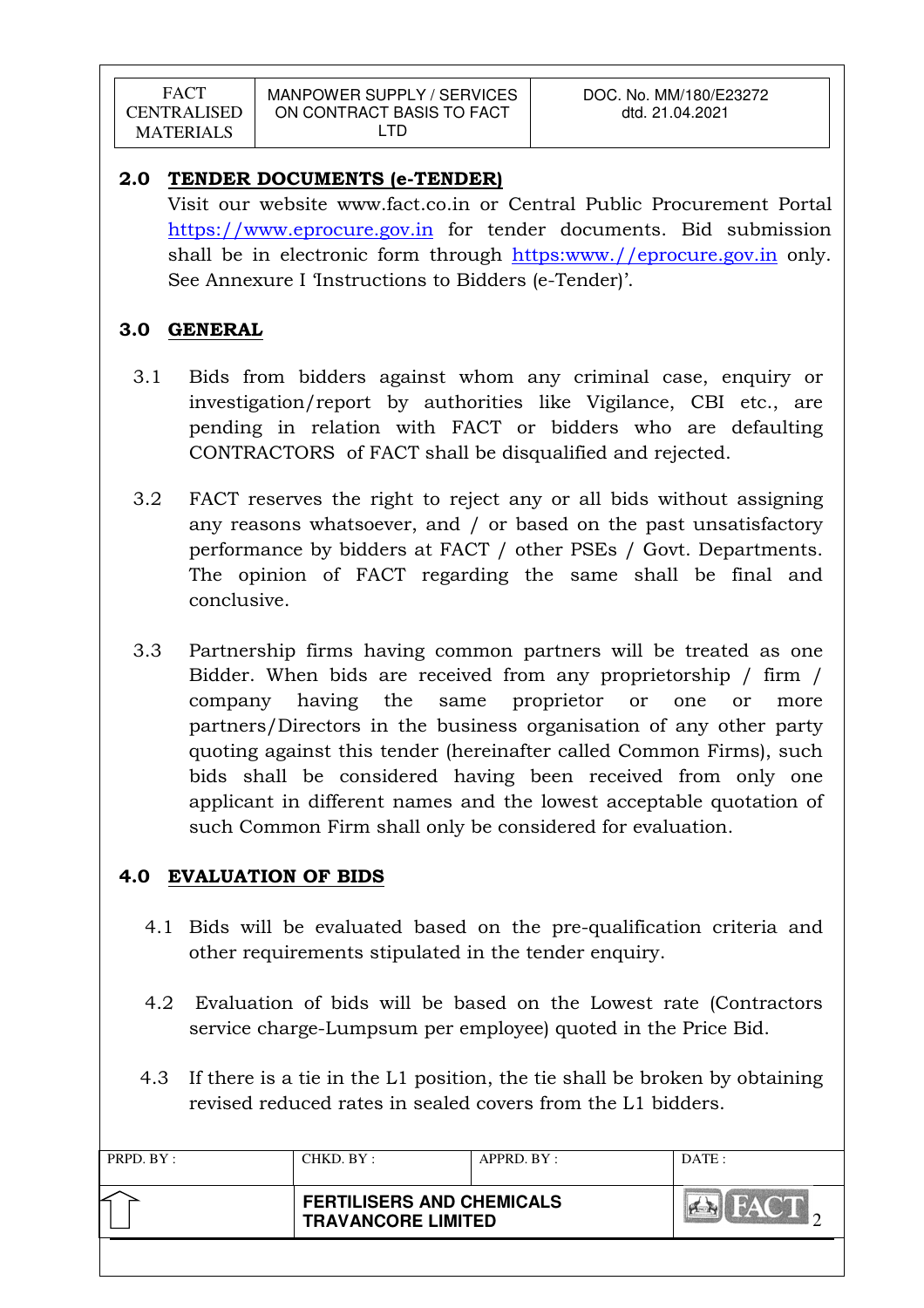5.0 Bidder shall clearly indicate the time required for Mobilization / commencement of Supply / Service from the date of receipt of Letter of Intent (LOI)/ Work Order.

# 6.0 Submission of forged documents

- (i) Bidder is required to furnish the complete and correct information/ documents required for evaluation of their bids. If the information/ documents forming basis of evaluation is found to be false/forged, the same shall be considered adequate ground for rejection of the Bids.
- (ii) In case, the information/document furnished by the bidder forming basis of evaluation of his bid is found to be false/ forged after the award of the contract, FACT shall have full right to terminate the contract and get the remaining job executed at the risk &cost of such bidder without any prejudice to other rights available to FACT under the contract such as forfeiture of Security Deposit, withholding of payment etc.
- (iii) In case this issue of submission of false document comes to the notice after execution of work, FACT shall have full right to forfeit any amount due to the bidder along with forfeiture of Security Deposit furnished by the bidder.
- (iv) Further, such bidder shall be put on Blacklist/Holiday List of FACT debarring them from future business with FACT
- 7.0 Estimated Total Contract Value- Rs.2 Crores. This estimate is inclusive of wages, other statutory dues and lumpsum amount of the contractor.

### 8.0 SPLITTING UP OF Work:

25% of total order quantity shall be allocated to MSE units as per clause 8.0 of Instruction to Bidders. The lowest bidder (L1), the second lowest bidder (L2) and third lowest bidder (L3) will be awarded order in the percentage ratio of 50:30:20 of the balance quantity subject to capacity and also matching with the L1 rate. In case L2, L3, does not match with the L1 rate then L4 will be awarded order allocated for second lowest bidder subject to L4 matching with L1 rate and so on. The opportunity shall be extended to all eligible bidders who qualify the PQ criteria until

| PRPD. BY: | CHKD. BY :<br><b>FERTILISERS AND CHEMICALS</b> | $APPRD$ . $BY$ : | $\overline{\text{DATE}}$ : |
|-----------|------------------------------------------------|------------------|----------------------------|
|           | <b>TRAVANCORE LIMITED</b>                      |                  |                            |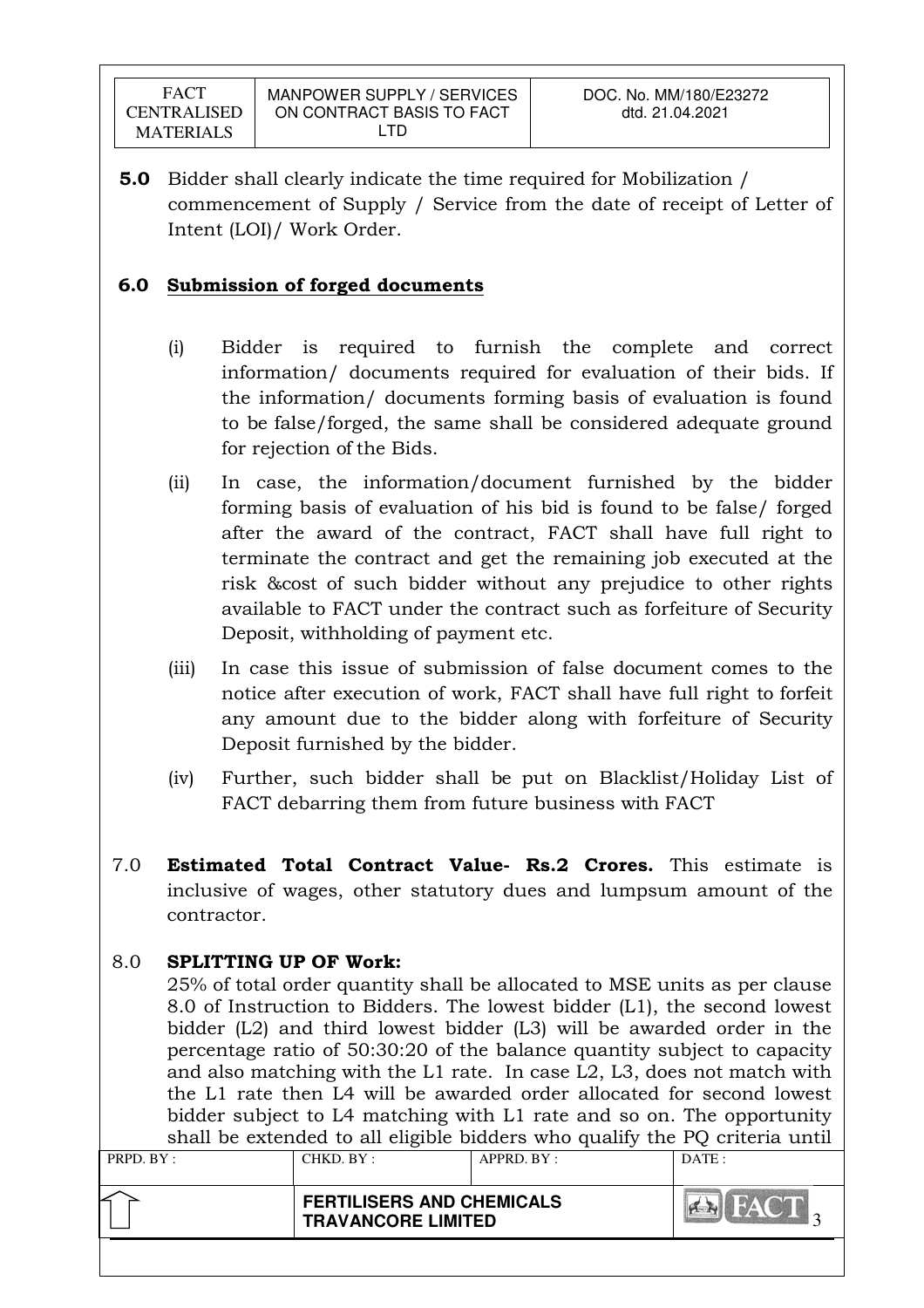3 bidders are shortlisted for placing of orders. In case only 1 bidder apart from the L1 bidder accepts the L1 rate, those 2 bidders will be awarded order in the percentage ratio of 70:30 of the balance quantity. In case L2, L3 etc. do not match with the L1 rate, order may be given to L1 for the full quantity subject to capacity of L1.

 9.0 "Integrity Pact: The bidders shall sign and submit an "Integrity Pact (IP)" to be executed between the bidder and Fertilisers and Chemicals Travancore Ltd. along with the bid as per Annexure- IX. IP shall be implemented through the following Independent External Monitor (IEM) for the bid.

Mr. P.K. Vijayakumar, IRS (Retd),

Madhavam, Vaniyan Lane, Punkunnam P.O, Thrissur – 680002

Mobile: 8547381122

E-mail address: vkmenon78@gmail.com

#### Note:

- (1) The Original Integrity Pact on Rs.500/- stamp paper signed by the bidder is to be sent by Post / Courier to The Assistant General Manager (T&S), Materials Department, PD Administrative Building, FACT Ltd., Udyogamandal P.O, Ernakulam-683501.
- (2) In case bidders require any clarification on this enquiry please contact- Asst.General Manager (Materials)-T&S, [Phone- 0484- 254196, 2568260], e-mail: julian@factltd.com or Senior Officer (Materials)-T&S [Phone No.0484-256 8629], e-mail: paulpt@factltd.com, Centralised Materials, PD Administration Building, FACT Ltd., Udyogamandal P.O, PIN-683 501.
- (3) For information on nature of work please contact Deputy General Manager (Human Resources) [Phone No.2545058 / 2568708], e-mail dilipmohan@factltd.com. Kindly note that the Independent<br>External Monitor should NOT be contacted for-clarifications External Monitor should NOT be contacted regarding the tenders."

**For The Fertilisers And Chemicals Travancore Limited** 

| PRPD. BY: | CHKD. BY:                                                     | APPRD. BY: | DATA:                 |
|-----------|---------------------------------------------------------------|------------|-----------------------|
|           | <b>FERTILISERS AND CHEMICALS</b><br><b>TRAVANCORE LIMITED</b> |            | <b>DA</b><br>$\alpha$ |
|           |                                                               |            |                       |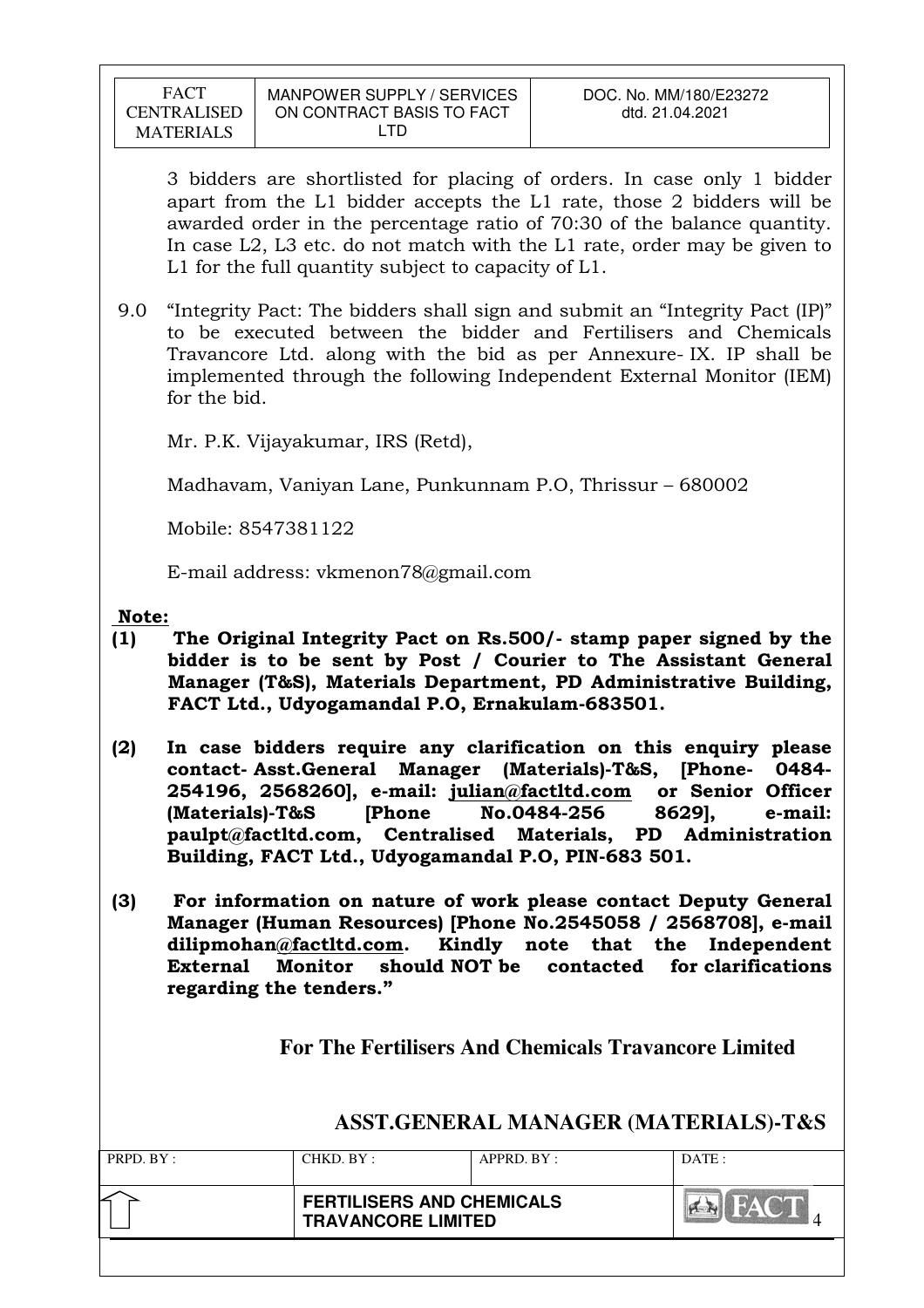# List of Enclosures of this NIT is as follows:

| S1.<br>No.     | Document      | TITLE                                              | <b>No. of Pages</b> |
|----------------|---------------|----------------------------------------------------|---------------------|
| 1              | Annexure I    | Instructions to Bidders (e-Tender)                 | 10                  |
| 2              | Annexure II   | Pre-Qualification Criteria for bidders             | 1                   |
| 3              | Annexure III  | Vendor Data Updation Form                          | 6                   |
| $\overline{4}$ | Annexure IV   | Special Terms & Conditions of Contract             | 15                  |
| 5              | Annexure IVA  | Manpower required indicative in nature             | 1                   |
| 6              | Annexure V    | Standard Terms & Conditions of<br>Contract         | 5                   |
| $\overline{7}$ | Annexure VI   | Compliance Statement                               | $\mathcal{I}$       |
| 8              | Annexure VII  | Unpriced copy of Price bid format                  | 1                   |
| 9              | Annexure VIII | Price bid format (BoQ in system)                   | 1                   |
| 10             | Annexure IX   | Proforma of Bank Guarantee for Security<br>Deposit | 3                   |
| 11             | Annexure X    | Proforma of Agreement                              | $\overline{2}$      |
| 12             | Annexure XI   | <b>Integrity Pact</b>                              | 5                   |
| 13             | Annexure XII  | <b>Bid Security Declaration Format</b>             | 1                   |
|                |               |                                                    |                     |

|           | <b>FERTILISERS AND CHEMICALS</b><br><b>TRAVANCORE LIMITED</b> |                 |       |
|-----------|---------------------------------------------------------------|-----------------|-------|
| PRPD. BY: | CHKD. BY:                                                     | $APPRD$ . $BY:$ | DATE: |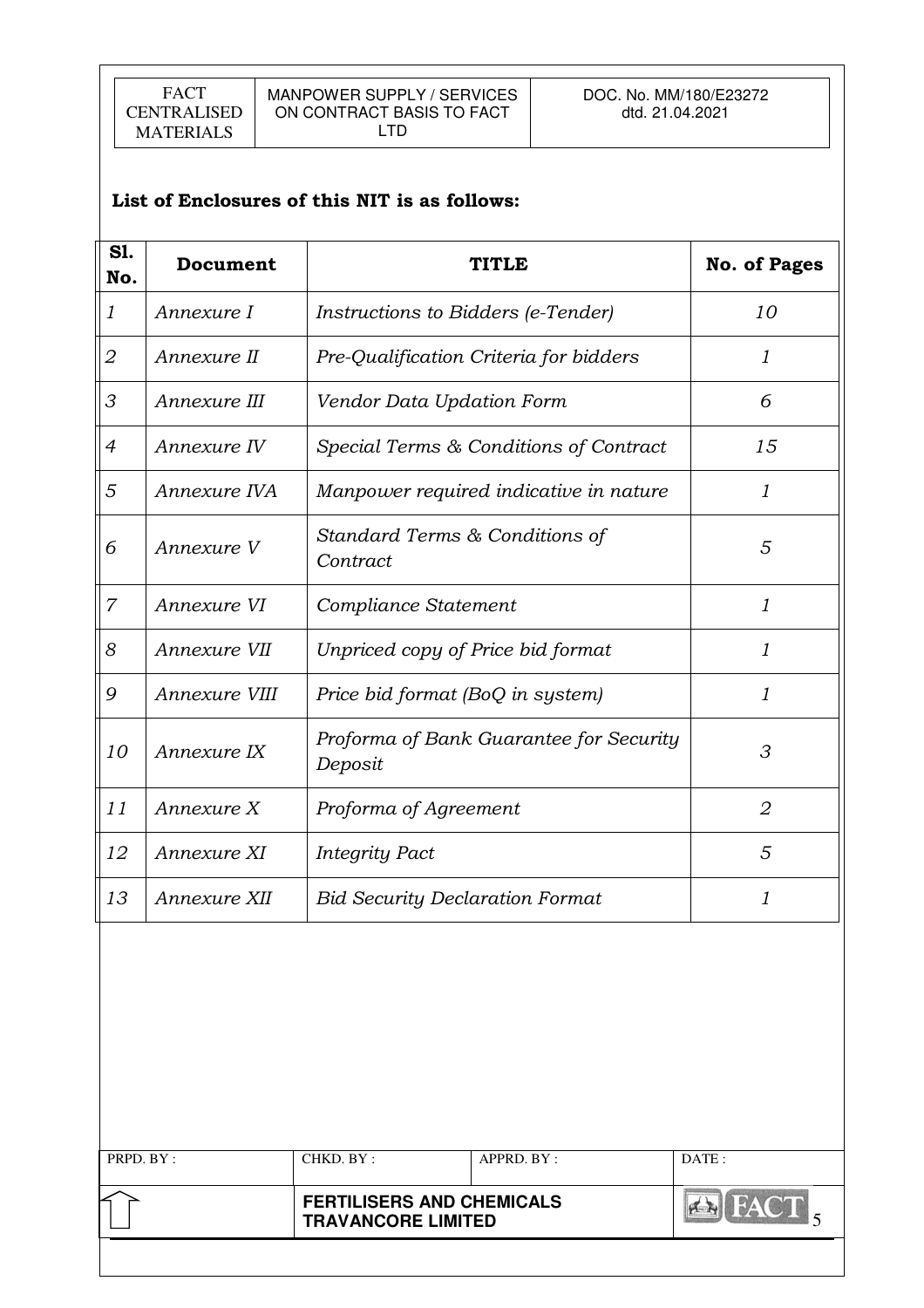FACT CENTRALISED **MATERIALS** 

#### Annexure - I

#### Instruction to Bidders (OPEN e-Procurement)

- 1.0 Bidders shall study carefully the complete tender documents viz. NIT with Prequalification criteria, Instructions to Bidders (ANNEXURE-I), Technical Procurement Specifications if any, Terms & Conditions and any other documents forming part of this tender attached herewith. All conditions set out there in shall be binding on the bidders unless conflicting with any conditions expressly stated by FACT while accepting any bid in the event of such acceptance. One signed and scanned copy of the above documents shall accompany their online bids signifying their acceptance of the same. Bidder shall also submit along with his bid Vendor data updation (Declaration) Form, Check list (If applicable) and Compliance Statement duly filled with all details required therein and also attach supporting documents as required.
- 2.0 Before submitting the bid, the bidder shall familiarise himself about the details of the work, operating conditions during different seasons of year, etc., collect all necessary data regarding the facilities available at various points indicated in Special Terms and Conditions, applicable timings, routes etc., and satisfy himself on all aspects relating to this work which he has to handle and execute for the full contract period and shall make due provisions in his rates for any contingency or difficulty involved in the work covered by this enquiry. Claiming lack of knowledge shall not be a reason for exoneration of the bidder of his contractual obligations, if the contract is awarded to him or for demand for increase in rate.
- 3.0 Offers against this NIT shall be submitted online on e-Tendering portal https://eprocure.gov.in, with valid digital signature certificate. Offers submitted on any other platform or in any other mode or including emails, physical submission of offers etc. SHALL NOT be accepted.
- 3.1 The bidders are requested to register themselves on the above website with their valid digital signature certificate, if not done already. It is mandatory for bidder to have valid digital signature certificate (Class II or Class III) issued by any of the Certifying Authority approved by Govt.

| PRPD. BY: | CHKD. BY :                                                    | APPRD. BY: | DATA: |
|-----------|---------------------------------------------------------------|------------|-------|
|           | <b>FERTILISERS AND CHEMICALS</b><br><b>TRAVANCORE LIMITED</b> |            |       |
|           |                                                               |            |       |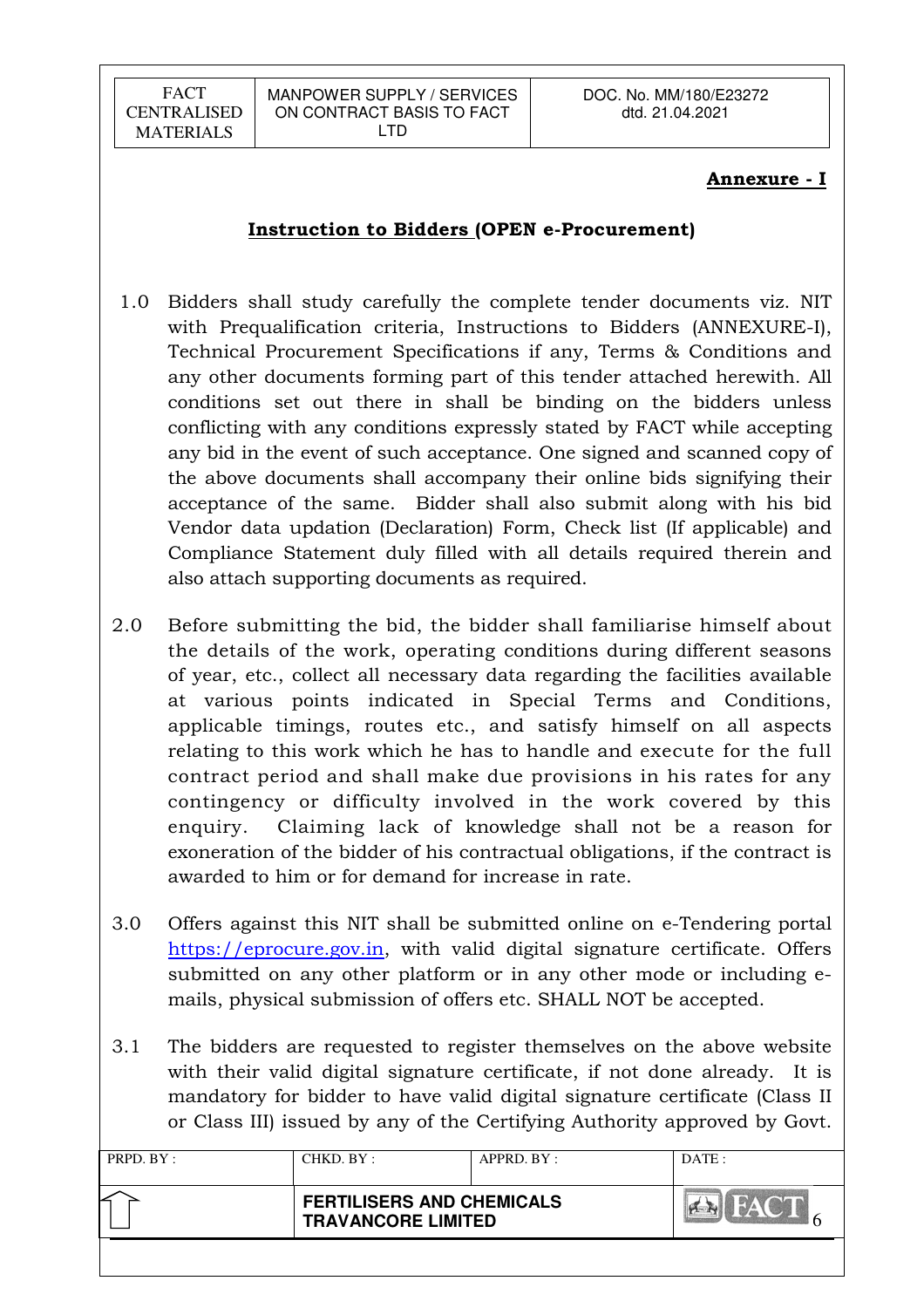of India for participating in the tender. The digital signature certificate shall be arranged by the bidder at his cost. Bidders may refer **Bidders** Manual Kit available on the above website for detailed information and instructions for registration, bid submission etc.

- 3.2 The documents, if any, which necessarily have to be submitted in originals if specified specifically in the enquiry documents, shall be submitted offline. However, scanned copies of such documents shall be uploaded along with the offer submitted online.
- 3.3 The cover (s) containing the documents in original etc. to be submitted offline as required in the enquiry documents shall be duly super scribed with enquiry No., due date of enquiry, bidder's name & address and contact details. The documents shall be submitted to the following on or before the due date:
- 4.0 SUBMISSION OF BIDS:

The bid shall be uploaded with all relevant documents before due date and time in the above portal as given above.

5.0 Bid documents shall consist of Part-A and Part B as detailed below:

# 5.1 Part A (Pre-qualification-cum-Techno Commercial Bid) shall contain:

- 1. Bid Security Declaration.
- 2. Scanned copies of supporting documents for satisfying Pre-Qualification criteria.
- 3. Digitally Signed copies of NIT, Instructions to Bidders (Annexure I) and terms conditions.
- 4. Scanned copy of Signed & duly filled Vendor Data Updation Declaration Form'
- 5. Signed and duly filled up Check List for Commercial Terms' (if applicable) and scanned copies of attached documents as detailed in Check list.
- 6. Scanned copy of Signed & duly filled 'Compliance Statement'
- 7. Scanned copy of Signed "Un-priced bid indicating "QUOTED" in the applicable columns. Rates shall not be indicated in Un-Priced Bid.

| PRPD. BY: | CHKD. BY:                                                     | APPRD. BY: | DATE: |
|-----------|---------------------------------------------------------------|------------|-------|
|           | <b>FERTILISERS AND CHEMICALS</b><br><b>TRAVANCORE LIMITED</b> |            |       |
|           |                                                               |            |       |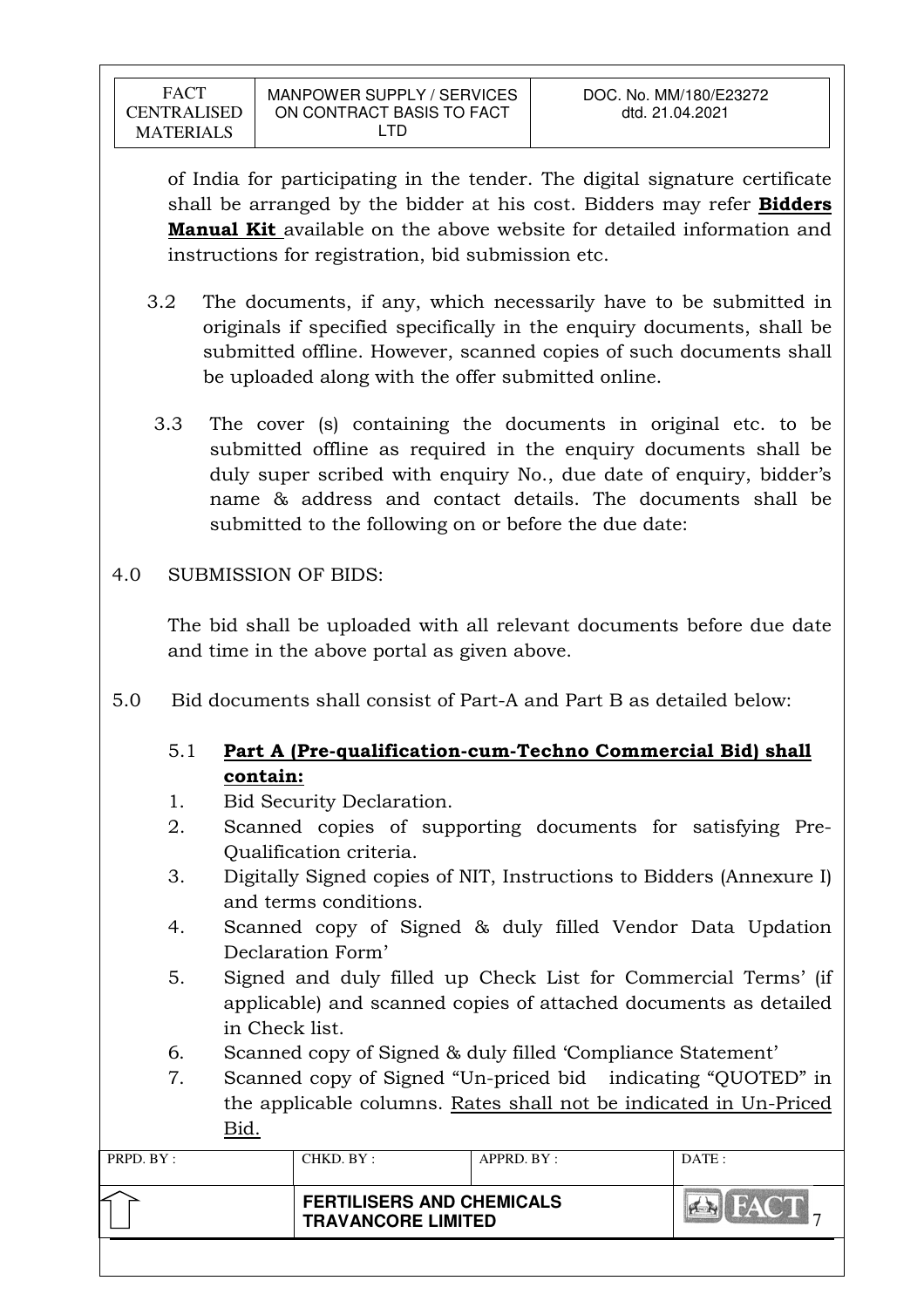# 5.2 Part-B: shall comprise of the filled Price bid. The filled price bid ie. BoQ attached to the tender shall be uploaded after filling all relevant details such as name and address of the bidder, rates etc. as applicable.

- 5.3 The priced BOQ shall be uploaded strictly in the format attached, failing which the offer is liable to be rejected. Renaming or changing the format of the BoQ is not permitted and the System will not accept any such changed document.
- 5.4 Fill-in all the relevant fields of the BoQ either in value or as a percentage as specified in the BoQ. Blank field, if any, in the uploaded BoQ shall be considered as Nil (not Quoted). No claim or revisions shall be entertained in this regard.
- 5.5 Bidders shall quote prices in the BOQ only and nowhere else. No other documents shall be enclosed with Price Bid (BOQ).
- 5.6 Rates shall be quoted in the same unit of measure given in the BOQ and shall be considered accordingly.
- 5.7 Bidders shall ensure that all the required documents as per enquiry are uploaded in the System before due date and time. The System does not allow submission of bids or any other document forming part of the bid after due date & time of bid submission. Non-submission of documents or incomplete documents may result in rejection of offers and no communication in this regard will be entertained. FACT reserves the right to reject any bid not submitted as per instructions at their discretion.
- 5.8 Timely submission of offers along with all the relevant documents online is the responsibility of the bidder concerned. The bids may be submitted well in advance to avoid last minute issues like non availability of internet, server not available, power failure etc. FACT shall not be held responsible for bidder's inability to submit documents in time, incomplete submission of offers or nonsubmission of any documents forming part of the offers etc.

| PRPD. BY: | CHKD. BY :                                                    | APPRD. BY: | DATA: |
|-----------|---------------------------------------------------------------|------------|-------|
|           | <b>FERTILISERS AND CHEMICALS</b><br><b>TRAVANCORE LIMITED</b> |            |       |
|           |                                                               |            |       |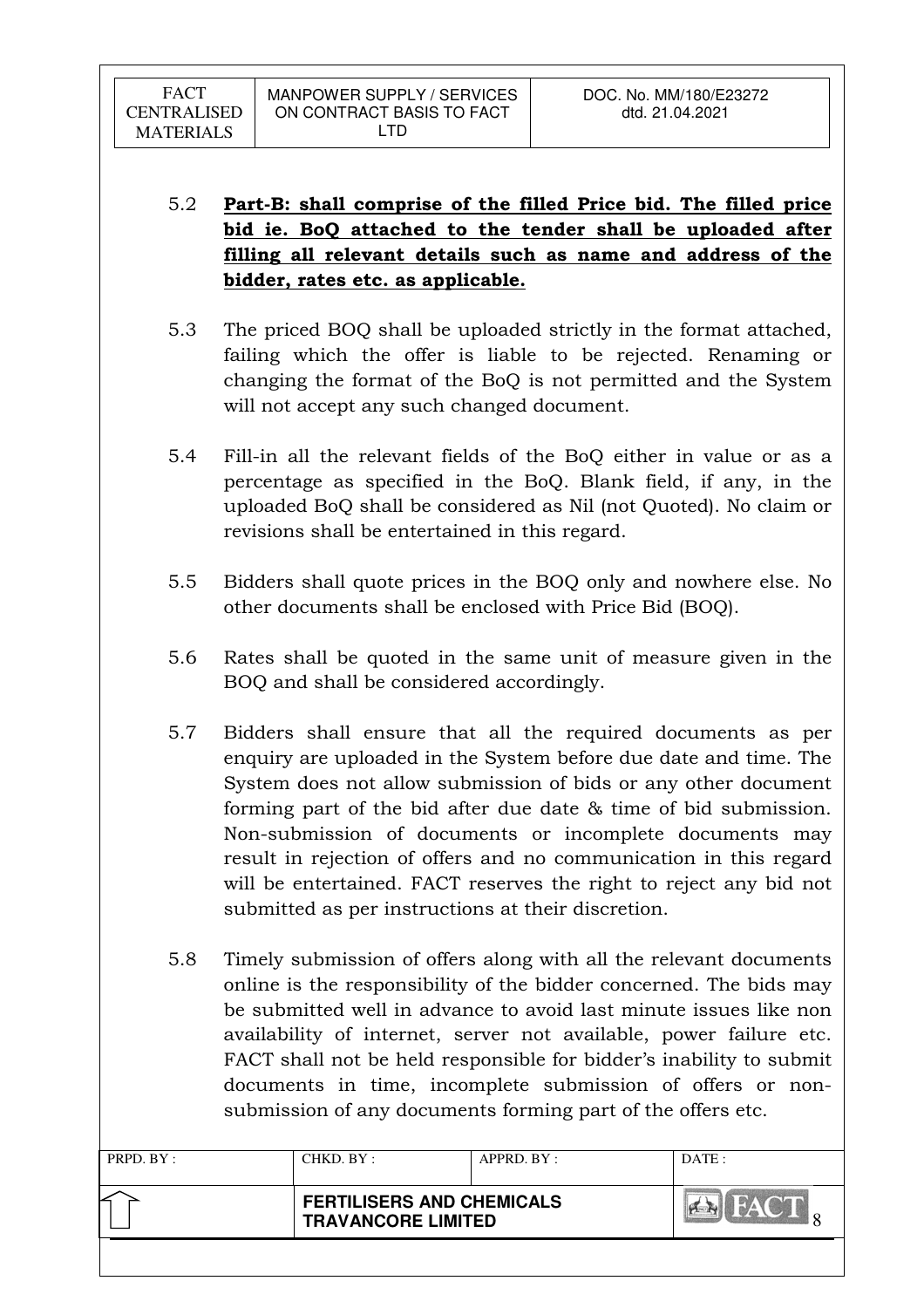5.9 Bidders shall meet all expenses in connection with submission of his bid, attending the bid opening, meetings etc.

# 6.0 BID OPENING:

- 6.1 **Part-A** of the bids of all bidders who submit their Bids as per the instructions on or before the due date and time shall be opened online, on the specified bid opening date and time. Bids submitted not in conformity with the Enquiry instructions are liable to be rejected without further processing.
- 6.2 **Part-B** Price bids of those bidders whose Part-A bid is acceptable, based on pre-qualification and techno-commercial evaluation, only shall be opened online on a subsequent date, on completion of evaluation.

### 7.0 EARNEST MONEY:

- 7.1 EMD will be exempted for Govt. Depts/firms/public sector units/ Startups recognized by Dept. of Industrial policy & Promotion, MSE units registered under MSMED Act/ firms registered under NSIC/Khadi Board etc. as per applicable govt. directions, on submission of valid documents in proof of the same. All other bidders shall furnish **Bid Security Declaration** as per format enclosed in lieu of Earnest Money Deposit.
- 7.2 If any bidder retracts from or without request of FACT revises his bid during its validity period or fails to submit Security Deposit and execute the required agreement when the contract is awarded or fails to commence the execution of the work on the stipulated date, they will be disqualified from bidding for any contract with FACT for a period of Three years from the date of notification, without prejudice to FACT's other right to claim damages.

### 8.0 PURCHASE PREFERENCE:

This tender shall be based on MSME order dt. 23rd March 2012, and as amended from time to time, pertaining to Public Procurement Policy in respect of procurement of goods and services, produced and provided by micro and small enterprises, including special benefits to MSE firms

| PRPD. BY: | CHKD. BY :                                                    | APPRD. BY: | DATA: |
|-----------|---------------------------------------------------------------|------------|-------|
|           |                                                               |            |       |
|           |                                                               |            |       |
|           | <b>FERTILISERS AND CHEMICALS</b><br><b>TRAVANCORE LIMITED</b> |            |       |
|           |                                                               |            |       |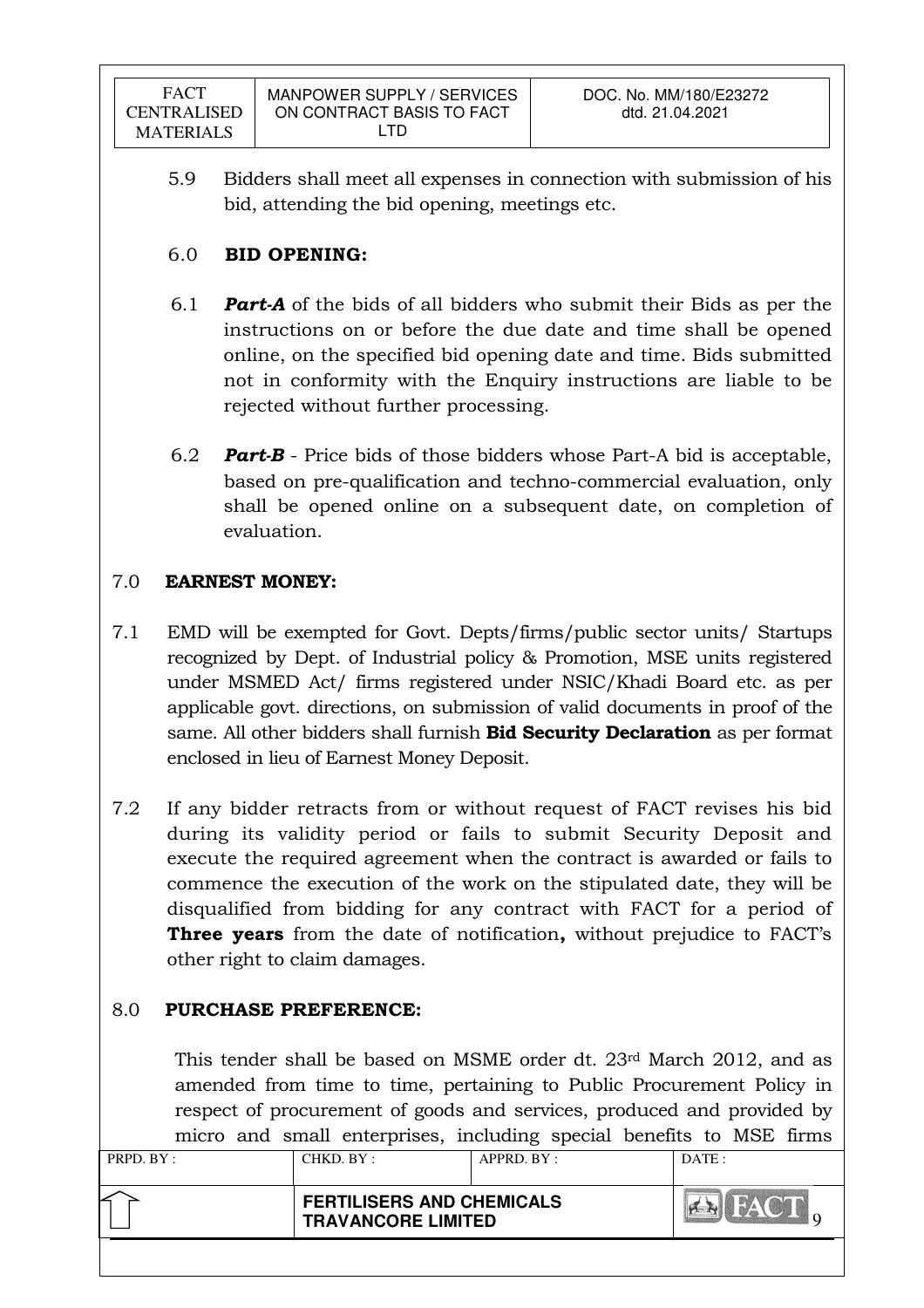owned by SC/ST and women entrepreneurs, on furnishing relevant documents as proof. Declaration of UAM numbers on CPPP is mandatory, failing which bidders will not be able to enjoy the benefits as per PP policy. Bidders will get the benefit of PP policy only if they are MSE bidders at the time of submission of their offers.

In divisible tenders, participating MSEs quoting price within price band of L1+15% shall also be allowed to supply a portion of requirement by bringing down their price to L1 price in a situation where L1 price is from someone other than an MSE. Such MSEs shall be allowed to supply at least 25% (or as applicable) of the total tendered value. In case of more than one such MSE, the supply will be shared proportionately (to tendered quantity). Special provisions extended to certain categories of MSEs as per the order shall also be applicable.

In case of non-divisible tenders, an MSE quoting in the price band of L1+15% may be awarded for full/compete work of tendered value, considering the spirit of policy for enhancing the Government procurement from MSEs subject to bringing down of price to L1 by the MSE concerned.

# This tender is Divisible.

### 9.0 DEVIATIONS:

- 9.1 Deviations in the tender clauses shall not be accepted.
- 9.2 FACT reserves the right to reject the offers with deviations without further correspondence.
- 9.3 Bidder shall clearly indicate the time required for mobilisation /commencement of work from the date of receipt of Letter of Intent (LOI) / Work Order.

# 10.0 CONFORMITY:

Bids must conform in all respects with the applicable terms and conditions of this enquiry. Bidder must certify in the compliance Statement that his bid complies with all Enquiry documents and technical specifications.

# 11.0 Rates:

11.1 Bidder shall quote his lowest rate for the work strictly as per the

| <b>FERTILISERS AND CHEMICALS</b> | PRPD. BY: | CHKD. BY: | APPRD. BY: | DATE: |
|----------------------------------|-----------|-----------|------------|-------|
| <b>TRAVANCORE LIMITED</b>        |           |           |            |       |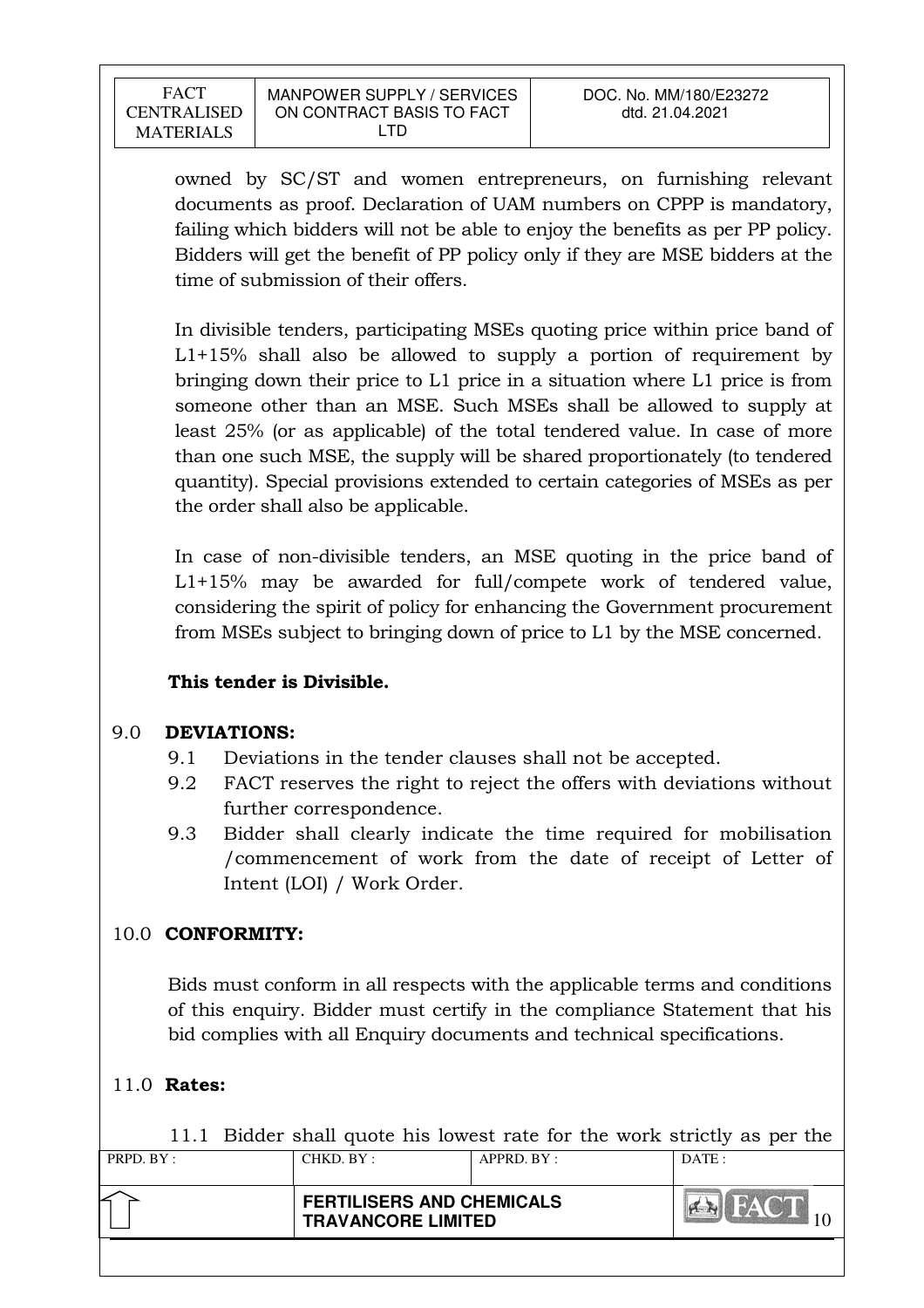BoQ (Price Bid format). Bids not complying with the above are liable to be rejected.

The Un-priced bid shall be submitted along with Part-A bid duly signed by the Bidder, indicating "QUOTED" in the columns. Rates shall not be indicated in Un-Priced Bid.

- 11.2 Bidder shall quote all-inclusive rate for the work, but **exclusive of** GST. GST if applicable, will be payable extra by FACT as per statutory notification.
- 11.3 The rates quoted in the tender are to hold good for a period of four months from the date of opening of the Pre-Qualification-cum-Techno-Commercial bid (Part-A). If contract is awarded, the work order rates shall be valid for the entire period of contract inclusive of extension / extensions. No bidder can withdraw his tender or revoke or revise the rates within the aforesaid period of 120 days. If the bidder withdraws/revises/revokes OR shows unwillingness to confirm with his offer, they will be disqualified from bidding for any contract with FACT for a period of Three years from the date of notification, without prejudice to FACT's other rights to claim damages.

# 12.0 SECURITY DEPOSIT:

- 12.1 The successful bidder (CONTRACTOR) shall be required to furnish an interest free Security Deposit (SD) equivalent to three percent (3%) of the total contract value by DD/NEFT/RTGS or by Bank Guarantee issued by a Nationalised / Scheduled Bank as per the Proforma prescribed within 15 days of issue of the work order. The Bank Guarantee shall be valid till the expiry of the contract with a claim period of six months thereafter. FACT a/c No. 57017844467 with the State Bank of India, Udyogamandal Branch, IFSC Code SBIN0070158 shall be used in case of remittance of Security deposit by NEFT/RTGS and proof of remittance shall be submitted to FACT.
- 12.2 In case the bidder whose bid is accepted, fails to deposit the prescribed Security Deposit or fails to execute the agreement or

| PRPD. BY: | CHKD. BY:                                                     | APPRD. BY: | DATA: |
|-----------|---------------------------------------------------------------|------------|-------|
|           |                                                               |            |       |
|           | <b>FERTILISERS AND CHEMICALS</b><br><b>TRAVANCORE LIMITED</b> |            |       |
|           |                                                               |            |       |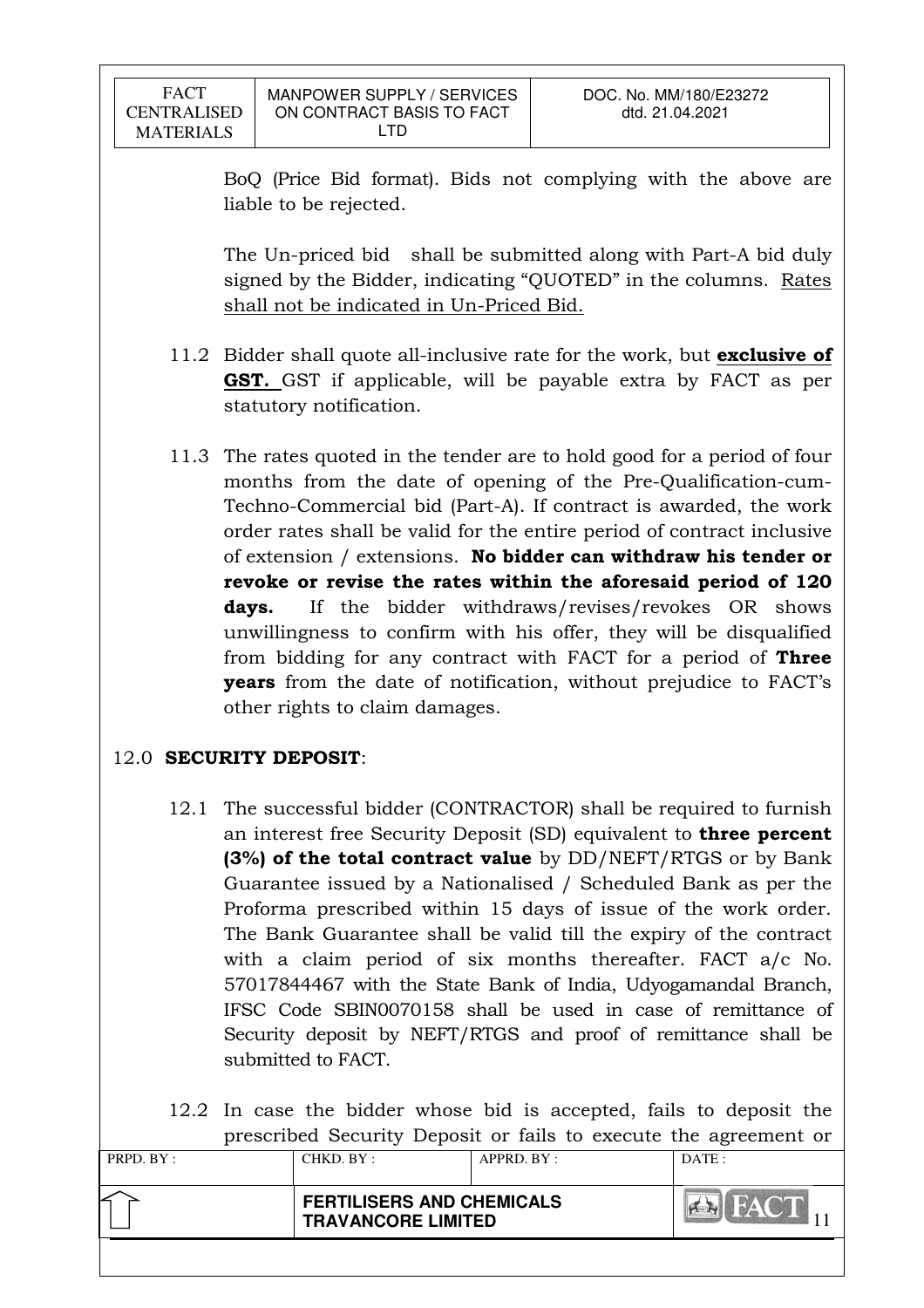fails to commence the execution of the work within the specified time, the contract issued to him is liable to be terminated and alternative arrangements made at the risk and cost of the CONTRACTOR.

### 13.0 PURCHASER'S RIGHT:

 FACT reserves the right to reject any or all bids without assigning any reason whatsoever. No claims shall lie against FACT on this account and FACT's decision in this regard shall be final and binding on the bidders. FACT reserves the right to negotiate with the lowest bidder.

### 14.0 CONTRACTOR TO EXECUTE AGREEMENT:

 The CONTRACTOR's responsibility under this contract will commence on the date specified in the Letter of Intent/Work Order. The successful Bidder shall be required to execute an Agreement with FACT, within 15 days of the receipt by him of the Work order issued by FACT for carrying out the work according to the terms and conditions of the contract given along with the Work Order. The Agreement shall be executed on Rs.500/- Stamp paper and shall be in the pro forma as specified by FACT. The provisions contained in tender papers and other documents exchanged between the Bidder and FACT shall form part of the contract.

# 15.0 The bidder shall furnish the following along with the offers.

- 1. The GST registration Number and details. In the case of Provisional ID, GST Registration Number shall be provided on receipt of the same.
- 2. Place of supply/Service
- 3. Address of the supplier/service provider's billing the item if it is different from 2 above
- 4. GST rates applicable for each item
- 5. HSN / SAC codes of each of the goods / services quoted

In case of unregistered CONTRACTOR, a declaration to that effect with reason should be furnished.

FACT's GST No. in the state of Kerala is **32AAACT6204C1Z2**. FACT's GST numbers in other southern states is as follows

| PRPD. BY: | CHKD. BY:                                                     | APPRD. BY: | DATA: |  |  |
|-----------|---------------------------------------------------------------|------------|-------|--|--|
|           |                                                               |            |       |  |  |
|           |                                                               |            |       |  |  |
|           | <b>FERTILISERS AND CHEMICALS</b><br><b>TRAVANCORE LIMITED</b> |            |       |  |  |
|           |                                                               |            |       |  |  |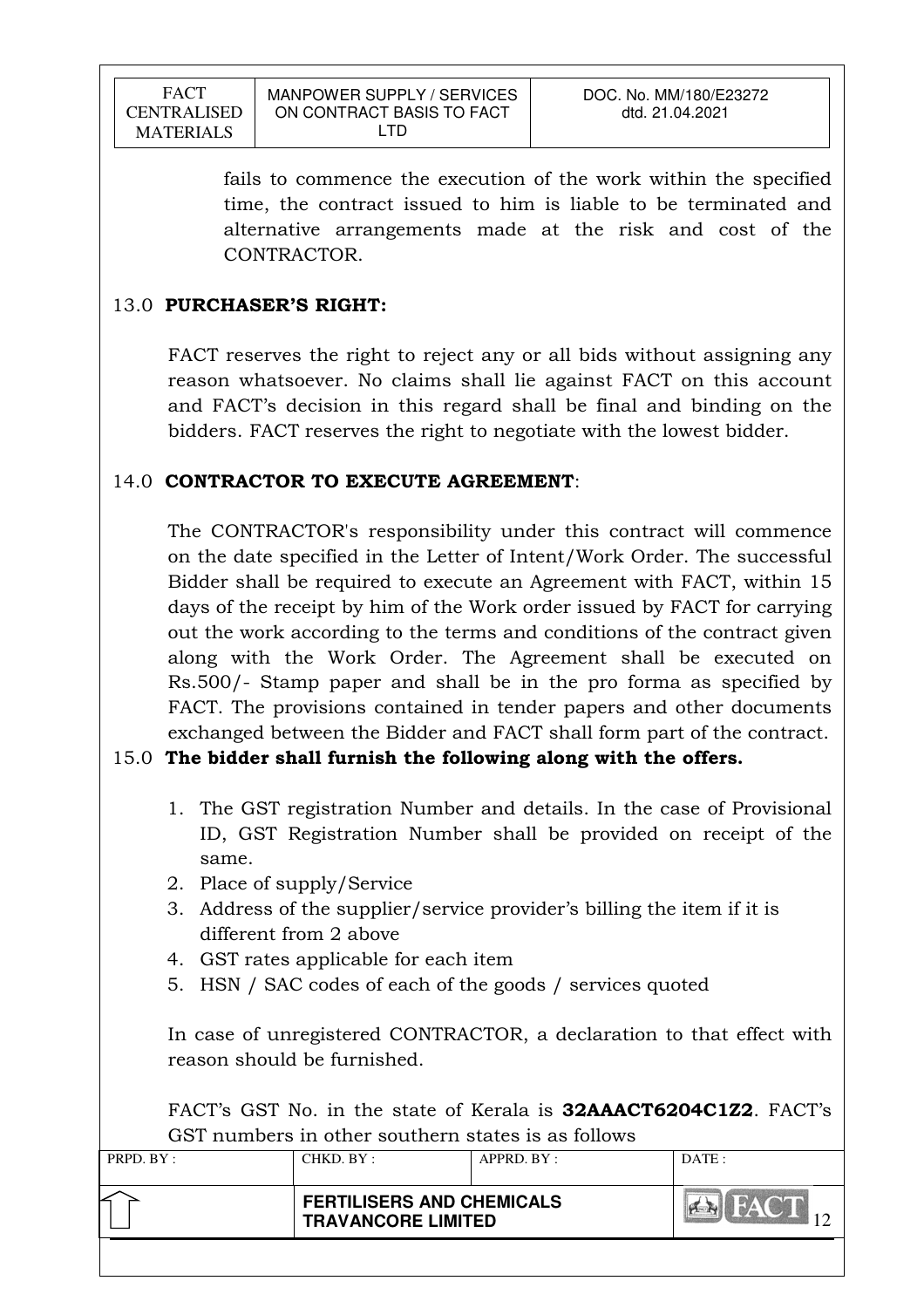| <b>FACT</b><br><b>CENTRALISED</b><br><b>MATERIALS</b> |  | MANPOWER SUPPLY / SERVICES<br>ON CONTRACT BASIS TO FACT<br>LTD | DOC. No. MM/180/E23272<br>dtd. 21.04.2021 |
|-------------------------------------------------------|--|----------------------------------------------------------------|-------------------------------------------|
|                                                       |  |                                                                |                                           |
| Tamilnadu:                                            |  | 33AAACT6204C1Z0                                                |                                           |
| Karnataka:                                            |  | 29AAACT6204C1ZP                                                |                                           |
|                                                       |  | Andhra Pradesh: 37AAACT6204C1ZS                                |                                           |
| Telangana:                                            |  | 36AAACT6204C1ZU                                                |                                           |
| Puducherry:                                           |  | 34AAACT6204C1ZY                                                |                                           |

The supplier/CONTRACTOR shall do the following:

- a) Submit GST compliant tax invoice to FACT along with supply.
- b) Shall ensure uploading the above invoice as per statute &
- c) File monthly returns in time enabling FACT to claim the input tax credit.

GST charged by the supplier/CONTRACTOR shall be released separately to the supplier/CONTRACTOR only after filing of (i) the outward supply details & the monthly return on GSTN portal by the supplier/CONTRACTOR and (ii) on matching the input tax credit to such invoice with the corresponding details of outward supply of the supplier/CONTRACTOR.

In case FACT incurs any liability (like interest, penalty etc.,) due to denial/reversal of such input tax credit in respect of the invoice submitted by the supplier/CONTRACTOR, for the reasons attributable to the supplier/CONTRACTOR, the same shall be recovered from the supplier/CONTRACTOR

Further in case FACT is deprived of the input tax credit due to any reason attributable to the supplier/CONTRACTOR, the same shall not be paid or recovered if already paid to the supplier/CONTRACTOR.

# 16.0 GENERAL:

16.1 FACT reserves the right to extend without giving any reason, the last date for submission and opening of bid, but such extension will be duly intimated to those who have submitted online. In case the date of bid opening happens to be a day of strike/hartal etc. due to any reasons or happens to be a holiday for FACT, declared due to

| PRPD. BY: | CHKD. BY:                                                     | $APPRD$ . $BY$ : | DATA: |
|-----------|---------------------------------------------------------------|------------------|-------|
|           | <b>FERTILISERS AND CHEMICALS</b><br><b>TRAVANCORE LIMITED</b> |                  |       |
|           |                                                               |                  |       |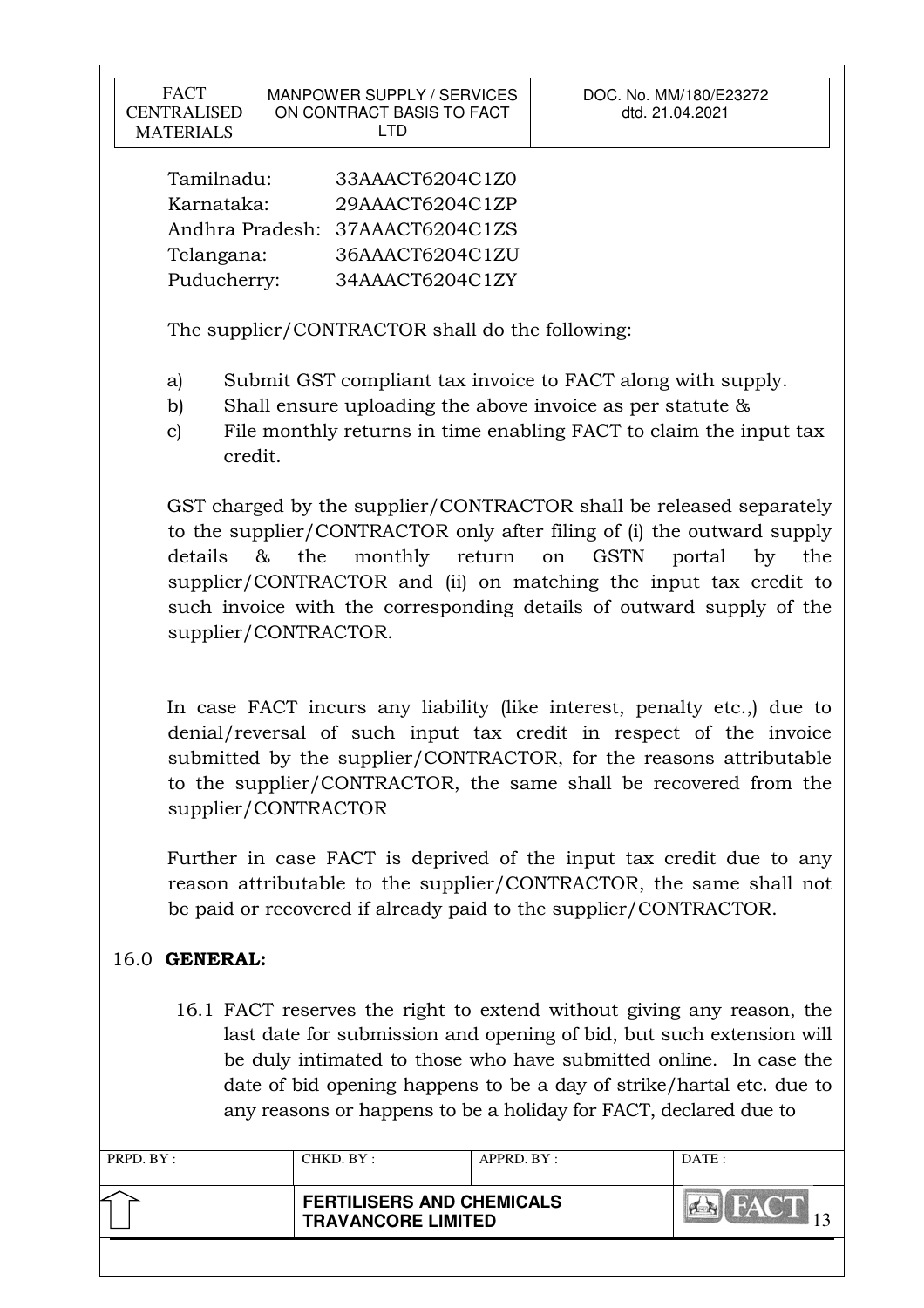unforeseen and emergency reasons or due to any tech problems, the bids will be opened at the same time on the next full working day.

- 16.2 FACT reserves the right to make changes in the tender documents, but such changes will be published in our portal as a corrigendum. Bidders are requested to counter check with portal before submitting their bids.
- 16.3 Mere submission of all the documents will not necessarily mean that the Bidder is suitable. Worthiness assessed by FACT will be final and binding on the Bidder.
- 16.4 FACT may relax condition of prior turnover and prior experience (if specified in the tender) with respect to Micro & Small Enterprises (MSEs) subject to meeting of quality and technical specifications.
- 16.5 Except in the cases of items/services related to public safety, health, critical security operations and equipment etc., FACT at its discretion may relax the conditions of prior turnover and prior experience (if specified in the tender) for Start-ups recognized by Dept. of Industrial policy and promotion (DIPP) subject to meeting quality and technical specifications, on furnishing copies of relevant certificates / documents in proof of such recognition by DIPP.
- 16.6 All clarification and correspondence related to this enquiry shall be made only in English to the Asst. General Manager (Materials) T&S, PD Admn., building, FACT Ltd., Udyogamandal-683501
- 16.7 All disputes and questions, claims, rights, matters or things, whatsoever, in any way, arising out of or relating to the calling of bids, evaluation of offers, award of contract, change in structure of bids or any other matter relating to finalization of contract are to be referred to the sole Arbitrator who shall be the Dy. General Manager [Materials] of FACT. The award shall be binding on both the parties. The bidders are advised to get informed of all details they require regarding the work before submitting their bids.

| PRPD. BY: | CHKD. BY :                                                    | APPRD. BY : | DATA: |
|-----------|---------------------------------------------------------------|-------------|-------|
|           | <b>FERTILISERS AND CHEMICALS</b><br><b>TRAVANCORE LIMITED</b> |             |       |
|           |                                                               |             |       |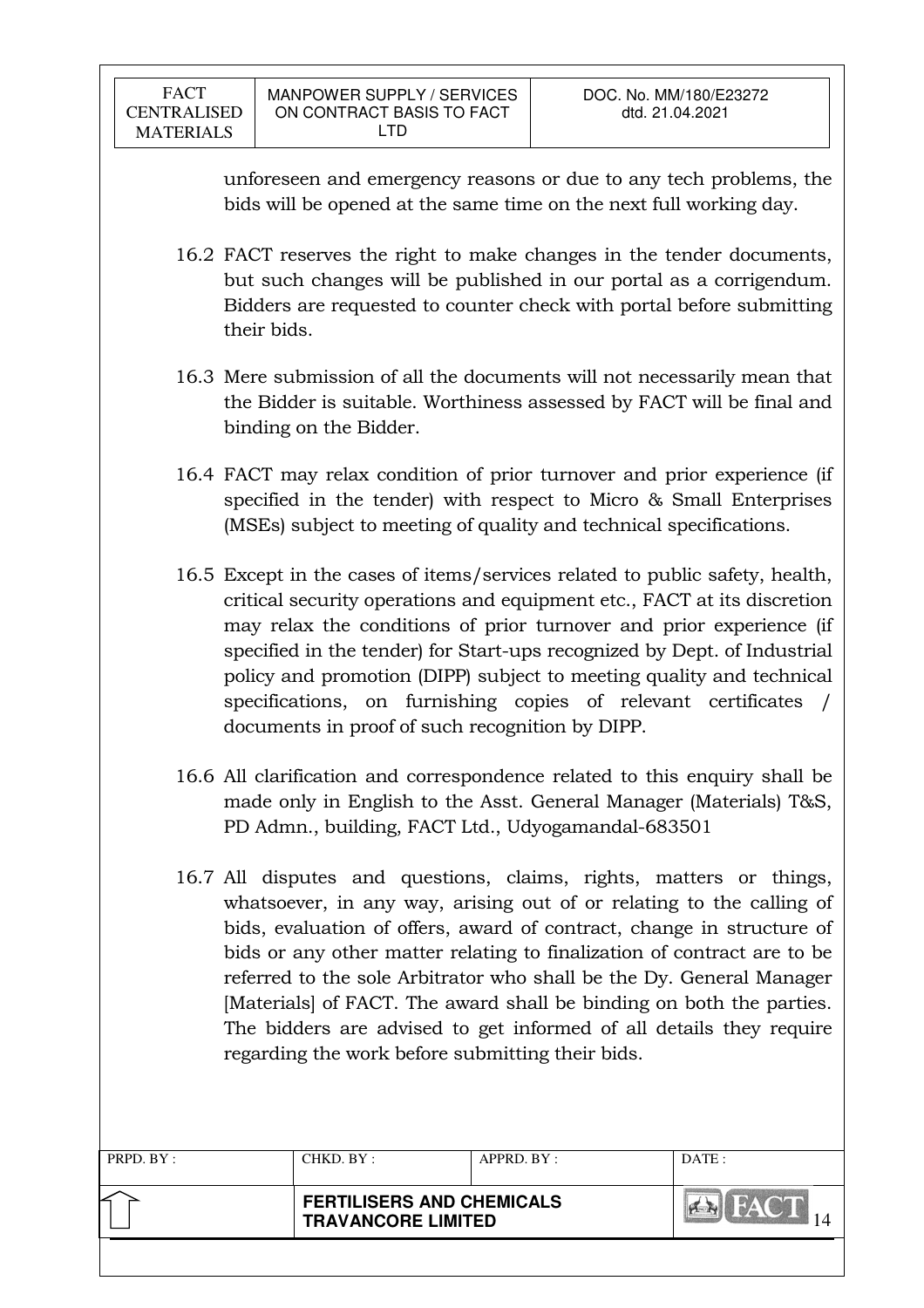#### 17.0 TENDER UPDATES:

Bidders are requested to visit Central Public Procurement Portal (https://eprocure.gov.in) regularly for any updates/corrigendum on the tender, including extension of due date, if any. No other mode of communication shall be made in this regard.

#### 18.0 FRAUD PREVENSION POLICY:

Bidders shall comply with Fraud Prevention Policy of FACT 2012 (FPPF 2012). The said Policy is available in FACT's Website www.fact.co.in.

| PRPD. BY: | CHKD. BY:                                                     | APPRD. BY: | DATE: |
|-----------|---------------------------------------------------------------|------------|-------|
|           | <b>FERTILISERS AND CHEMICALS</b><br><b>TRAVANCORE LIMITED</b> | 6X.        |       |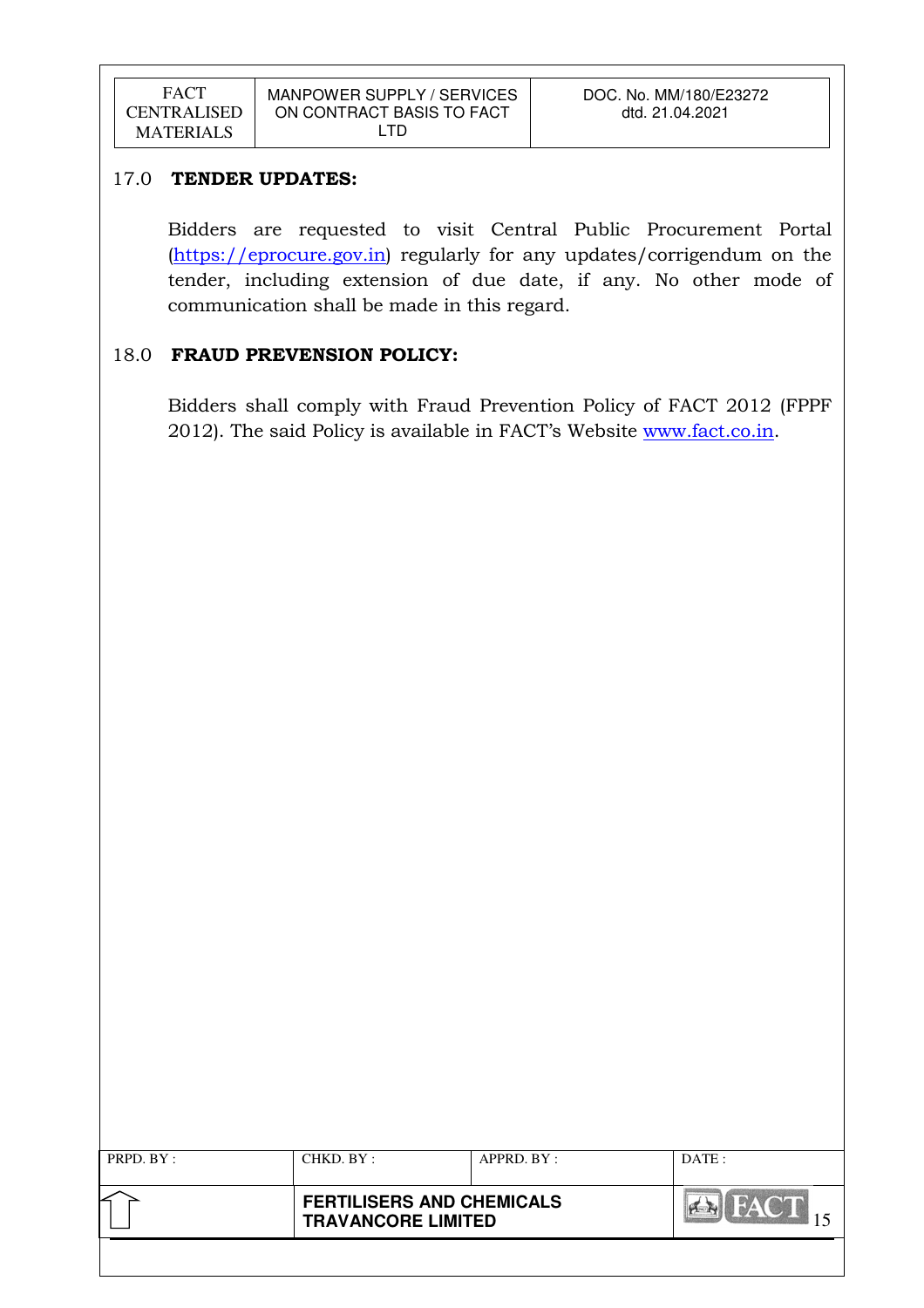#### Annexure II

### PRE-QUALIFICATION CRITERIA FOR BIDDERS Enquiry No. MM/180/E23272 dtd. 21.04.2021

#### Pre-qualification Criteria to be met by the Bidders:

- 1. The bidder shall be either a Proprietary firm, Partnership firm, Limited Company or a body corporate legally constituted, reputed, well established and financially sound firms/Agencies/Service Providers in the state of Kerala interested in providing Manpower supply/ services on contract basis.
- 2. The bidder shall have experience in providing minimum 20 numbers of work force for a minimum period of six months per annum during any one of the last 3 years ending with date of publication of tender. The bidder should have executed a minimum of one such contract during any of the last 3 years as on the date of publishing of tender. Documentary evidence in support of work done as above including copies of Work Order supported by relevant experience certificate (enclose all the two against each work) from organizations served shall be enclosed along with Part A bid. For this purpose the documents from organizations of similar standing as FACT, or organizations of sound financial capability and having status of principal employer; or Govt./Quasi Govt. Depts./Pvt. Ltd. companies, shall be considered for acceptance.
- 3. The firm should have a minimum annual turnover of Rs. 50 lakh during last two consecutive years as on the date of the enquiry as per the audited statement of accounts.

Bids not complying with 1 to 3 above are liable to be rejected

Note for Micro & Small Enterprises and Startups: Prequalification criteria specified above shall also be applicable for Micro and Small Enterprises and Startups without any relaxation.

| PRPD. BY: | CHKD. BY:                                                     | $APPRD$ . $BY$ : | DATE: |
|-----------|---------------------------------------------------------------|------------------|-------|
|           | <b>FERTILISERS AND CHEMICALS</b><br><b>TRAVANCORE LIMITED</b> |                  |       |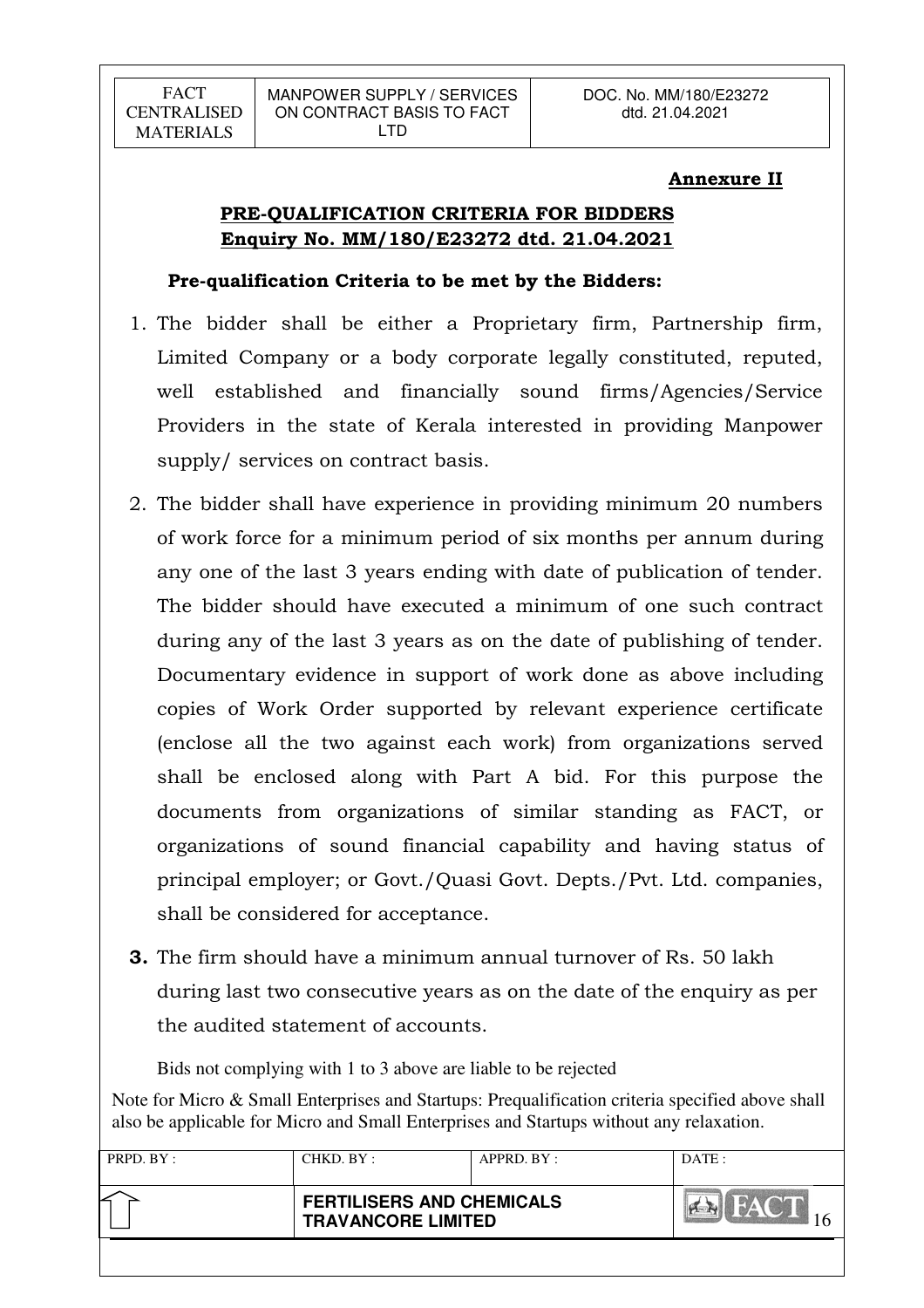### Annexure - III

#### VENDOR DATA UPDATION FORM

(PLEASE USE ADDITIONAL SHEETS, IF SPACE IS INSUFFICIENT)

FACT reserves the right to verify the information given as per the format and enclosures. It is the responsibility of the bidder to give the full details required as per this format for evaluating his bid as per this Enquiry. Any misrepresentation of facts and withholding of information may result in rejection of the bid/disqualification of the bidder.

- 1. Name and address of the Bidder:
- 2. Address of Registered office:

 Telephone No. Fax No. E-mail ID

3. Address of Head Office:

Telephone No. Fax No. E-mail ID

4. Address of Cochin Office:

Telephone No. Fax No. E-mail ID

5. Name of Contact Person at Cochin Office: with whom FACT may correspond

> Telephone No. Fax No.

| PRPD. BY: | CHKD. BY:                                                     | APPRD. BY: | DATE: |
|-----------|---------------------------------------------------------------|------------|-------|
|           | <b>FERTILISERS AND CHEMICALS</b><br><b>TRAVANCORE LIMITED</b> |            |       |
|           |                                                               |            |       |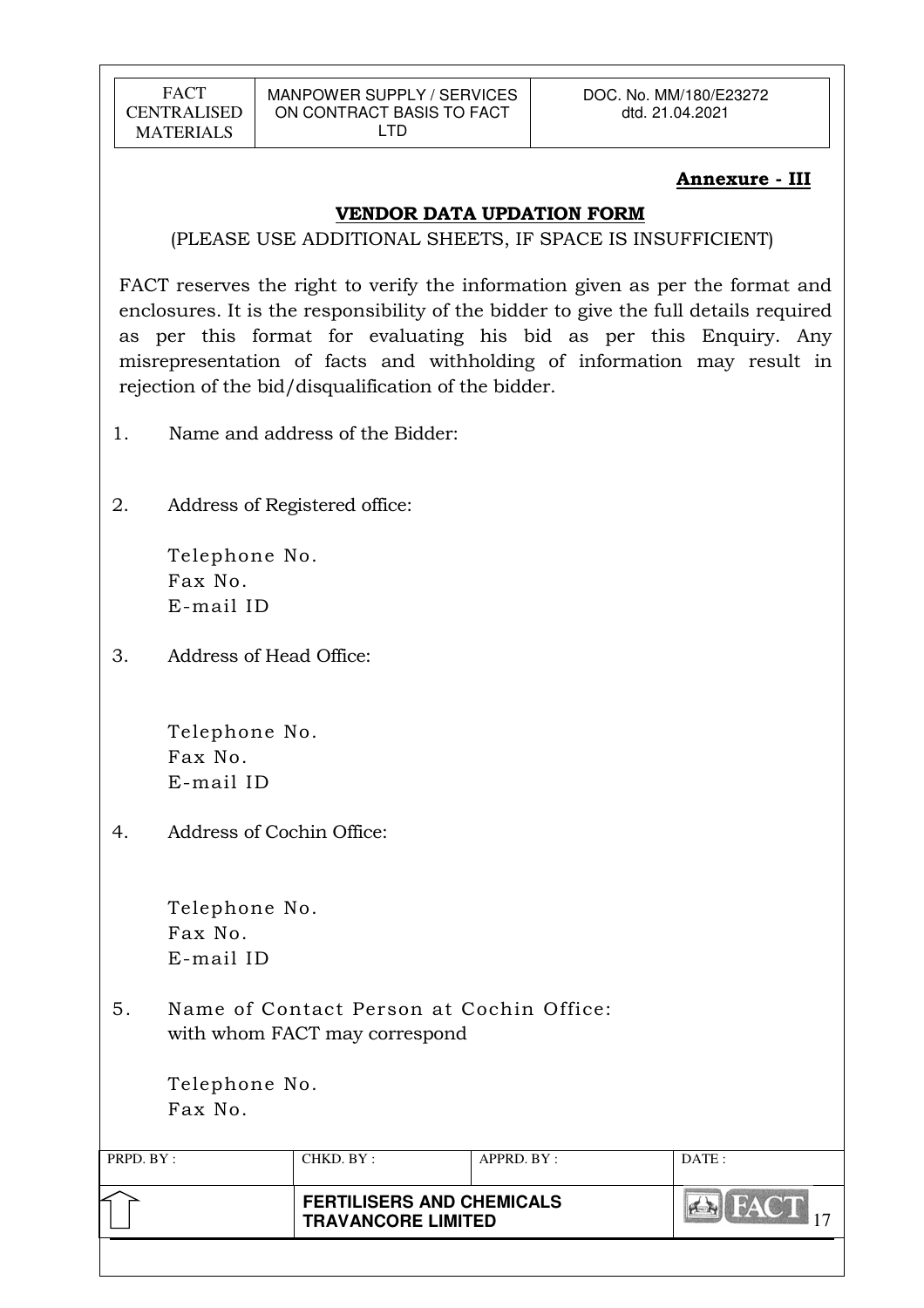|                                            | <b>FACT</b><br><b>CENTRALISED</b><br><b>MATERIALS</b>                                                                                                                                                                                        | <b>MANPOWER SUPPLY / SERVICES</b><br>ON CONTRACT BASIS TO FACT<br><b>LTD</b>  |                |                                       | DOC. No. MM/180/E23272<br>dtd. 21.04.2021 |  |
|--------------------------------------------|----------------------------------------------------------------------------------------------------------------------------------------------------------------------------------------------------------------------------------------------|-------------------------------------------------------------------------------|----------------|---------------------------------------|-------------------------------------------|--|
| 6.                                         |                                                                                                                                                                                                                                              | Name of the person authorised to<br>sign the Bid and related documents        |                |                                       |                                           |  |
| 7.                                         |                                                                                                                                                                                                                                              | Date of Registration of the Firm<br>(Attach copy of Registration Certificate) |                |                                       |                                           |  |
| 8.                                         |                                                                                                                                                                                                                                              | Constitution of the Bidder<br>(Strike out which is not applicable)            |                | Regd. Partnership/<br>Limited Company | Proprietorship/                           |  |
| 9.                                         | /Partners/Directors                                                                                                                                                                                                                          | Name and address of proprietor                                                | 1.<br>2.<br>3. |                                       |                                           |  |
| 10.                                        | Category:                                                                                                                                                                                                                                    |                                                                               |                |                                       |                                           |  |
|                                            |                                                                                                                                                                                                                                              | i) Whether the entrepreneur comes under the following status (please tick)    |                |                                       |                                           |  |
|                                            | Micro / Small / medium.                                                                                                                                                                                                                      |                                                                               |                |                                       |                                           |  |
|                                            | (In case of Micro/Small pl. enclose UAM certificate. All MSE<br>bidders shall register / declare their UAM Number on CPP Portal;<br>failing which such bidders will not be able to enjoy benefits as per<br>PP Policy for MSME order, 2012.) |                                                                               |                |                                       |                                           |  |
|                                            | ii) In case bidder is an Entrepreneur whether he/she belongs to SC / ST<br>category.<br>SC / ST                                                                                                                                              |                                                                               |                |                                       |                                           |  |
|                                            | iii) Enclose copy of the MSME/NSIC Registration Certificate.                                                                                                                                                                                 |                                                                               |                |                                       |                                           |  |
| 11.                                        | Details of EMD:                                                                                                                                                                                                                              |                                                                               |                |                                       |                                           |  |
|                                            | Whether Exempted or Bid Security declaration form is enclosed:                                                                                                                                                                               |                                                                               |                |                                       |                                           |  |
| EXEMPTED/BID SECURITY DECLARATION ENCLOSED |                                                                                                                                                                                                                                              |                                                                               |                |                                       |                                           |  |
| PRPD. BY:                                  |                                                                                                                                                                                                                                              | CHKD. BY:                                                                     | APPRD. BY:     |                                       | DATE:                                     |  |
|                                            |                                                                                                                                                                                                                                              | <b>FERTILISERS AND CHEMICALS</b><br><b>TRAVANCORE LIMITED</b>                 |                |                                       |                                           |  |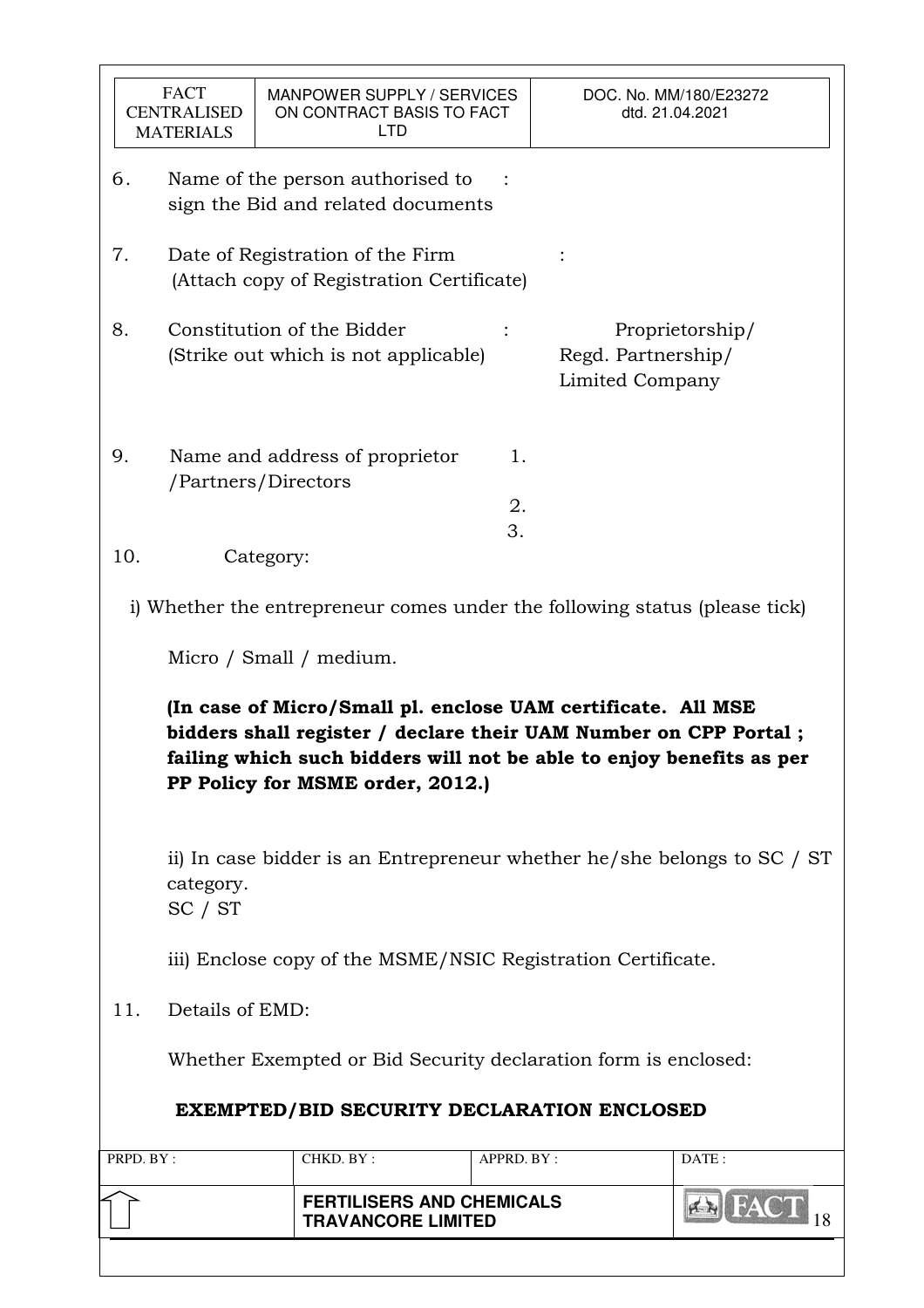- 12. Name / address of the Bank with which bidder has dealings.
- 13. Financial Worthiness
	- i) Name Address & Tel. Nos of Bank with which the Bidder has financial dealings
	- ii) Details of credit limits/ facilities enjoyed. (Please submit Certificate from the Bank)

| S.No. | Name of the Bank | Type of credit<br>(i.e $C/C$ , $O/D$ etc.) | Amount of Credit<br>Limit Sanctioned<br>Rs. |
|-------|------------------|--------------------------------------------|---------------------------------------------|
|       |                  |                                            |                                             |
|       |                  |                                            |                                             |

(Certificate from Bank regarding working capital mobilisation to be enclosed.)

14. In case the bidder becomes a successful CONTRACTOR, payment as per terms and conditions of Work Order will be credited to your bank through National Electronic Fund Transfer or RTGS. Please furnish the following details along with your Banker's authorisation letter:

|            |    | <b>TRAVANCORE LIMITED</b>    | <b>FERTILISERS AND CHEMICALS</b> | <b>BAC</b> |  |
|------------|----|------------------------------|----------------------------------|------------|--|
| PRPD. BY : |    | CHKD. BY:                    | APPRD. BY:                       | DATE:      |  |
|            | 10 | Vendor email address         |                                  |            |  |
|            | 9  | Account holder's Name        |                                  |            |  |
|            | 8  | Bank Account No.             |                                  |            |  |
|            | 7  | Account Type                 |                                  |            |  |
|            | 6  | <b>IFSC Code</b>             |                                  |            |  |
|            | 5  | <b>MICR Code</b>             |                                  |            |  |
|            |    | address                      |                                  |            |  |
|            | 4  | Name of the Branch with      |                                  |            |  |
|            |    | address                      |                                  |            |  |
|            | 3  | Name of the Bank with        |                                  |            |  |
|            |    | Registration Certificate).   |                                  |            |  |
|            | 2  | GSTIN No. (With copy of      |                                  |            |  |
|            |    | Income Tax PAN No. with copy |                                  |            |  |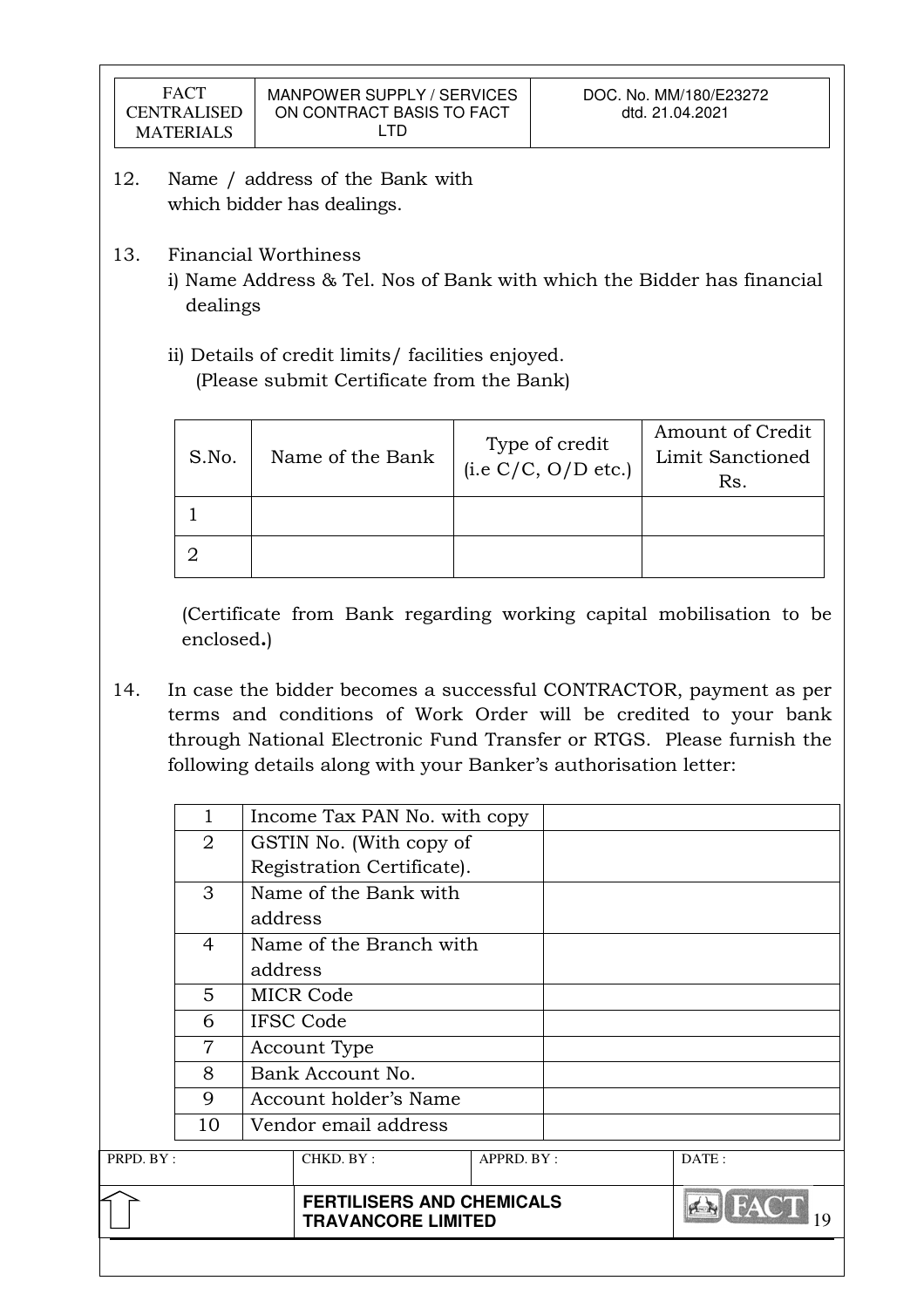| <b>FACT</b>        | MANPOWER SUPPLY / SERVICES | DOC, No. MM/180/E23272 |
|--------------------|----------------------------|------------------------|
| <b>CENTRALISED</b> | ON CONTRACT BASIS TO FACT  | dtd. 21.04.2021        |
| <b>MATERIALS</b>   | l TD                       |                        |

### 15. Details of Profit & Loss Account:

| S.No. | Year        | Total revenue receipts <br>(Rs.) | Profit / $Loss(Rs.)$ |
|-------|-------------|----------------------------------|----------------------|
|       | $ 2017-18$  |                                  |                      |
|       | $ 2018-19 $ |                                  |                      |
|       | $ 2019-20 $ |                                  |                      |

(Copies of audited Profit & Loss Account for the above periods to be enclosed)

### 16. Details of Balance Sheet of the firm for preceding three years:

| S.No.          | Year    | <b>Total Capital</b><br>employed<br>(Rs.) | Reserves &<br>Surplus (Rs.) | <b>Fixed Assets</b><br>(Rs.) | Current<br>Assets<br>(Rs.) |
|----------------|---------|-------------------------------------------|-----------------------------|------------------------------|----------------------------|
|                | 2017-18 |                                           |                             |                              |                            |
| $\overline{2}$ | 2018-19 |                                           |                             |                              |                            |
| 3              | 2019-20 |                                           |                             |                              |                            |

(Copies of audited Balance Sheets for the above periods to be enclosed).

# 17. Time required for mobilisation/ : …… Days commencement of work from LOI

- 18. The Service Provider shall not have been blacklisted by any Government Departments, Public Sector Companies, Banks and Government Autonomous organizations or private companies. An affidavit in this regard shall be submitted.
- 19. The Service Provider should be duly registered with the relevant authorities for PAN, GST, EPF, ESI, Labour License, etc. documentary evidence

| PRPD. BY: | CHKD. BY : | APPRD. BY :                                                   | DATE: |
|-----------|------------|---------------------------------------------------------------|-------|
|           |            | <b>FERTILISERS AND CHEMICALS</b><br><b>TRAVANCORE LIMITED</b> |       |
|           |            |                                                               |       |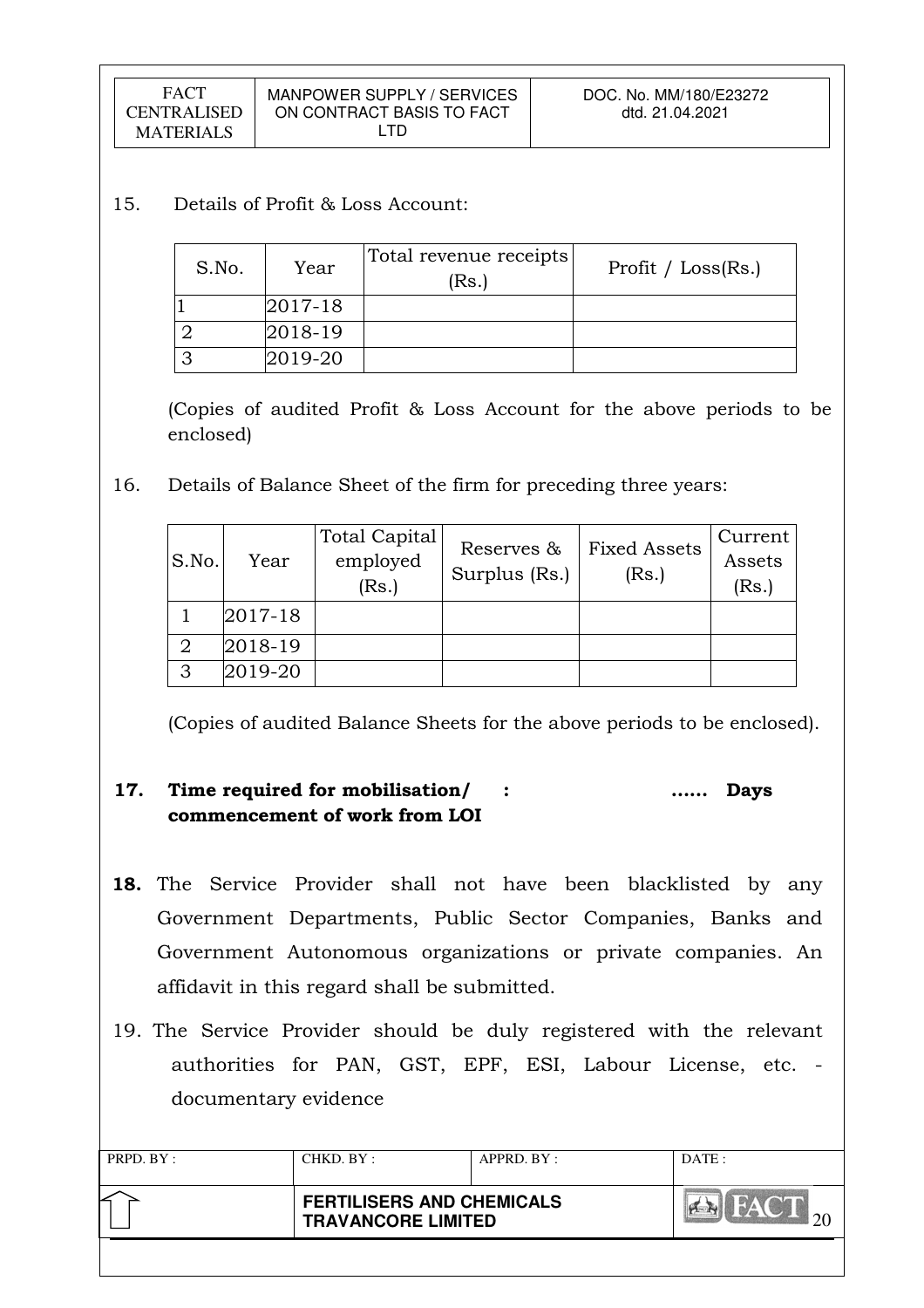- 20. The Service Provider should have its own Bank Account. documentary evidence
- 21. The tendering Service Provider is required to enclose photocopies of the following documents along with the Technical Bid, failing which their bids shall be summarily /out rightly rejected and will not be considered any further:

(a) PAN

- (b) Registration number and Certificate of Agency/Firm Incorporation
- (c) GST Registration No
- (d) E.P.F. Registration No
- (e) E.S.I. Registration No
- (f) A certificate stating that service provider has not defaulted from the payment of statutory dues like EPF/ESI/ GST and Income Tax etc.
- (g) Audited Balance Sheet and Profit & Loss A/c. for the last two years along with audit report to specify years.
- (h)Affidavit stating that the Service Provider is / has not been black listed by Central Government Departments/State

 Government/Statutory bodies/ Autonomous bodies/ PSUs /Private Sector at any point of time.

22. Have you ever been blacklisted by Government : Department, Public Sector, Quasi Government Undertaking

| PRPD. BY: | CHKD. BY :<br><b>FERTILISERS AND CHEMICALS</b> | APPRD. BY : | DATE: |
|-----------|------------------------------------------------|-------------|-------|
|           | <b>TRAVANCORE LIMITED</b>                      |             |       |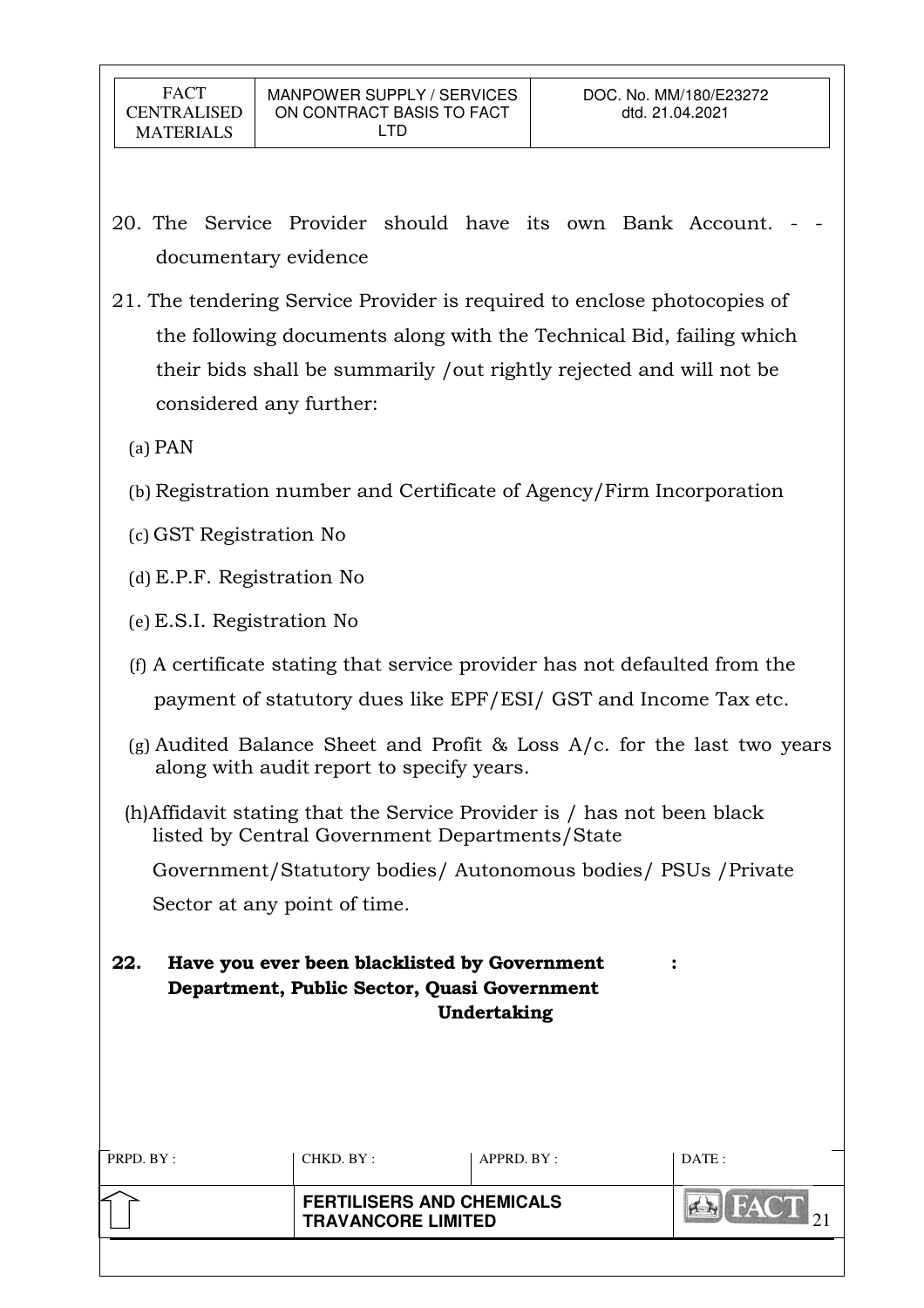# DECLARATION

I/We hereby declare that the particulars furnished above are true to the best of my/our knowledge and belief. I/we hereby agree that FACT shall have the right to visit my/our office/works to satisfy themselves that the particulars furnished above are correct and I/we shall furnish any additional information/documents that may be required by FACT. I/we understand that suppression of any facts/furnishing false information shall render us liable for disqualification.

I/We also undertake to carry out the work as per the terms and conditions stipulated in the work order if issued to me/us and also furnish any other documents/records as required by FACT for the smooth and successful execution of the contract.

Date:

Authorised signatory:

Place:

Name:

Designation:

Signature:

(Seal)

| PRPD. BY: | CHKD. BY :                                                    | APPRD. BY: | DATE:                            |
|-----------|---------------------------------------------------------------|------------|----------------------------------|
|           | <b>FERTILISERS AND CHEMICALS</b><br><b>TRAVANCORE LIMITED</b> |            | <b>EVA</b> Y<br>$\sum_{i=1}^{n}$ |
|           |                                                               |            |                                  |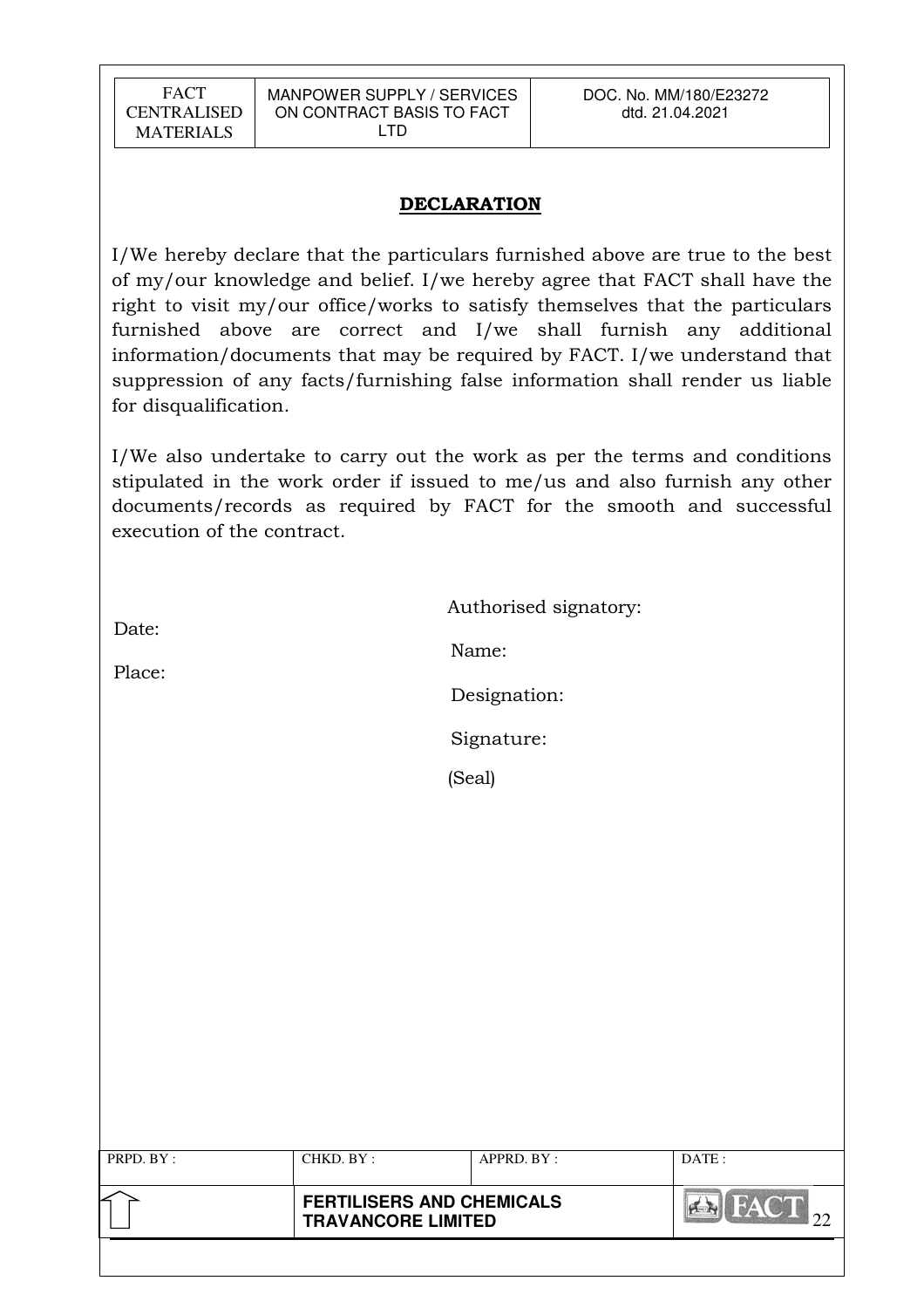## Annexure – IV

#### SPECIAL TERMS AND CONDITIONS OF CONTRACT

### INTRODUCTION

The Fertilizers and Chemicals Travancore limited (hereinafter referred to as 'FACT/Company), is a Central Government Company under the Ministry of Chemicals & Fertilizers, having its corporate office at Eloor, Udyogamandal, Kochi engaged in the production and marketing of Fertilizers and other Chemicals and Engineering Consultancy services. The Company is having two manufacturing divisions one at Udyogamandal and another at Ambalamedu and also having its marketing offices at various states.

### 1. OBJECTIVE

FACT Ltd. invites proposals from reputed, well established and financially sound Firms/Agencies/Service Providers in the state of Kerala, interested in providing Manpower supply/ services on contract basis.

### 2. SCOPE OF WORK

2.1 FACT Ltd. intends to engage reputed, well established and financially sound Manpower Supply Agencies, registered with appropriate authorities for providing manpower to perform jobs as may be required from time to time at various places at our plants and offices at Ambalamedu, Udyogamandal, Palluruthy/other places at Kochi. Brief description by the manpower required to be deployed by the Service Provider, which is indicative in nature, is mentioned in Annexure – IV A. The successfull bidder (service provider/contractor)

| PRPD. BY: | CHKD. BY: | $APPRD$ . $BY$ :                                              | DATE: |
|-----------|-----------|---------------------------------------------------------------|-------|
|           |           | <b>FERTILISERS AND CHEMICALS</b><br><b>TRAVANCORE LIMITED</b> |       |
|           |           |                                                               |       |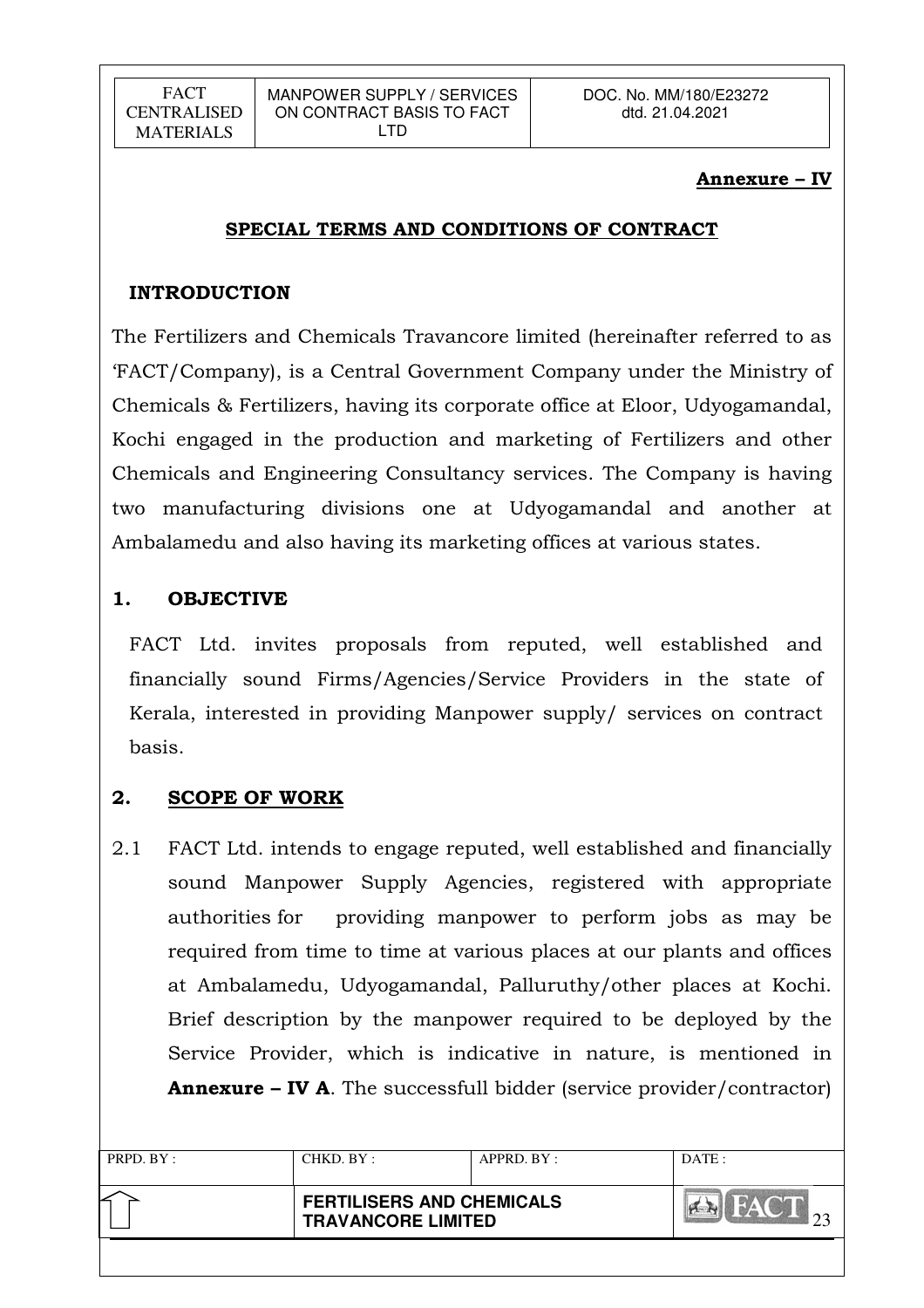shall deploy labour, as per the terms and conditions mentioned herein.

- 2.2 The number of manpower based on requirements from time to time will be informed to the service provider who should deploy such number of labour/personnel.
- 2.3 The Service Provider shall deploy personnel as per the Scope of Work in accordance with the terms and conditions mentioned herein. The Service provider shall duly verify the antecedents of the personnel being deployed under the contract.
- 2.4 The personnel being deployed by the Service provider shall be over 18 years of age and will be less than 45 years. The personnel being deployed by the contractor for executing the work under this agreement should be healthy and capable of doing the work for which their services are intended.
- 2.5 The personnel being deployed by the Service provider should be qualified as per Annexure IV-A and creditworthy staff for providing services under this contract. FACT reserves absolute right to assess any such personnel deployed by the Service provider through skill/practical test and accept or reject a person based on credentials.
- 2.6 The Service provider shall provide substitute against days of rest of person deployed and their absence on account of leave/sickness, and such deployment shall be as per the terms to the other persons so substituted.

# 3.0 PERIOD

The contract will be for a period of one year. The period of the contract

| PRPD. BY: | CHKD. BY : | APPRD. BY :                                                   | DATA: |
|-----------|------------|---------------------------------------------------------------|-------|
|           |            | <b>FERTILISERS AND CHEMICALS</b><br><b>TRAVANCORE LIMITED</b> |       |
|           |            |                                                               |       |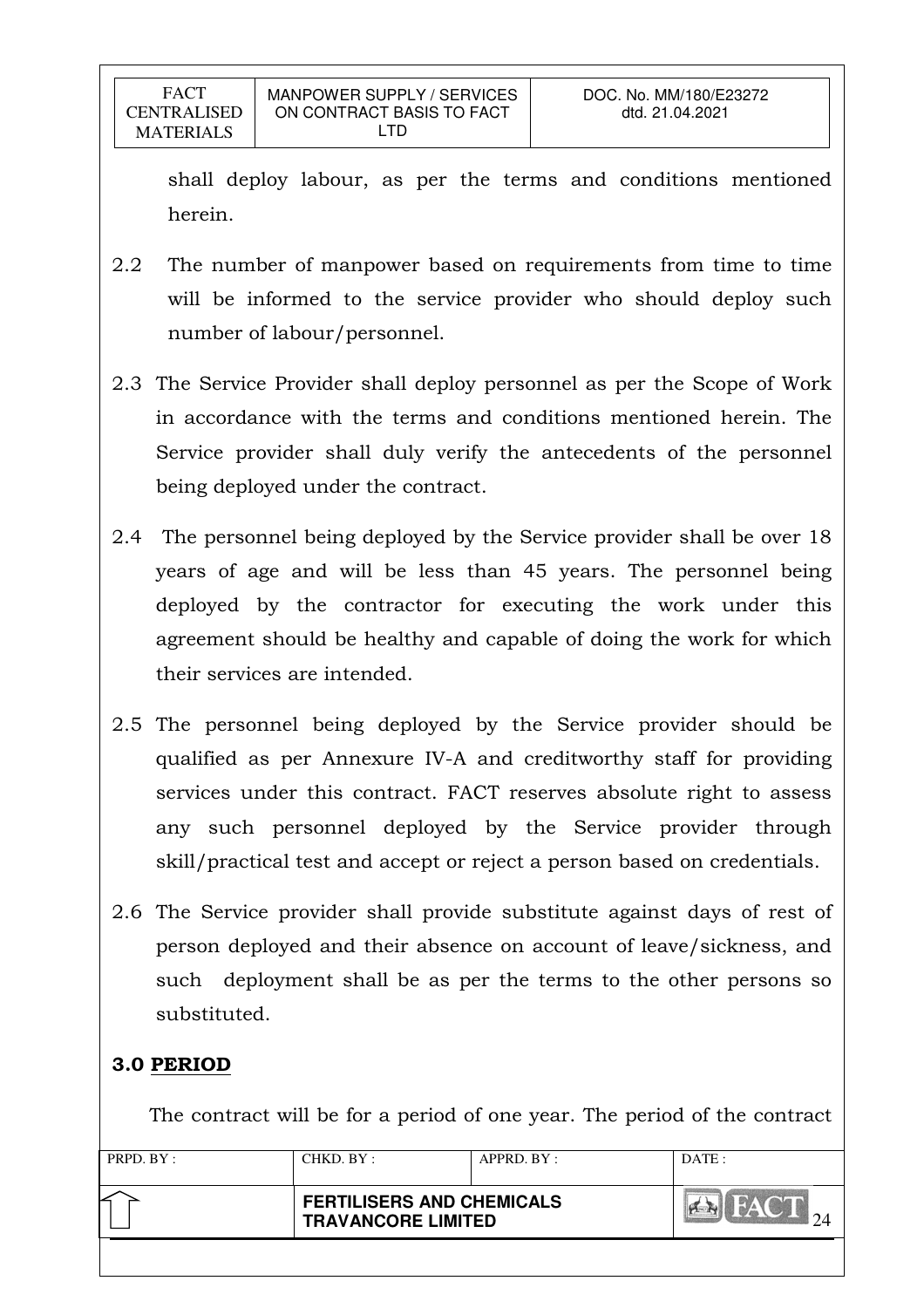may be extended for a further period after the successful / satisfactory completion of initial contract period and based on the manpower requirement at that time that too at the sole discretion of FACT. The contract may also be curtailed/terminated during the contract period owing to deficiency in service or substandard quality of the manpower deployed by the Service Provider. FACT, however, reserves its right to terminate the contract without assigning any reason thereof at any time after giving one month's notice to the selected service providing Firm/Agency.

# 3. PAYMENT TERMS:

- 4.1 The Service Provider shall raise the bill only after releasing the salary of Contract staff and thereafter reimbursement shall be made. The payment shall be made on conclusion of the calendar month only based on duties performed by each person during the month and payments made to the labour towards their salaries, PF, ESI and other statutory obligations. After verification and satisfaction of these documents by the authorized official of FACT, the Bill will be processed for payment.
- 4.2 The Service Provider shall submit the bill, in triplicate, along with attendance sheet duly verified by the officers of FACT in respect of personnel deployed in the first week of the succeeding month. The claims in the bills regarding wages paid to the outsourced manpower deployed, Employees State Insurance, Provident Fund, and GST etc. should be necessarily accompanied with documentary proof (including copy of schedule of payment showing contribution towards ESI, PF etc. in respect of the outsourced manpower) pertaining to the concerned month's bill. A requisite amount/portion of the bill/whole

| PRPD. BY:<br>CHKD. BY :-<br>$APPRD$ . $BY$ :<br><b>FERTILISERS AND CHEMICALS</b> |                           | DATE: |  |
|----------------------------------------------------------------------------------|---------------------------|-------|--|
|                                                                                  | <b>TRAVANCORE LIMITED</b> |       |  |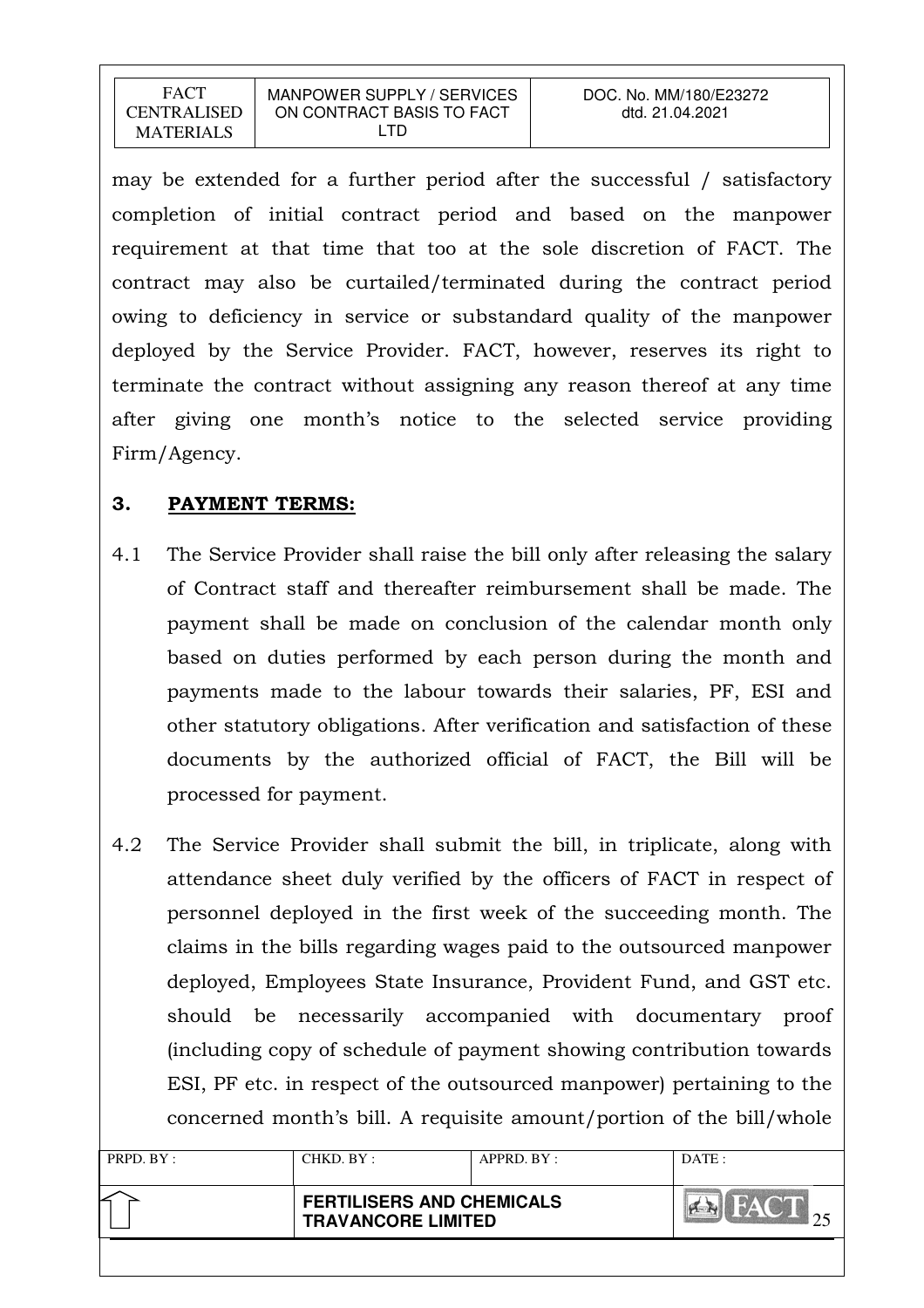of the bill shall be held until the proof is furnished, at the discretion of the FACT.

- 4.3 The Service Provider shall submit documentary proof (Photocopies) in support of his claim towards ESI, EPF, Service Tax, etc., with an undertaking.
- 4.4 The Income Tax/TDS and other statutory deductions, as applicable will be deducted from the payment. Tax deduction certificate will be issued to the Service Provider by FACT.
- 4.5 Service Provider shall provide the Permanent Account Number allotted to him by the Income Tax Department to enable FACT to process the payment.
- 4.6 The service charges to the Service Provider will be firm and applicable throughout the validity of this Agreement, irrespective of change in wages, PF/ESI contributions, etc.
- 4.7 While quoting the Service Provider should mention GST separately.

# 4. PAYMENT OF SALARY BY SERVICE PROVIDER:

- 4.1. The Service Provider shall ensure that the salary to the persons so employed is made by 7th day of the succeeding month through ONLY bank transfer. Contractor shall issue due pay slips to every labourer/personnel and a copy of the same shall be submitted to FACT.
- 5.1 The Service Provider shall ensure that the labour/ personnel deployed by him shall be paid, the applicable minimum wages as may be notified by the Central Government from time to time during the

| PRPD. BY: | CHKD. BY :                                                    | $APPRD$ . $BY$ : | DATE: |
|-----------|---------------------------------------------------------------|------------------|-------|
|           | <b>FERTILISERS AND CHEMICALS</b><br><b>TRAVANCORE LIMITED</b> |                  |       |
|           |                                                               |                  |       |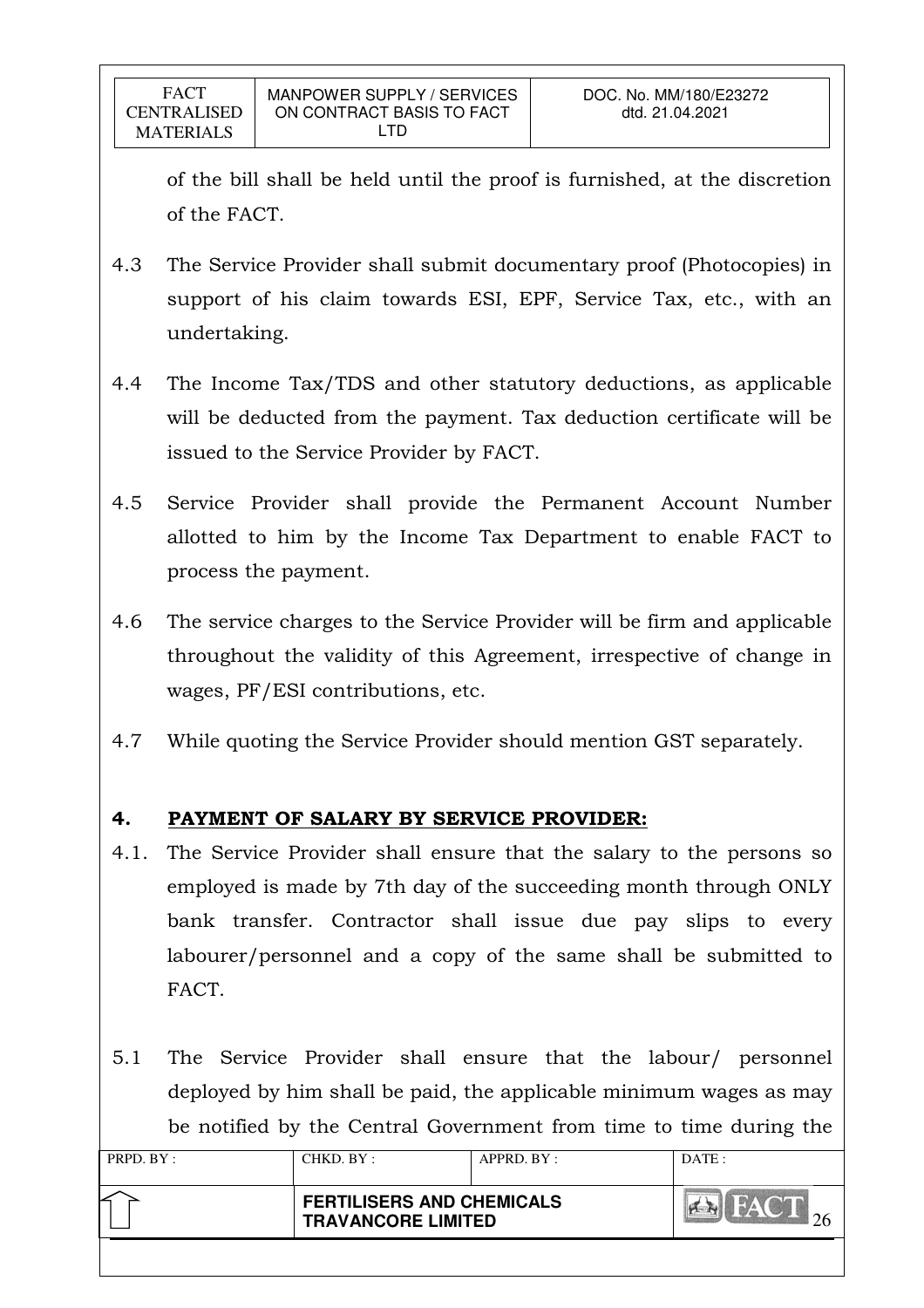contract period. If there is any upward, revision in the minimum wages during the contract period occurred, contractor shall make the payments accordingly, and FACT will reimburse the differential amount towards minimum pay of workers from time to time.

5.2 The Service Provider shall provide pay slip duly indicating details of pay of all concerned, deduction thereon should be given to each employee while disbursement of pay.

# 6 PAYMENT OF PF AND ESI CONTRIBUTIONS:

Service Provider shall remit PF and ESI contributions to the concerned authorities directly in accordance with Employees Provident Fund Act, 1952 and Employees' State Insurance Act, 1948 and rules/scheme framed there under, as may be amended from time to time, through Service Provider's own Code to the concerned account numbers of labour/personnel deployed by them. In case the Service Provider fails to remit the above statutory payments, FACT shall make the payment on behalf of the contractor/Service Provider and deduct such amounts along with cost from any and all amounts payable to the Service Provider by FACT. The Service Provider shall submit all Code numbers and also individual account numbers to FACT. The Service Provider shall submit copies of challans and receipts for having remitted PF & ESI contributions along with the monthly bill.

# 7 TERMINATION OF THE CONTRACT:

PRPD. BY : CHKD. BY : APPRD. BY : DATE : FACT shall have absolute right to terminate the agreement at any time by giving one month notice with or without mentioning the reasons. The termination shall not prejudice the rights and liabilities

| <b>FERTILISERS AND CHEMICALS</b><br><b>TRAVANCORE LIMITED</b> | $-1$ |
|---------------------------------------------------------------|------|
|                                                               |      |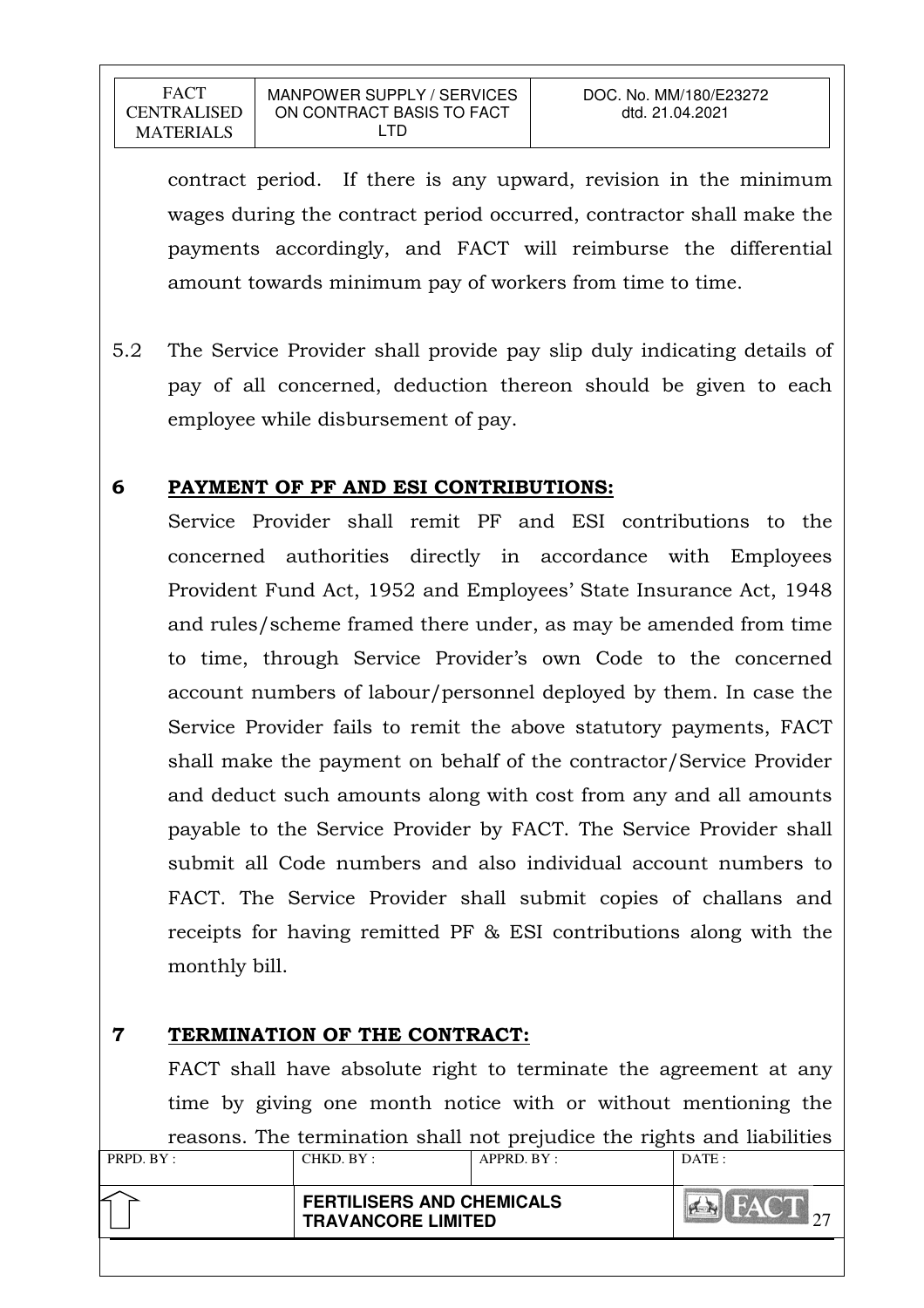accrued by the parties till the effective date of termination. However, FACT can terminate the contract with immediate effect without giving any notice in case of the following reasons;

- a. Failure of the contractor to commence the work within a stipulated period, or.
- b. If the performance of the contractor is found to be unsatisfactory or in case of any material violation or breach of terms and conditions.

# 8 STATUTORY OBLIGATIONS:

- 8.1 The Service Provider is required to deposit a valid license from the competent licensing authority under the provisions of Contract Labour (Regulation and Abolition) Act 1970 and Contract Labour (Regulation and Abolition) Central Rules, 1971 within 30 days of the date of the award of the contract. If the Service Provider fails to provide license for any reason whatsoever or fails to deposit the license within the stipulated period of 30 days, the contract shall automatically stand terminated and earnest money/ performance security deposited by the service provider will stand forfeited unless condoned by FACT. The FACT shall be at liberty to recover losses, if any, from the Service Provider.
- 8.1 The Service Provider shall be obliged and solely responsible to comply with all statutory requirements in respect of the manpower engaged by him and FACT shall not be liable for and a party to any dispute arising out of such deployment by the contractor.

# 9 SECURITY CONSIDERATIONS:

The persons deployed by the Service Provider should not have any Police record/criminal cases against them. The Service Provider should make

| PRPD. BY: | CHKD. BY:<br><b>FERTILISERS AND CHEMICALS</b> | APPRD. BY: | DATE: |
|-----------|-----------------------------------------------|------------|-------|
|           | <b>TRAVANCORE LIMITED</b>                     |            |       |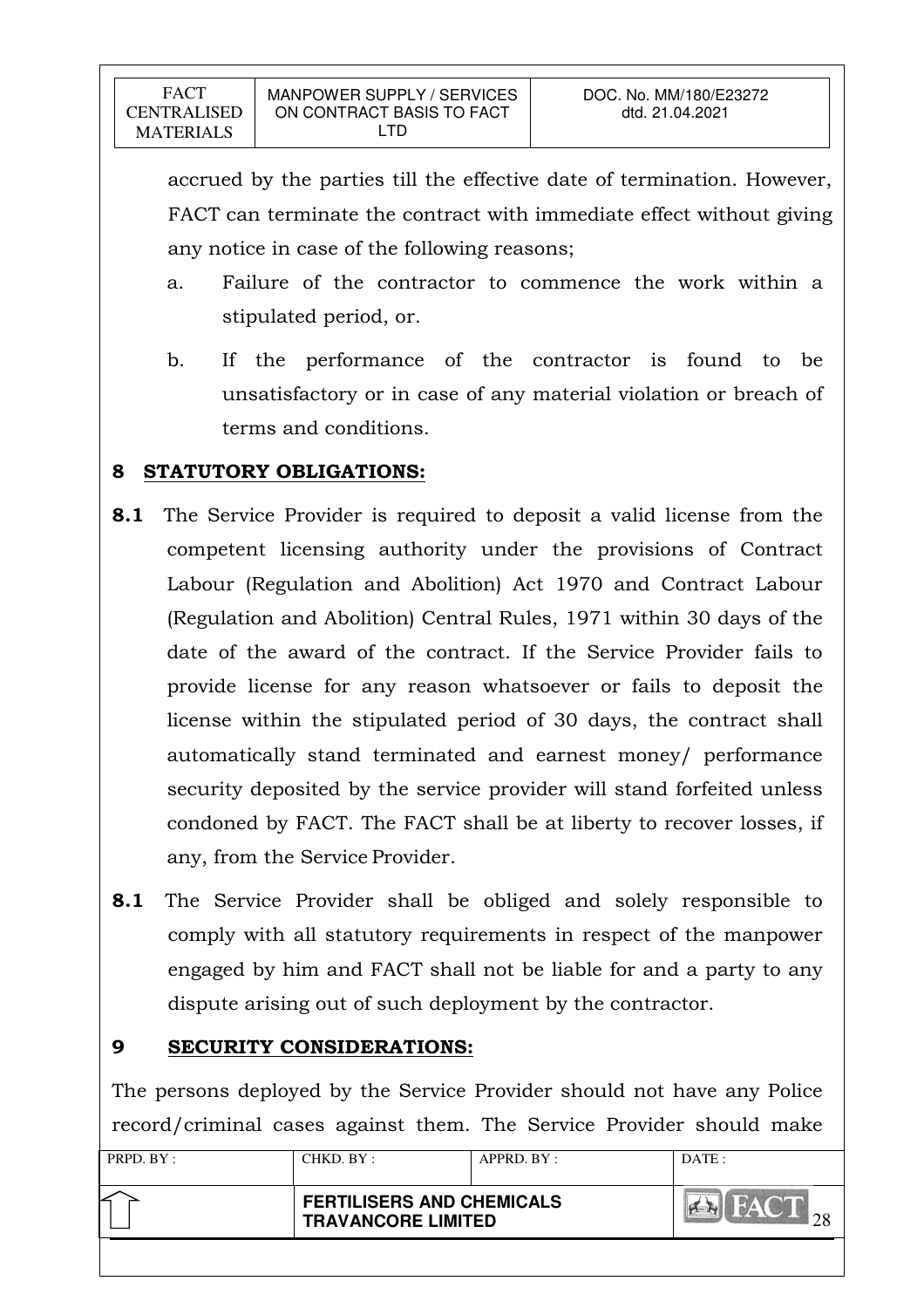adequate enquiries about the character and antecedents of the persons whom they are recommending. Any person deployed by the service provider should not indulge in act of misconduct or otherwise or later if any. If any employee deployed by the service provider is found to indulge in such activities, the service of the employee concerned will be ceased with immediate effect and suitable replacement to be provided immediately.

The successful bidder should provide the following details of staff which they propose to engage prior to engagement :

- a) Names of Staff with photographs, present & permanent addresses, copies of Aadhar Cards.
- b) Police Verification Report with no adverse remarks issued not earlier than 2 months from the date of engagement
- c) Character certificate issued by a gazetted officer

# 10 RISK PURCHASE :

If the Service Provider fails to deploy the manpower as per the terms and conditions of the contract, FACT shall have the right to deploy from other sources. The extra cost being incurred by FACT in this regard should be to the account of the Contractor, which may be adjusted against security deposit and/or deducted from any pending bills or any payment to be made to the contractor or otherwise.

# 11 Place of Duty, Working Hours and Punctuality:

11.1 The personnel so deployed shall have to report for duty at the places specified by the Company. No extra liability on this account will be borne by FACT.

11.2 The Company works round the clock in multiple shift system. The

| PRPD. BY: | CHKD. BY :                                                    | APPRD. BY: | DATE: |
|-----------|---------------------------------------------------------------|------------|-------|
|           | <b>FERTILISERS AND CHEMICALS</b><br><b>TRAVANCORE LIMITED</b> |            |       |
|           |                                                               |            |       |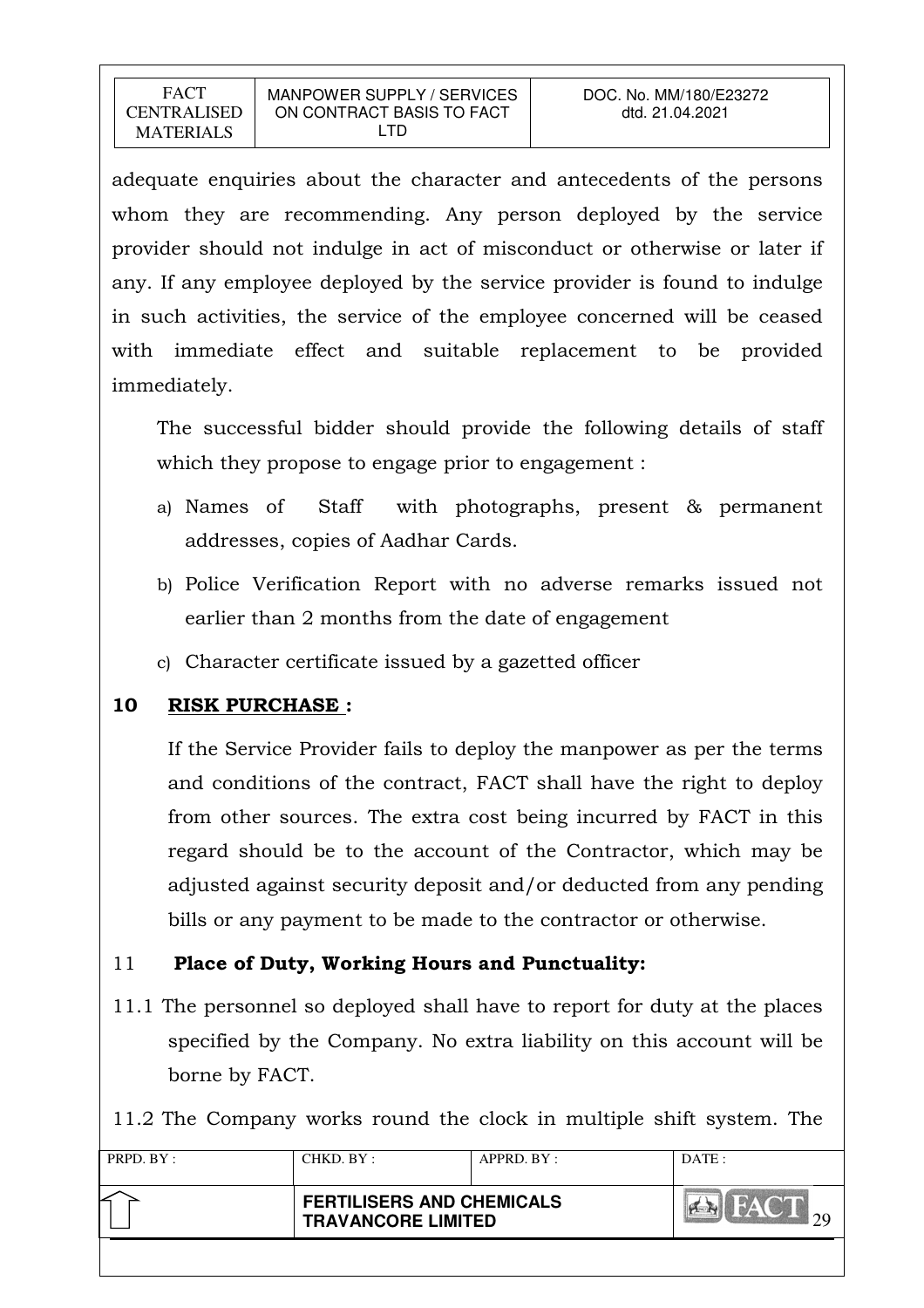manpower so deployed shall have to adhere to the punctuality strictly. Late arrivals, early departures and short leaves shall not be permitted. The labour/personnel deployed by the Service Provider should observe the rules of safety, discipline and conduct of FACT, while working within the precincts of the company. They shall be dutiful and obedient and should execute the work assigned to them diligently and efficiently.

11.3 If need arises, the persons deployed shall have to stay late or come early or attend the workplaces even on Off days/Holidays (as per work requirements)

# 12 SUPERVISION:

The Contractor shall put in place an effective and proper supervision method and ensure that manpower is deployed as per requirement of FACT. The contractor shall make all arrangements for carrying out the work smoothly and satisfactorily in all respects. The contractor or his authorized representative of the Contractor and the Supervisor should meet the Authorised Officer of FACT periodically to give/get feedback/report/review of the performance of the work. The directions given by FACT to the Supervisor so nominated shall be conclusive and binding on the Contractor.

# 13 INDEMNIFICATION:

13.1. The Service Provider undertakes and agrees to indemnify FACT against any and all losses, expenses, costs, damages directly or indirectly caused to or incurred by FACT due to breach of the terms and conditions of the contract and in such case FACT is entitled to recover the same from the Service Provider from any amount payable to the Contractor including pending Bills.

| PRPD. BY: | CHKD. BY :                | APPRD. BY:                       | DATA: |
|-----------|---------------------------|----------------------------------|-------|
|           | <b>TRAVANCORE LIMITED</b> | <b>FERTILISERS AND CHEMICALS</b> |       |
|           |                           |                                  |       |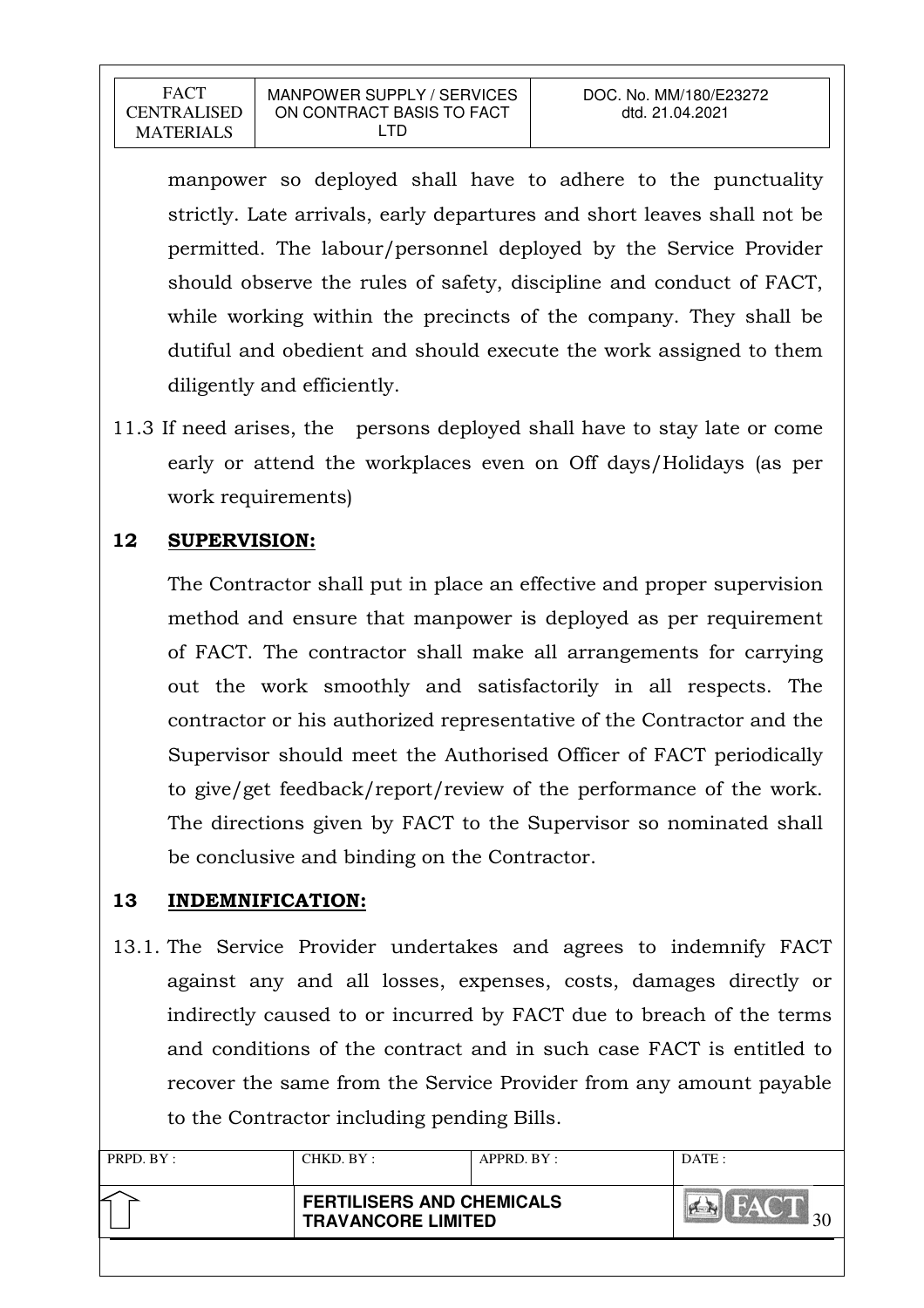13.2 In case FACT is being made party to any litigation by the employee of the Service Provider for any reason whatsoever, the Service Provider shall bear/ indemnify any cost incurred by the FACT to defend the same including the advocate fee and other expenses.

# 14 STATUTORY COMPLIANCE

- 14.1 The Service Provider shall be responsible for compliance of all statutory provisions relating to, including but not limited to, Minimum wages, Provident Fund, and Employees State Insurance, payment of bonus etc. in respect of the persons deployed by it in FACT. The Service Provider shall furnish a certificate in each month that all statutory requirements have been fulfilled along with the bills for payment.
- 14.2 The Service provider shall also be liable for depositing all taxes, levies, cess etc. on account of service rendered by it to FACT to concerned tax collection authorities from time to time as per extant rules and regulations on the matter.
- 14.3 The Service provider shall maintain all statutory Registers under the applicable laws. The Service Provider shall produce the same, on demand, to the concerned authority of FACT or any other authority under law.
- 14.4 In case, the Service Provider fails to comply with any statutory/ taxation liability under appropriate law and as a result thereof the FACT is put to any loss, obligation, monetary or otherwise, the FACT will be entitled to get itself reimbursed out of the outstanding bills or from the performance Security Deposit of the Service Provider and or any other means/legal recourse, to the extent of the loss or obligation in monetary terms.

| PRPD. BY: | CHKD. BY :                | APPRD. BY:                       | DATA: |
|-----------|---------------------------|----------------------------------|-------|
|           | <b>TRAVANCORE LIMITED</b> | <b>FERTILISERS AND CHEMICALS</b> |       |
|           |                           |                                  |       |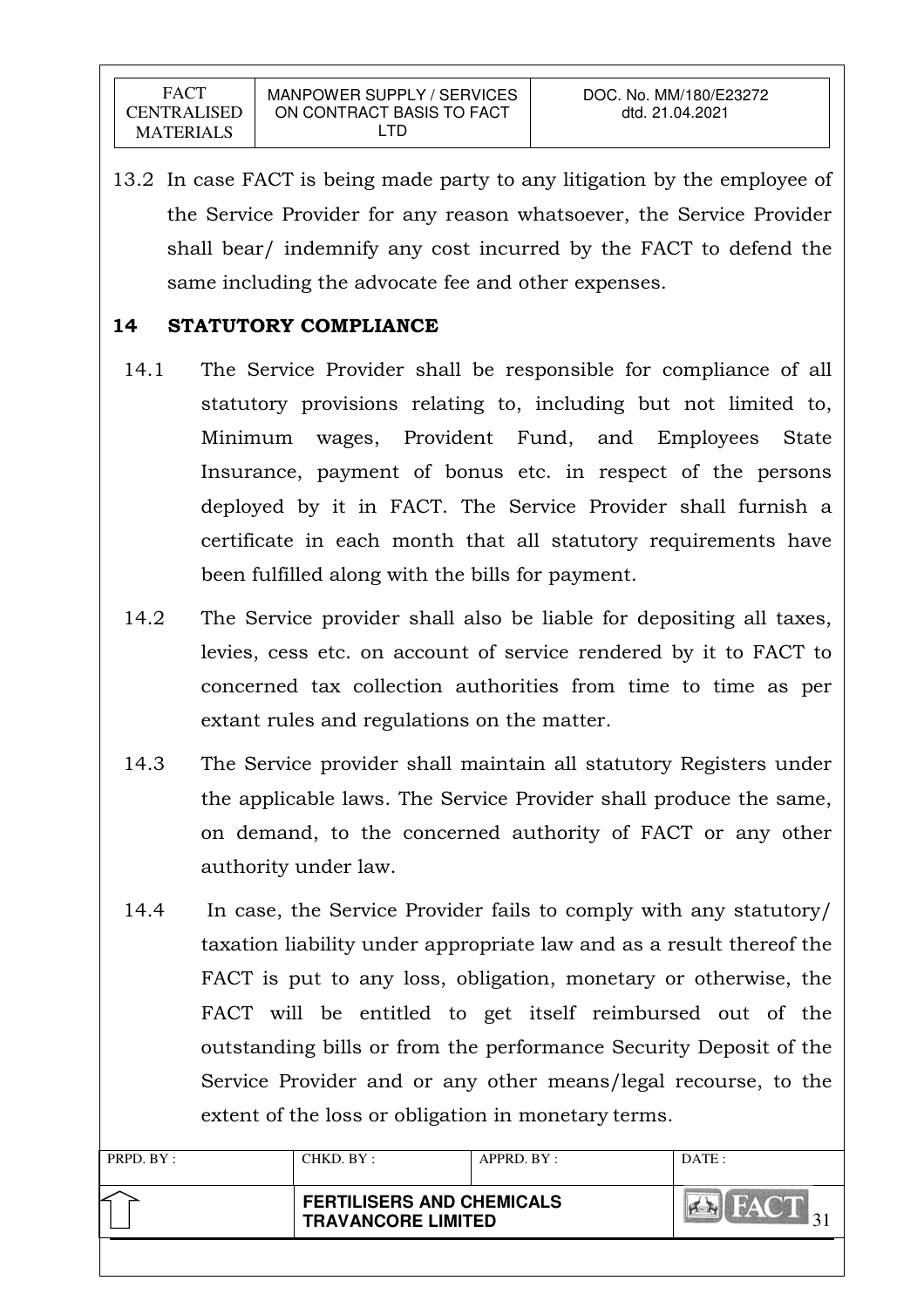14.5 The service provider will have to deposit 3% of the contract value towards security deposit within 15 days of the receipt of the LOI/signing of agreement, which shall be valid during the entire contract period. The Security Deposit shall be returned/released after successful completion of the contract.

### 15 LIABILTIY

In the event of the breach or non-fulfillment of any of the terms and conditions of the Agreement or in case the Contractor fails to do the job successfully or leaves the job in the middle of the agreed term, FACT will have the right to take all actions as may be deemed fit against the contractor including the forfeiture of security deposit/invoking of Bank Guarantee. The decision of FACT as to what constitutes breach or nonfulfillment shall be final and binding on the contractor and shall not be questioned by him in any manner.

# 16 ARBITRATION/DISPUTE RESOLUTION

"If any dispute arises out of or relating to or in connection with this contract, between the Service Provider and the Owner/FACT, the same shall be amicably settled through mutual discussions, failing which, the unresolved dispute (s) shall be referred to arbitration in accordance with the provisions of the Arbitration and Conciliation Act, 1996, as amended from time to time and number of Arbitrator shall be one. The venue of the Arbitration shall be at Ernakulam and the proceedings shall be in English. Any legal proceedings relating to or in connection with this Contract shall be limited to the exclusive jurisdiction of the High Court of Kerala

| PRPD. BY: | CHKD. BY :                                                    | APPRD. BY: | DATE: |
|-----------|---------------------------------------------------------------|------------|-------|
|           | <b>FERTILISERS AND CHEMICALS</b><br><b>TRAVANCORE LIMITED</b> |            |       |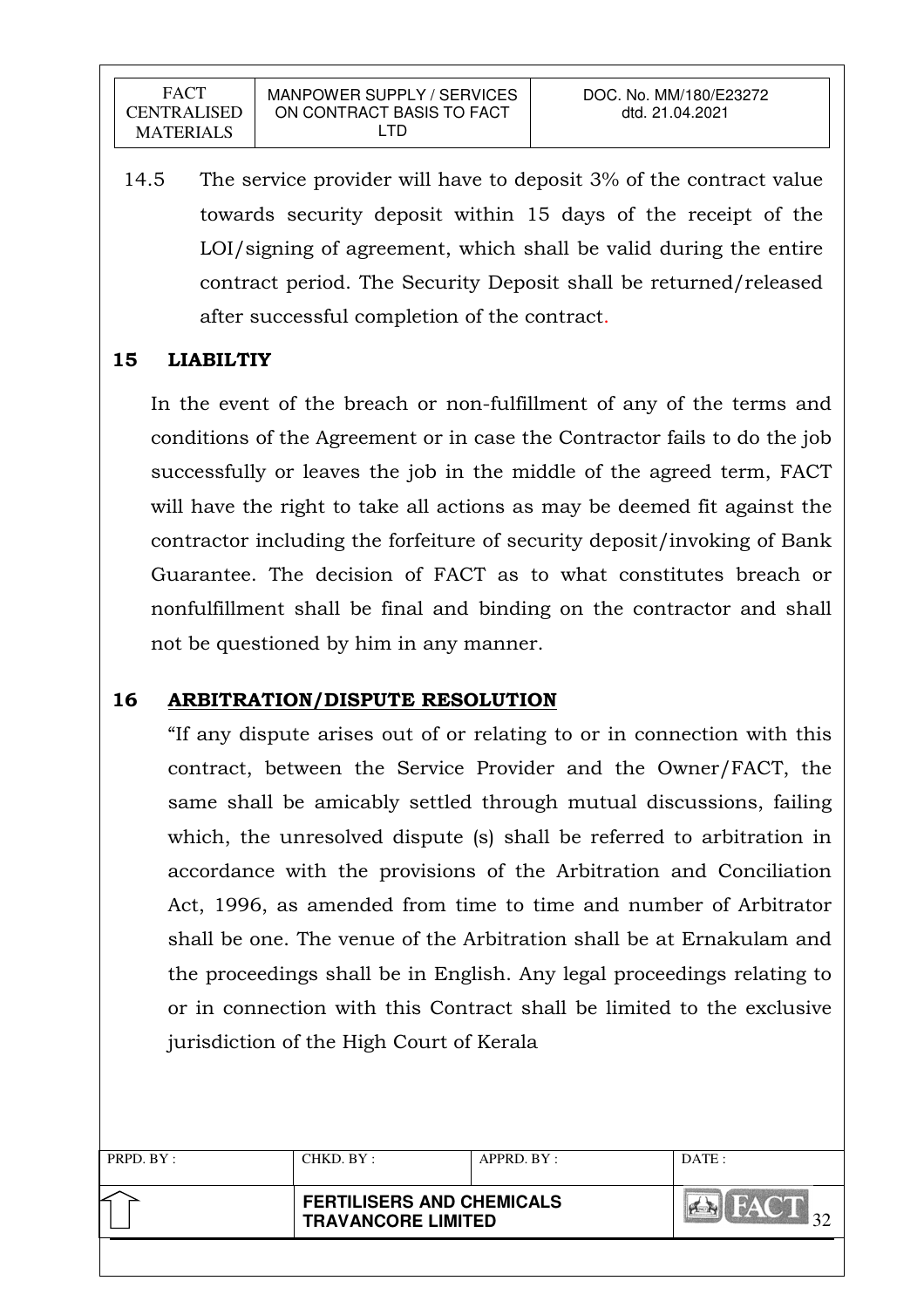# 17 MISCELLANEOUS:

- 17.1 The responsibility of statutory/compulsory deductions like EPF/Income Tax/GST etc. will be of the service provider. The FACT shall make no extra payment.
- 17.2 The copies of appointment letter issued to the personnel deployed in the company shall be provided to the FACT.
- 17.3 Bio-data with Photographs of personnel deployed duly certified by the Service Provider has to be provided to the authorized official of FACT for records.
- 17.4 The Service Provider shall be responsible for all acts of commission and omission on the part of the personnel engaged for the purpose. The FACT shall not be responsible in any manner, whatsoever, in matters of accident/injury/death/health etc. of the Service Provider's employees performing duties under the contract. The Contractor shall indemnify FACT for any loss/damages caused to FACT by reason of any claim by the personnel deployed or by any third party. It shall be the obligation of the contractor/Service Provider to pay compensation as per Employees' Compensation Act and or any other statute. No responsibility shall rest with FACT in this regard.
- 17.5 It shall be the responsibility of the Service Provider to issue the employment card/ photo identity card to the workers as per the prescribed format and maintain the muster roll, the wage register and other registers as provided in the Contract Labour (Regulation & Abolition) Act. Service Provider will ensure that all its employees invariably wear ID card during working hours.
- 17.6 The Service Provider shall arrange such facilities like EPF and ESI as provided for in the Contract Labour (Regulation and Abolition) Act,

| PRPD. BY: | CHKD. BY :                                                    | APPRD. BY: | DATE: |
|-----------|---------------------------------------------------------------|------------|-------|
|           | <b>FERTILISERS AND CHEMICALS</b><br><b>TRAVANCORE LIMITED</b> |            |       |
|           |                                                               |            |       |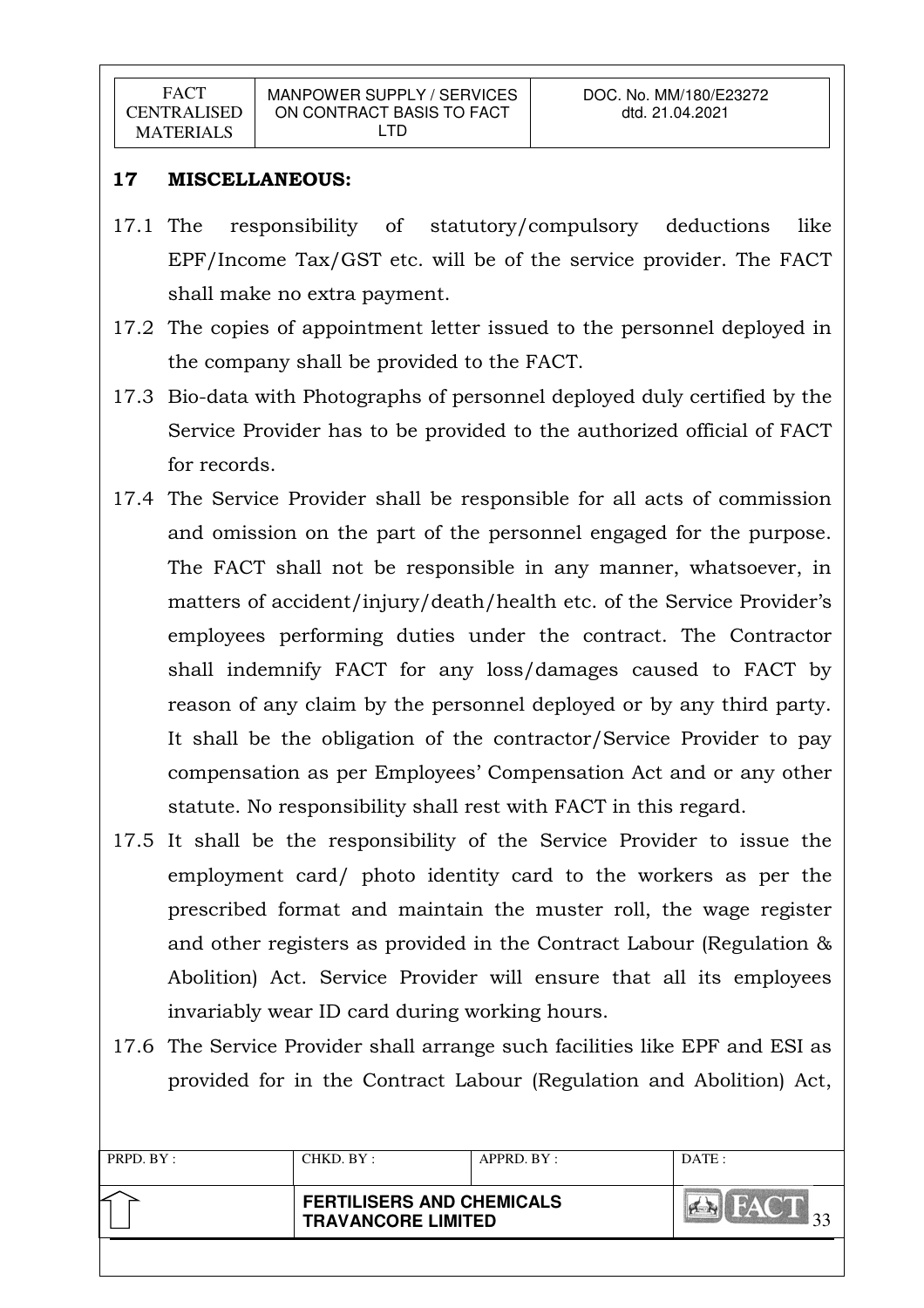1970 for the welfare and health of the workers deployed with the Company.

- 17.7 FACT shall not be liable for any loss, damage, theft, burglary or robbery of any personal belongings, equipments or vehicles of the personnel of the Service Provider.
- 17.8 The Service Provider/Contractor shall be responsible for all or any kind of losses/damages caused to or suffered by FACT or its employees/officers due to any act or negligence of the labour/personnel deployed by the Contractor/ Service Provider and the Contractor/ Service Provider shall make good the said loss same. FACT shall have the absolute right to recover such losses/damages from any and all amounts payable to the Contractor, including pending Bills. The Service Provider shall be liable for any theft or loss of property/properties by the personnel deployed by him.
- 17.9 The Service Provider's personnel working in FACT should be polite, cordial, positive and efficient while handling the assigned work and their actions should promote good will and enhance the image of the Company. The Service Provider shall be responsible for any act of indiscipline on the part of persons deployed by him.
- 17.10The Service Provider shall ensure proper conduct of his persons in the workplaces. In case of detection of any act of misconduct/ negligence or unsatisfactory performance on the part of the persons deployed by them, the same will be reported immediately to the Service Provider and the Service Provider shall take timely and suitable action against the erring labourer and to provide a substitute immediately.
- PRPD. BY : CHKD. BY : APPRD. BY : DATE : **FERTILISERS AND CHEMICALS TERTILISERS AND CHEMICALS FERTILISERS AND CHEMICALS FACT**  $\begin{bmatrix} 1 & 1 \\ 3 & 4 \end{bmatrix}$  **FACT**  $\begin{bmatrix} 34 \end{bmatrix}$ 17.11The Service Provider or the personnel deployed by him shall not divulge or disclose to any person, any details of office, operational process, technical know-how, security arrangements and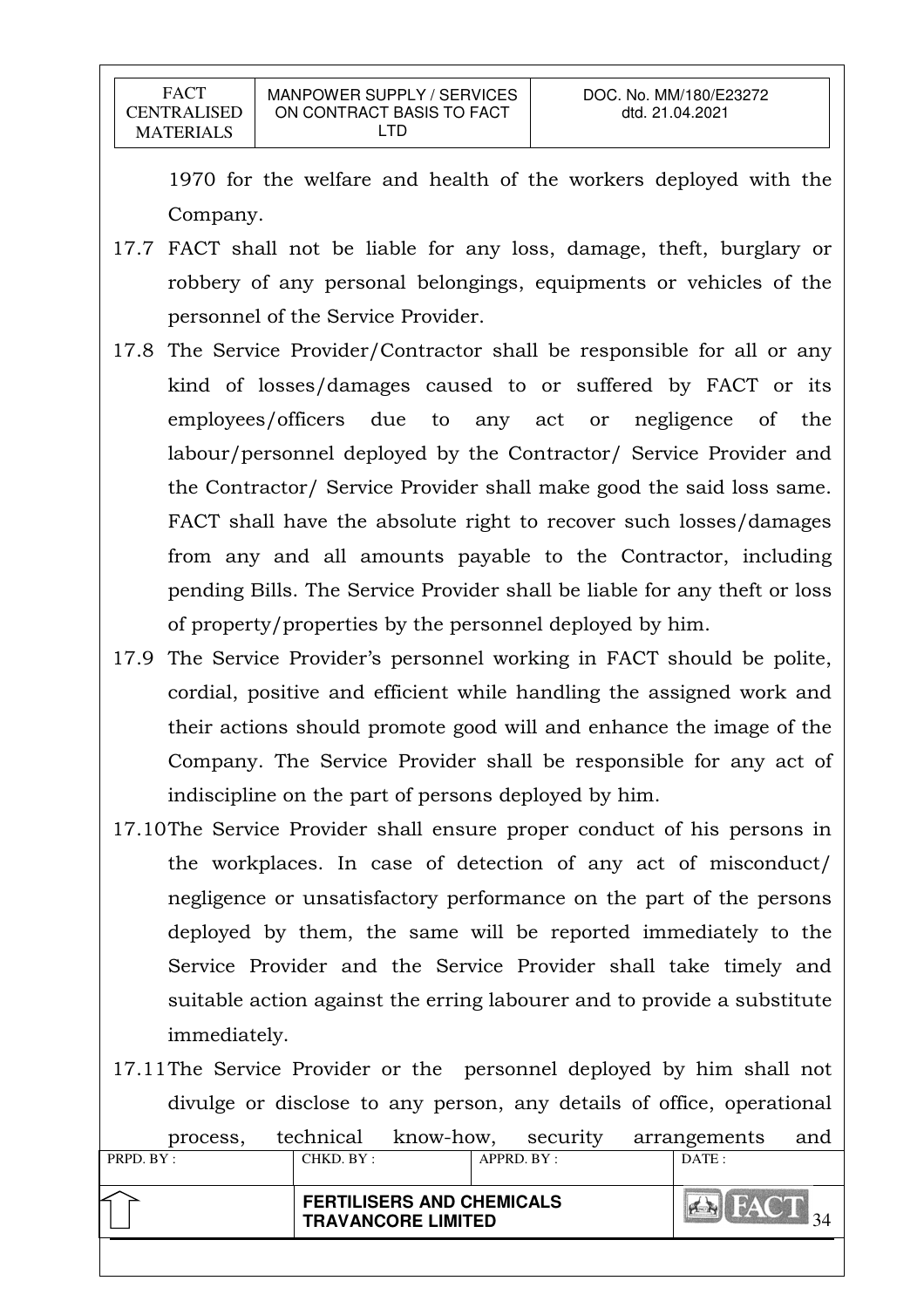administrative/ organizational matters as all are of confidential/secret nature which is come into their knowledge during the course of engagement in FACT .

- 17.12It should be made clear to the labour/personnel deployed by the service provider that there shall not be any Employer and Employee relationship whatsoever between FACT and labour being deployed by the Contractor. Further, discharging obligations under the agreement by labour shall not be construed to believe that they are the employees of FACT and shall at all times be the employees of the contractor only. The contractor will be individually and entirely responsible for all and any liabilities in that regard
- 17.13The Service Provider's personnel shall not have any right to claim any Benefit/ compensation/ absorption/regularization of services with the FACT under the provision of Industrial Disputes Act, 1947 or Contract Labour (Regulation & Abolition) Act, 1970. Undertaking from the person to this effect will be required to be submitted by the Service Provider to this office.
- 17.14Essentially, the Service Provider shall be the "Employer" within the meaning of different Labour Legislations in respect of manpower so employed and deployed in FACT. The persons deployed by the Service Provider at FACT shall not have claims of any Employer and Employee relationship nor have any principal and agent relationship with or against FACT.
- 17.15The persons deployed by the Service Provider shall not have any claim or entitled to pay, benefits and other facilities during the currency or after the expiry of the contract .
- 17.16In case of the termination of the contract on its expiry or otherwise, the persons deployed by the Service Provider shall not be entitled to any claim for absorption or for any relaxation. The person deployed

| PRPD. BY: | CHKD. BY:                                                     | APPRD. BY: | DATA |
|-----------|---------------------------------------------------------------|------------|------|
|           | <b>FERTILISERS AND CHEMICALS</b><br><b>TRAVANCORE LIMITED</b> |            |      |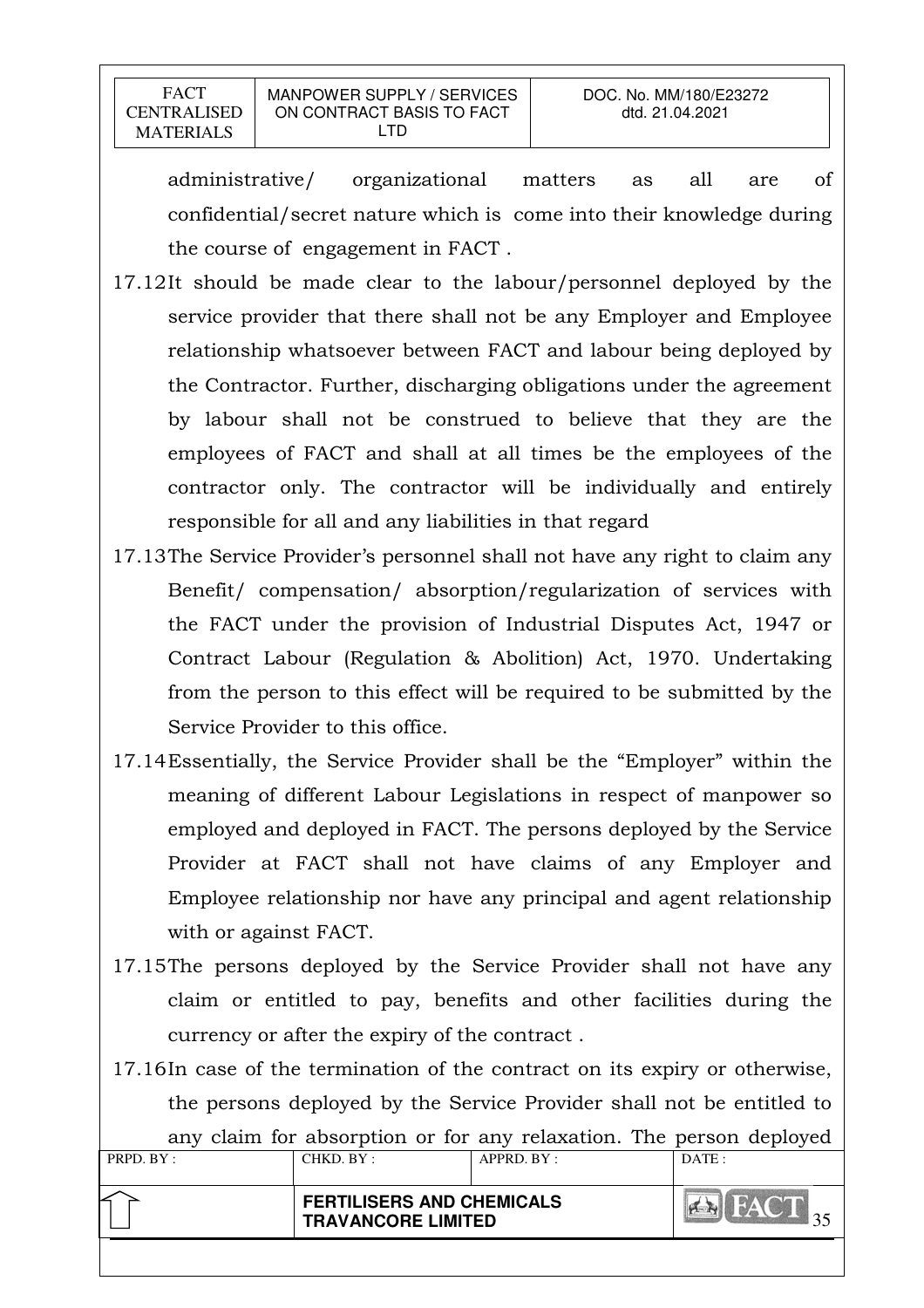by Service Provider shall be the employees of the Service Provider for all purposes.

- 17.17The Service Provider shall be contactable at all times and message sent by email/ Fax/ Special Messenger from the Company to the Service Provider shall be acknowledged immediately on receipt on the same day.
- 17.18The Service Provider shall provide uniform with a pair of shoes/foot wear and Photo Identity Cards to its personnel deployed at FACT at its own cost and ensure that these cards are to be constantly displayed, maintained in good condition and their loss should be reported immediately.
- 17.19The Service Provider shall depute one coordinator, who would be responsible for immediate interaction with the FACT so that optimal services of the persons deployed by the Service Provider could be availed without any disruption. He/she will be responsible to maintain Leave Record/ Service Record/ Wages/Overtime payments and other registers and works as required under various labour laws.
- 17.20The Service Provider shall not assign, transfer, or sub-contract the performance or service without the prior written consent of the FACT.
- 17.21Service Provider shall procure all the Licenses, Permissions, Sanctions etc. as may be required for/in the course of performance of the obligations under the Agreement or as required under statutes. Any lapse in this regard shall be solely attributable to the Contractor and FACT shall in no way responsible for the same. The Contractor undertakes to indemnify FACT in this regard.
- 17.22FACT shall not provide any medical facility and/or residential accommodation to the labour deployed by the Contractor and the same, if required, should be the responsibility of the Contractor.

| <b>FERTILISERS AND CHEMICALS</b><br><b>TRAVANCORE LIMITED</b> | PRPD. BY: | CHKD. BY: | APPRD. BY: | DATA |
|---------------------------------------------------------------|-----------|-----------|------------|------|
|                                                               |           |           |            |      |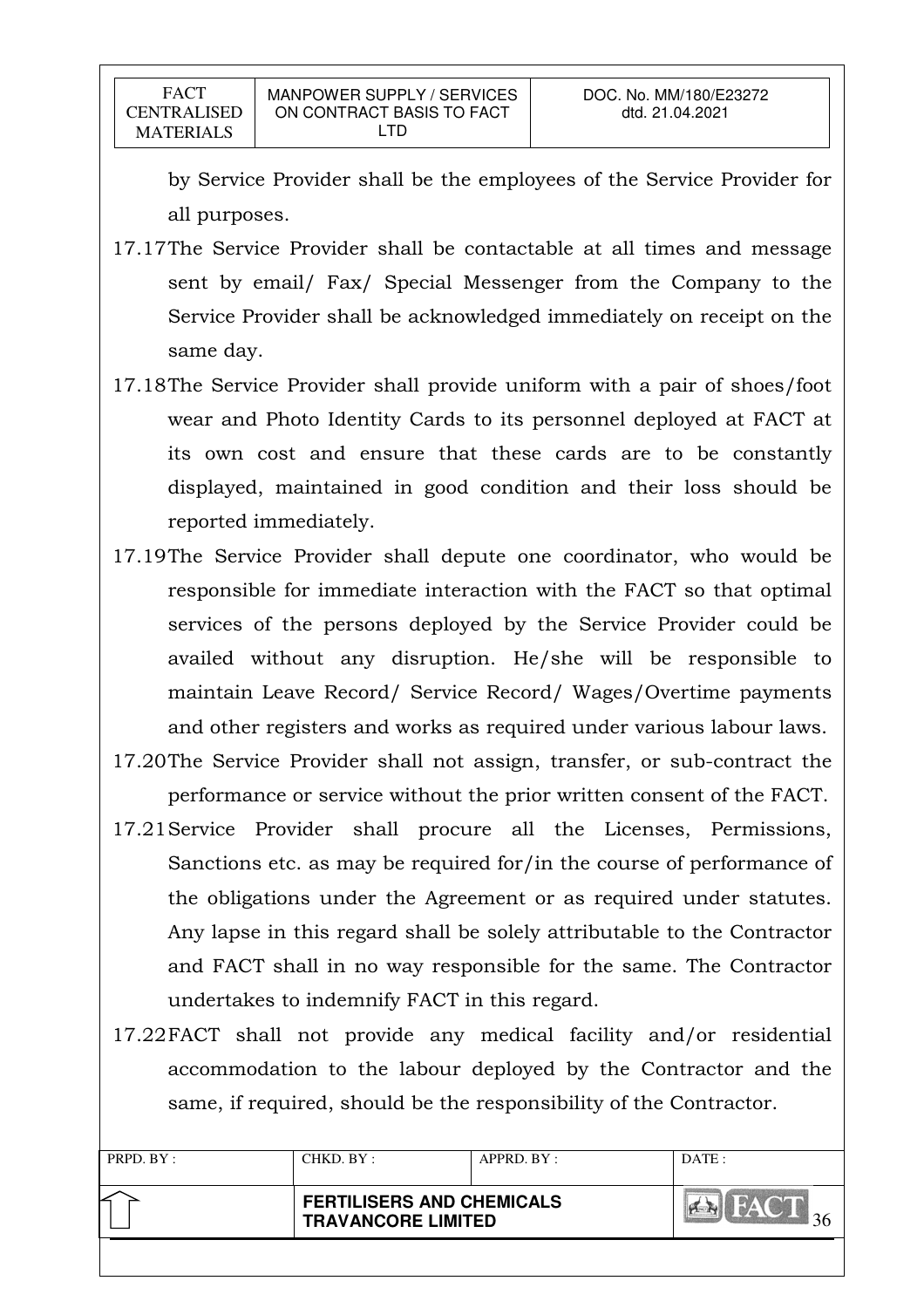- 17.23In the event of the breach or non-fulfillment of any of the terms and conditions of the Agreement or in case the Contractor fails to do the job successfully or leaves the job in the middle of the agreed term, FACT will have the right to take all actions as may be deemed fit against the contractor including the forfeiture of security deposit/invoking of Bank Guarantee. The decision of FACT as to what constitutes breach or nonfulfillment shall be final and binding on the contractor and shall not be questioned by him in any manner.
- 17.24Employer PF contribution to be paid by the contractor will be reimbursed by FACT at 12% of Minimum wages specified as per the Minimum wages Act notified by Govt. of India from time to time (Price per employee).
- 17.25Administrative charges on PF to be paid by the contractor will be reimbursed by FACT at 1% of Minimum wages specified as per the Minimum wages Act notified by Govt. of India from time to time (Price per employee).
- 17.26ESI employer contribution to be paid by the contractor will be reimbursed by FACT at 3.25% of Minimum wages specified as per the Minimum wages Act notified by Govt. of India from time to time (Price per employee).
- 17.27Clauses 17.24 to 17.26 above, will be subject to changes in the statutes/notifications from time to time.

OTHER TERMS AND CONDITIONS: All other terms and conditions shall be as per our Standard Terms and Conditions of Contract - Annexure –V. In case of any contradiction between Special Terms and Conditions of Contract – Annexure –IV and Standard Terms and Conditions of Contract – Annexure – V, Annexure –IV will prevail.

#### \*\*\*\*\*\*\*\*\*\*\*\*\*\*\*\*\*\*\*\*

| PRPD. BY: | CHKD. BY :-                                                   | $APPRD$ . $BY:$ | DATE: |
|-----------|---------------------------------------------------------------|-----------------|-------|
|           | <b>FERTILISERS AND CHEMICALS</b><br><b>TRAVANCORE LIMITED</b> |                 |       |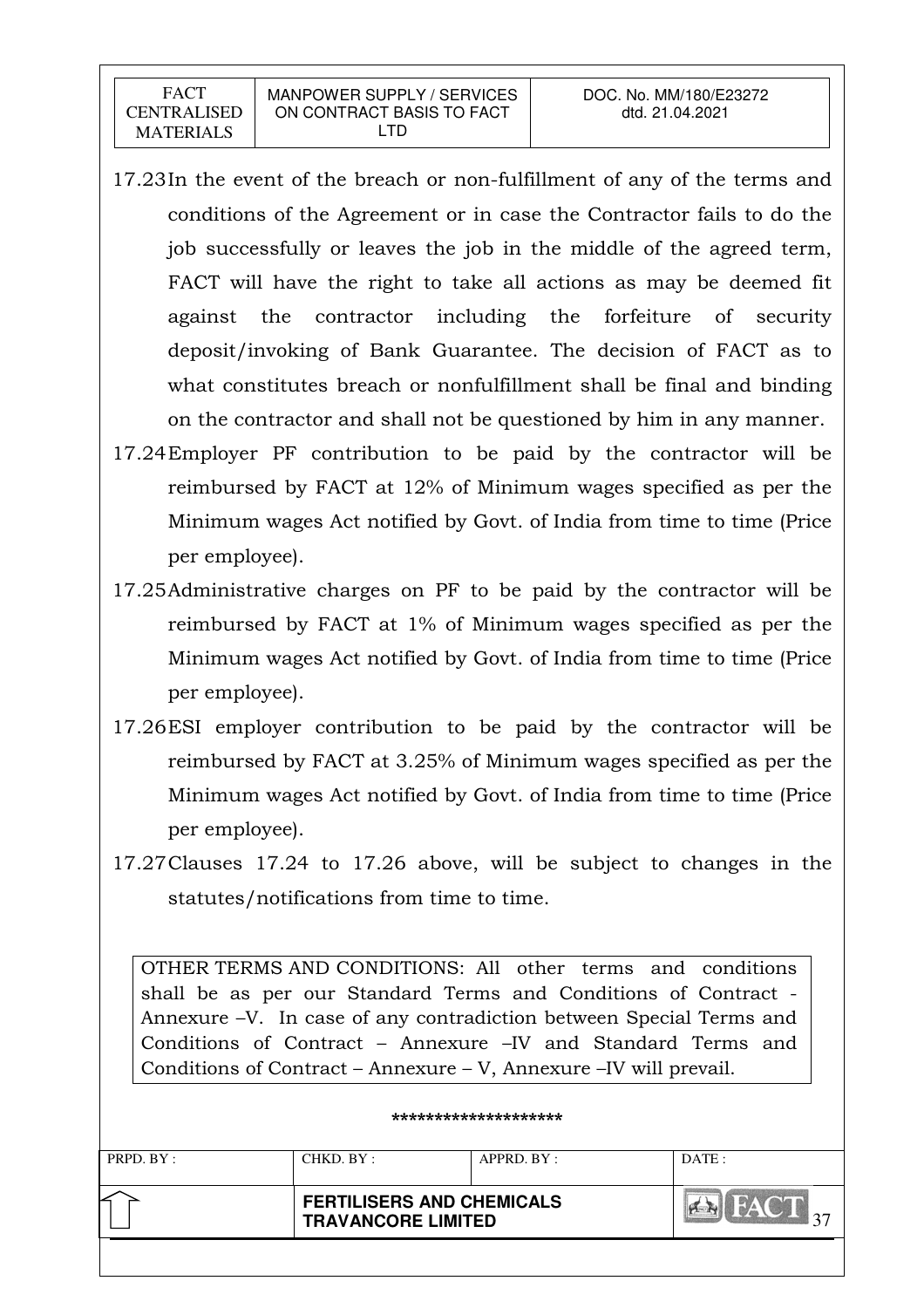# Annexure – IVA

# Manpower required indicative in nature

| <b>SLNO</b>    | <b>CATEGORY</b>   | MAX<br>AGE | <b>QUALIFICATION</b>                                                                                                                                                                                                     | <b>EXPERIENCE</b>                                                                                                                                                     |
|----------------|-------------------|------------|--------------------------------------------------------------------------------------------------------------------------------------------------------------------------------------------------------------------------|-----------------------------------------------------------------------------------------------------------------------------------------------------------------------|
| $\mathbf{1}$   | <b>FITTER</b>     | 45         | Std X pass with National Trade<br>Certificate in the trade of<br>Fitter/Mechanic                                                                                                                                         | 2 years experience in the trade in a large Fertilizer<br>/Chemical/Petrochemical Plant/Engineering Industry                                                           |
| $\overline{2}$ | <b>RIGGER</b>     | 45         | Std X pass                                                                                                                                                                                                               | 5 years experience in Materials handling, Rigging jobs and<br>other works related toplant/equipment/maintenance.Should<br>possess good physique and physical stamina. |
| 3              | <b>CARPENTER</b>  | 45         | SSLC, National Trade Certificate in the<br>carpenter trade                                                                                                                                                               | 2 years experience as Carpenter                                                                                                                                       |
| $\overline{4}$ | <b>PLUMBER</b>    | 45         | SSLC, National Trade Certificate in the<br>Plumber trade                                                                                                                                                                 | 2 years experience as Plumber                                                                                                                                         |
| 5              | <b>PAINTER</b>    | 45         | Painter trade                                                                                                                                                                                                            | SSLC, National Trade Certificate in the 2 years experience as Painter including spray painting, artistic<br>work and letter painting                                  |
| 6              | ASSISTANT GENERAL | 45         | Graduate in any discipline (3 year<br>course) with minimum 50% marks, and<br>knowledge in Office Automation<br>Systems/Computer knowledge<br>especially word processing and<br>spreadsheet like MS Word and MS<br>Excel. |                                                                                                                                                                       |
| 7              | UNSKILLED         | 45         | Std X pass                                                                                                                                                                                                               |                                                                                                                                                                       |
| 8              | <b>GARDENER</b>   | 45         | Std X pass                                                                                                                                                                                                               | 3 year experience as Gardener                                                                                                                                         |

|           | <b>TRAVANCORE LIMITED</b> | <b>FERTILISERS AND CHEMICALS</b> | <b>DAY</b><br>38 |
|-----------|---------------------------|----------------------------------|------------------|
| PRPD. BY: | CHKD. BY:                 | APPRD. BY:                       | DATE:            |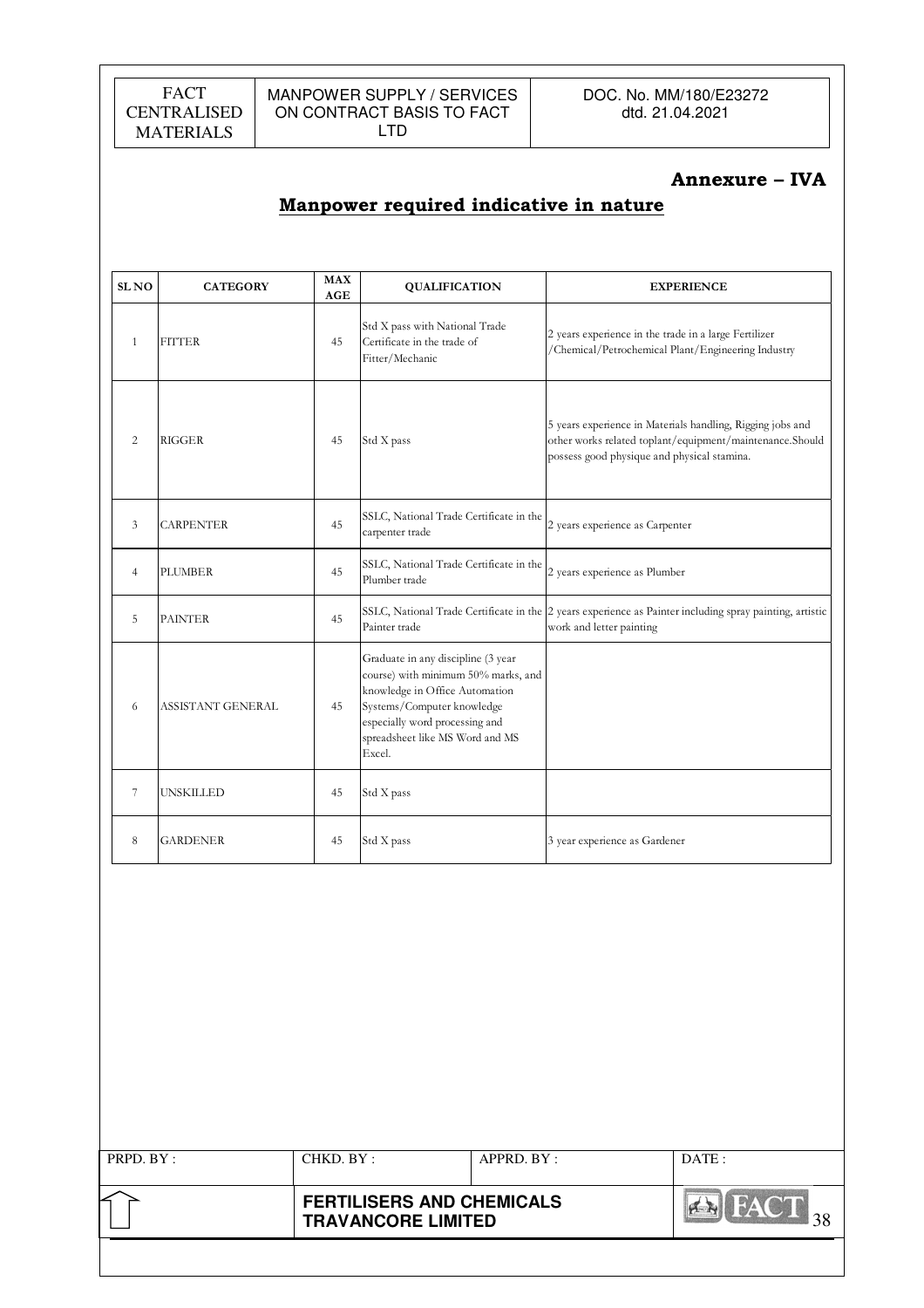FACT CENTRALISED MATERIALS

# Annexure-V

#### STANDARD TERMS AND CONDITIONS OF CONTRACT

#### **00. CONTENTS :**

- 01. GENERAL:
- 02. SECURITY DEPOSIT:
- 03. RATES:
- 04. PAYMENT:
- 05. QUANTITY:
- 06. CONTINUITY OF WORK:
- 07. RESPONSIBILITY FOR MATERIAL:
- 08. SECURITY & SAFETY REGULATIONS:
- 09. STATUTORY OBLIGATIONS:
- 10. CONTRACTOR's WORKMEN:
- 11. DEFAULT:
- 12. TERMINATION:
- 13. FORCE MAJEURE:
- 14. ASSIGNMENT:
- 15. APPLICABLE LAW & SETTLEMENT OF BILLS:
- 16. ENVIRONMENT MANAGEMENT SYSTEM:
- 17. FRAUD PREVENTION POLICY OF FACT:
- 18. ENTIRETY OF CONTRACT:

### **01. GENERAL:**

**"FACT"** shall mean the Fertilisers and Chemicals Travancore Limited, with registered office at Udyogamandal and its operating Divisions at Udyogamandal and Ambalamedu.

**"Contractor"** shall mean the firm/company/individual, who has been awarded the work order (Contract) against their bid in response to the enquiry issued by FACT.

The Contractor shall return to FACT the duplicate copy of the work order with terms and conditions duly acknowledged and signed in confirmation of having accepted the order as per terms and conditions mentioned.

The Contractor shall execute within 15days from the date of receipt of FACT's Letter of Intent, an agreement in stamp paper in the form prescribed by FACT and shall bear all expenses incidental thereto.

The contract once awarded will not imply that the Contractor has exclusive right for the particular job.

The Contractor is deemed to have carefully examined and satisfied himself on the nature and extent of work to be executed and no claims for any extra payment shall be admissible under any circumstances.

FACT shall not in any way be responsible to the Contractor for payment of compensation for hold up of work, if any, due to any situation beyond the control of FACT.

| PRPD. BY: | CHKD. BY:<br><b>FERTILISERS AND CHEMICALS</b> | APPRD. BY: | DATA<br><b>TAY A</b> |
|-----------|-----------------------------------------------|------------|----------------------|
|           | <b>TRAVANCORE LIMITED</b>                     |            |                      |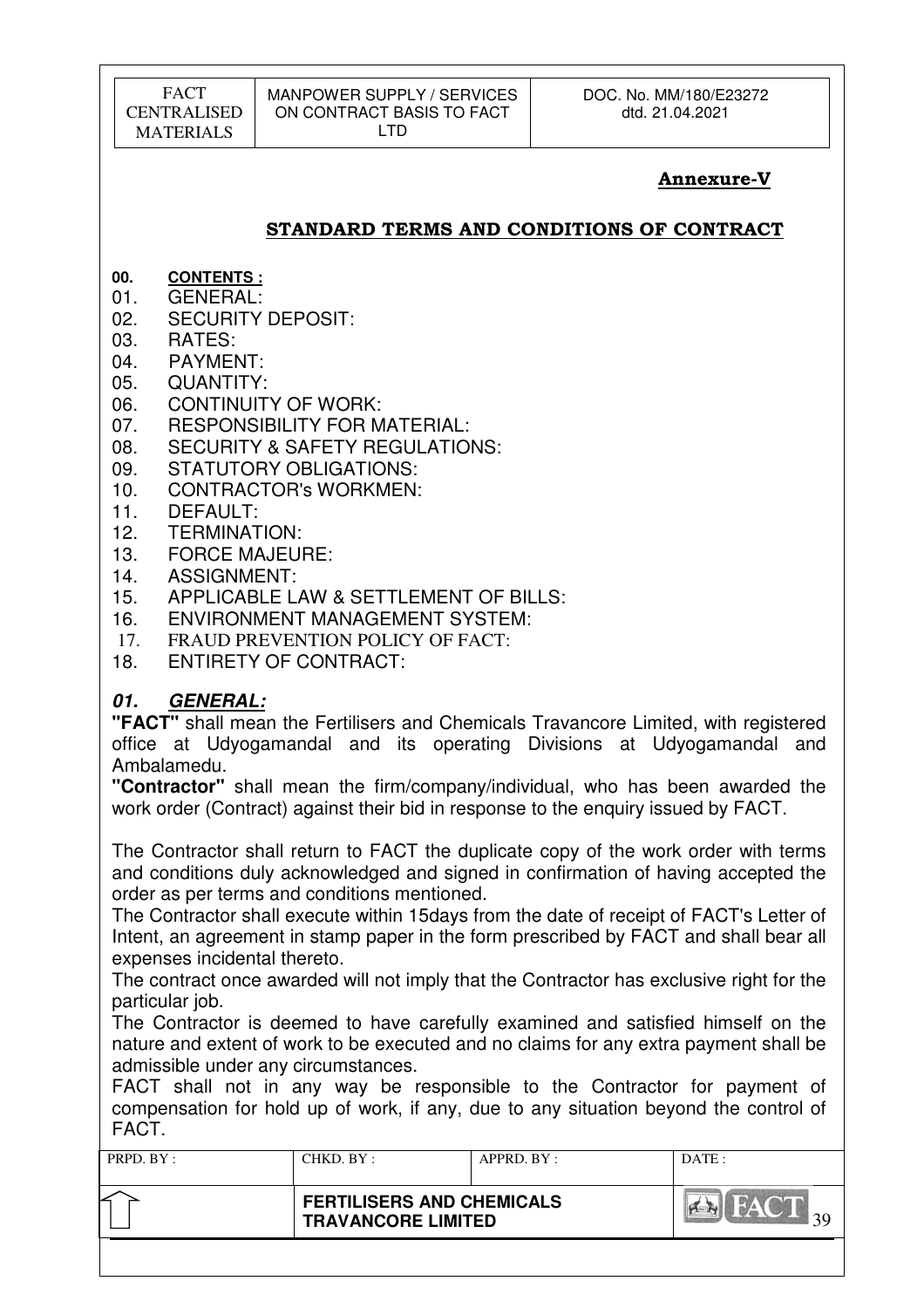# **02. SECURITY DEPOSIT :**

The contractor) shall remit interest free Security Deposit (SD) equivalent to **three percent (3%) of the total contract value** by DD/NEFT/RTGS or by Bank Guarantee issued by a Nationalised / Scheduled Bank as per the Proforma prescribed within 15 days of issue of award of Letter Of Intent or contract, whichever is earlier. The Bank Guarantee shall be valid till the expiry of the contract with a claim period of six months thereafter.

The EMD (if applicable) remitted by the Contractor can be adjusted towards security deposit, if so desired by him. Such EMD shall be returned only on remittance of requisite Security Deposit. The Security Deposit shall not be released until the work as per the Contract is satisfactorily completed and accepted and final bills paid. Any amount due from the Contractor to FACT shall be deducted from the Security Deposit without prejudice to FACT's right to claim balance amount, if any, from the Contractor. The violation of any of the terms and conditions of Contract by the Contractor shall be

liable to forfeiture of the Security Deposit and disqualification from further work with FACT without prejudice to FACT's right to avail other remedies.

### **03. RATES:**

The rates shall be inclusive of all incidental and other charges excluding GST which may have to be incurred by the Contractor in execution of the work as per this contract. The rates shall be firm for the period of contract.

Rate revision on account of changes in the price of High Speed Diesel (HSD) oil shall be effected only if specified in the Special Terms and conditions.

# **04. PAYMENT :**

Payment shall be effected, on presentation of the bills to the Chief Manager(Fin)-Bills duly certified by the authorised person specified in the special conditions attached. Final settlement of contractors bill shall be made after deduction of (1) amounts due from them to FACT on account of shortage / damages / loss to the goods entrusted to them, (2) statutory levies such as PF liability, Income Tax, TDS on GST etc. if any and (3) any other amount due from the contractor for any other reason. If the amount due from the contractor is more than the amount due to the contractor, the contractor shall arrange to pay FACT the difference without delay.

# **05 QUANTITY** :

Quantity given in the contract is only an approximate indication and FACT does not guarantee the total quantity to be transported. FACT reserves the right to reduce or increase the quantity at any time without assigning any reason whatsoever and does not give any guarantee regarding the quantity. The Contractor has no right to claim loss / loss of profit on account of reduction in revenue arising out of variation in quantity made available for transport.

### **06. CONTINUITY OF WORK :**

The contract shall not mean continuity of work for the Contractor. The Contractor shall contact the authorised representatives of FACT for obtaining instructions. The instructions given over telephone have also to be complied with.

| <b>FERTILISERS AND CHEMICALS</b><br><b>TRAVANCORE LIMITED</b> |  |
|---------------------------------------------------------------|--|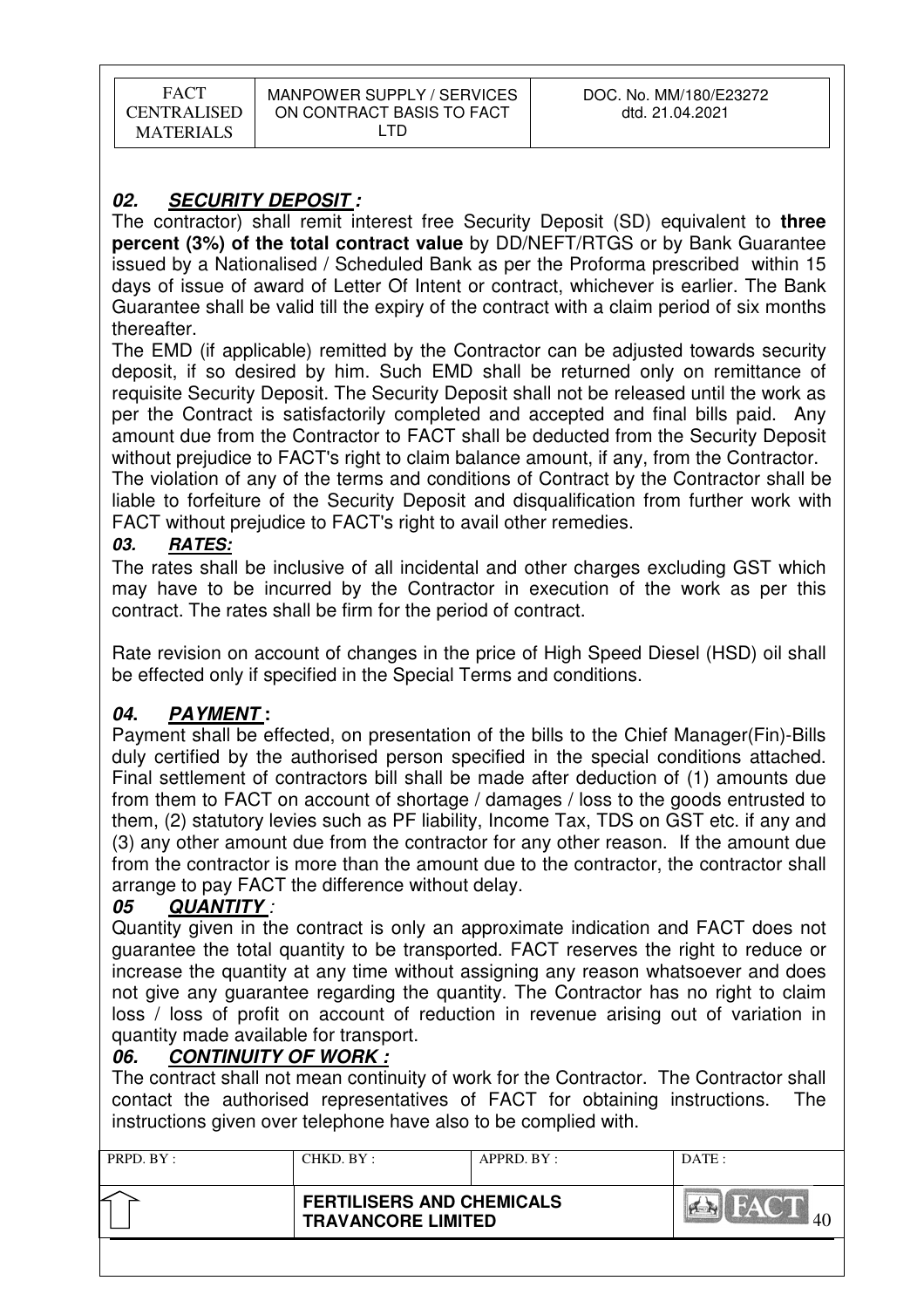| <b>FACT</b>        | MANPOWER SUPPLY / SERVICES |
|--------------------|----------------------------|
| <b>CENTRALISED</b> | ON CONTRACT BASIS TO FACT  |
| <b>MATERIALS</b>   | 1 L L D                    |

### **07. RESPONSIBILITY FOR MATERIAL:**

The Contractor shall be responsible for the material entrusted to him and shall compensate FACT for any shortage or damage while the goods are in his custody.

#### **08. SECURITY & SAFETY REGULATIONS (If Applicable):**

The Contractor shall strictly observe the Security and Safety Regulations of FACT. Any loss or damage incurred by FACT, on account of the neglect or failure of the Contractor or the Contractor's employees, representatives including the crew of the vehicles/tankers to observe the security and safety regulations shall be to the Contractor's account.

Smoking and carrying smoking material (including matches) inside FACT premises is prohibited due to safety reasons and the Contractor shall ensure that his employees, representatives and crew comply with this.

Any damage caused to any of FACT's buildings, equipment, vehicles, crafts etc. and that of any other contractor/s due to the negligence of the Contractor, his employees, his representatives and crew shall be to the account of the Contractor and FACT shall be indemnified and compensated in all such respects by the Contractor.

All precautions in transporting and handling whether stipulated or not shall be adhered to by the Contractor. The Contractor shall exercise care, diligence and promptness in the work and adhere to transport Rules and regulations, statutory obligations and all other Rules and Laws that have a bearing on the work. Any damages/shortages/penalties or any action legal or otherwise arising out of the Contractor's delay or failure or negligence or breach of statutory obligations shall be to the Contractor's account. If any loss/expenditure arising from the breach thereof is not met satisfactorily by the Contractor, FACT reserves the right to withhold payment of bills/Security Deposit and discharge the obligations of the Contractor without prejudice to FACT claiming from the Contractor full value of damages/compensation. The account rendered by FACT in this connection shall be treated as final.

The vehicles/tankers, if any, employed during the course of the execution of the Contract, shall have valid permits for carrying out the intended task.

Due safety requirements in handling and transporting hazardous chemicals like liquid Sulphuric Acid, Sulphuric Acid etc. filled in tankers, as provided vide Motor Vehicles Act 1988 and the Central Motor Vehicle Rules 1989 and regulations formulated from time to time by the proper authority, shall be adhered to by the Contractor at his own expense. The vehicles shall be legibly and conspicuously marked with an emergency information panel, as applicable, in each of the three places as per Rule 134 of the Central Motor Vehicle Rules 1989. Further any person driving the vehicle employed in the work as per the Contract shall have the ability to read and write at least one Indian language as per rule 9 of the Central Motor Vehicle Rules 1989 and Rules 4 of the Central Motor Vehicles (amended) Rules 1993.

The vehicles shall be equipped with all the necessary safety appliances/equipment for emergency and rescue purpose as stipulated in Motor Vehicles Act 1988 and rules thereto.

| PRPD. BY: | CHKD. BY:                                                     | APPRD. BY: | DATE: |
|-----------|---------------------------------------------------------------|------------|-------|
|           | <b>FERTILISERS AND CHEMICALS</b><br><b>TRAVANCORE LIMITED</b> |            |       |
|           |                                                               |            |       |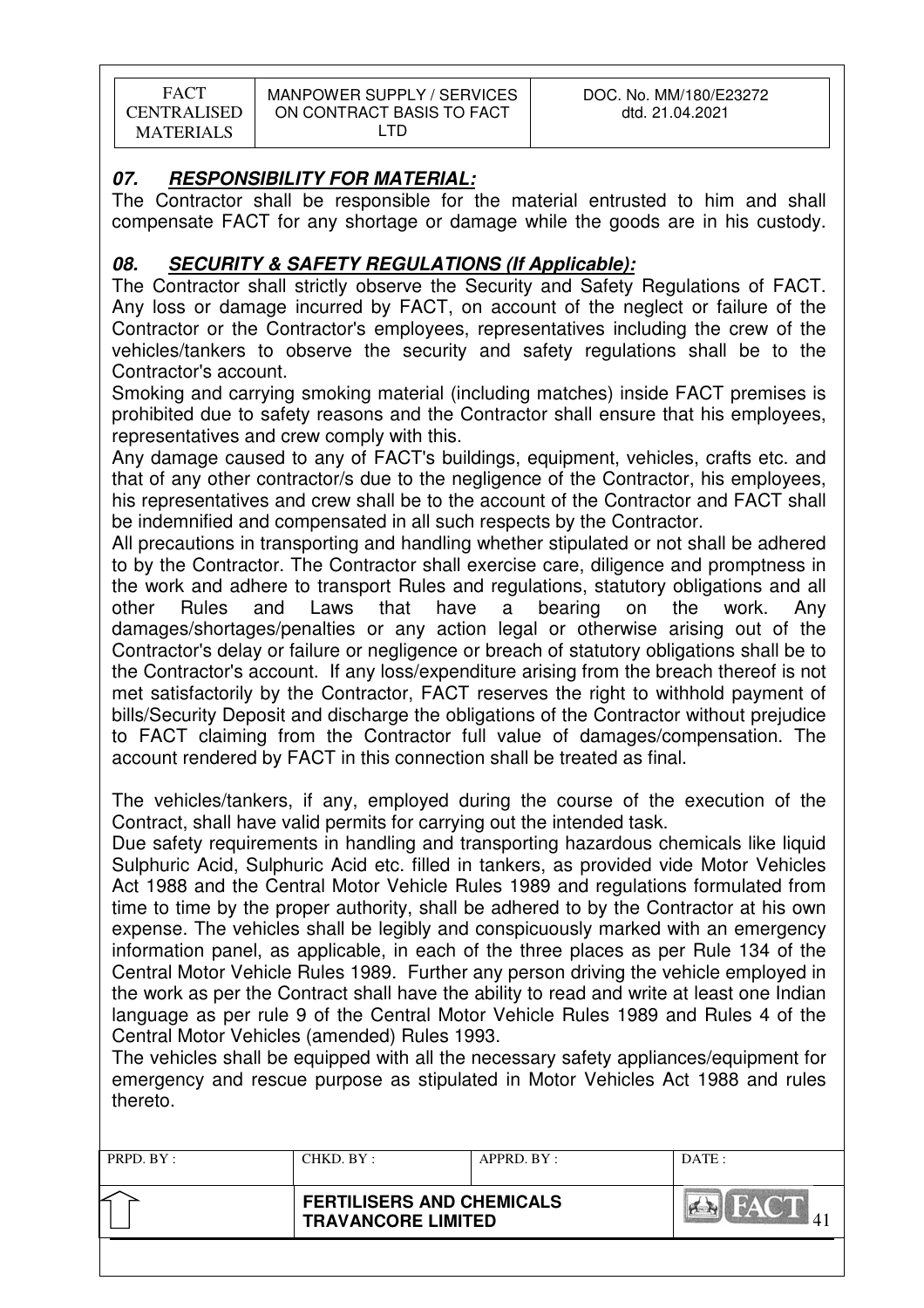FACT CENTRALISED MATERIALS

## **09. STATUTORY OBLIGATIONS**

The Contractor shall comply with the requirements of all Local, State and Central Govt. Acts, Rules Regulations, By-Laws, Orders etc, in force from time to time and in particular Indian Factories Act, Workmen's Compensations Act, Contract Labour (regulations and abolition) Act 1970, Minimum Wages Act 1936, The Mines Act 1952, The Explosives Act 1884 and all other relevant Acts and Laws as amended from time to time in so far as they are or may be applicable to the execution of works as per this contract.

The Contractor shall obtain at his cost all permits, license and other authorisation, as required for his work, from Govt. authorities. The Contractor shall maintain proper records & registers as required by the concerned statutes and submit them to FACT as and when required.

Proper records of payment of wages to workers/labourers/crew etc. engaged in the work shall be maintained by the Contractor and produced for inspection when required by FACT.

The Contractor shall be responsible for all payments to his workmen including Employees State Insurance and Provident Fund benefits etc., if any, i.e. FACT shall not make any payments to the Contractor other than the rates agreed for the work. All extra payments, if any, to be made to the Contractor's workmen during the course of contract period shall be borne entirely by the Contractor.

In case the Contractor fails to discharge his statutory obligations leading to a situation wherein FACT is to incur any expenditure/loss in their capacity as the Principal Employer such expenditure/loss shall be realised from the Contractor.

### **10. CONTRACTOR's WORKMEN**

FACT shall have no dealing with the Contractor's workmen or their Union. FACT reserves the right to debar any of the contractor's employees/workmen/crew from entering FACT premises for whatever reason FACT deems fit.

### **11. DEFAULT:**

In the event of failure on the part of the Contractor to execute the Contract to FACT's satisfaction, FACT may, at their option, either recover from the Contractor liquidated damages as prescribed in the "Special Conditions", if any, or at the risk and cost of the Contractor and without prejudice to FACT's other rights as per the Contract, terminate the Contract wholly or partially and carry out the work through other contractors or by themselves.

### **12. TERMINATION :**

If any work entrusted with other contractors by FACT is obstructed by, interfered with or caused to be interfered with by the Contractor, his employees, his representatives or crew, the contract shall be terminated without notice and the remaining work for the unexpired portion of the contract arranged by FACT through others at the Contractor's risk and cost.

The contract can be terminated by FACT with one month's notice at any time during the pendency of the contract.

### **13. FORCE MAJEURE:**

Neither the Contractor nor FACT shall be considered in default in the performance of their obligations under the Work Order so long as the performance is prevented or

| PRPD. BY: | CHKD. BY:                                                     | APPRD. BY: | DATE :      |
|-----------|---------------------------------------------------------------|------------|-------------|
|           | <b>FERTILISERS AND CHEMICALS</b><br><b>TRAVANCORE LIMITED</b> |            | $\Lambda^c$ |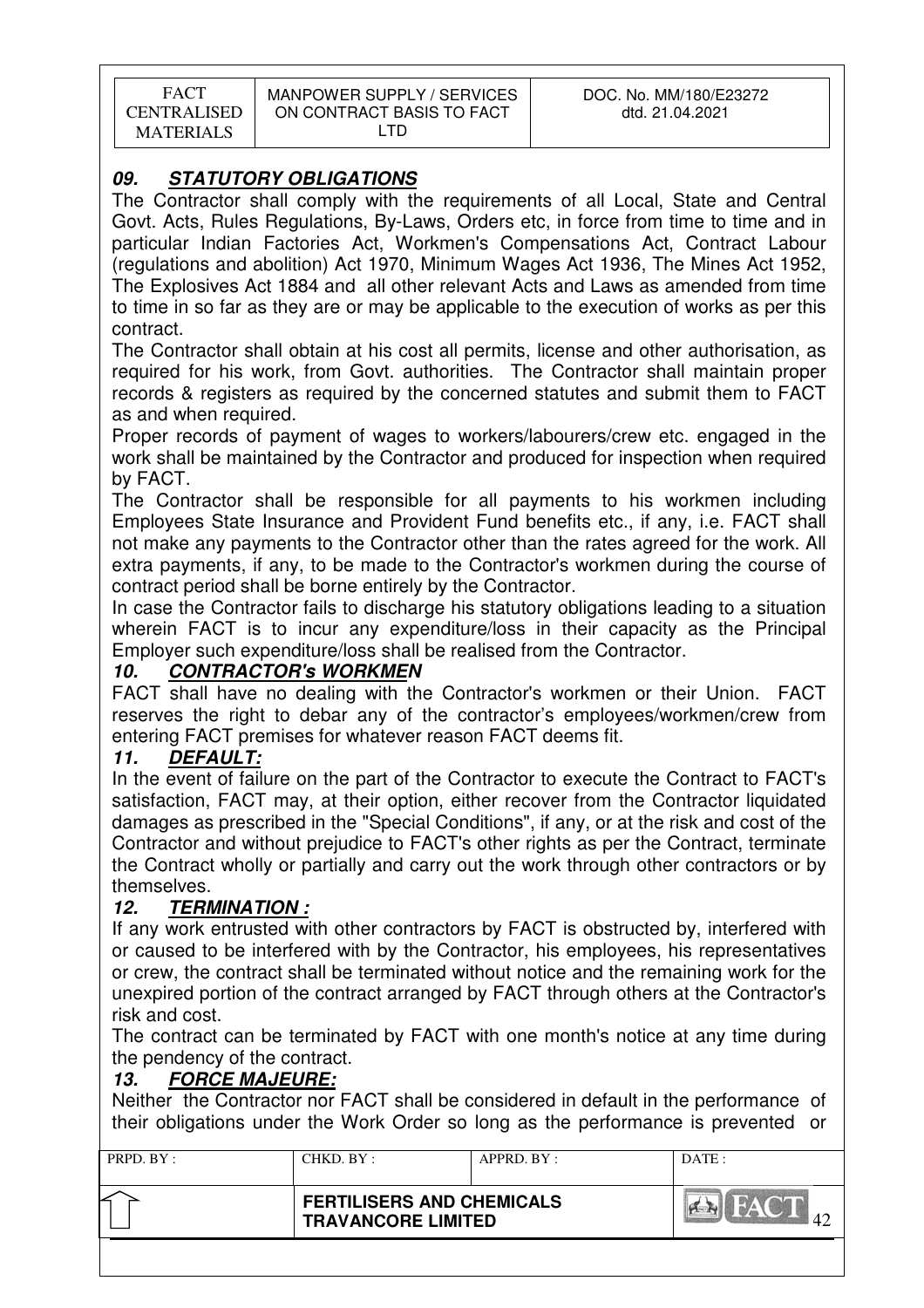| <b>FACT</b>        |
|--------------------|
| <b>CENTRALISED</b> |
| <b>MATERIALS</b>   |

delayed because of Force Majeure conditions like war or hostilities, riots or civil commotion, earth quake, flood or tempest, drought, accident, fire or explosion, labour strike or lock-out or Act-of-God or because of any law and order proclamation, regulation or ordinance of Government or subdivision there of and situation arising out of our plant break downs. Notice of a Force Majeure situation shall be given by the affected party to the other party with in one week of its occurrence. Should such a delay be for more than three months, FACT shall have the right to cancel the Work Order at no charge to FACT and FACT shall be entitled to reimbursement of any amount due from the Contractor.

#### **14. ASSIGNMENT :**

=============================================================================

The Contractor shall not assign, transfer or sub-let this work order without the prior written approval of FACT.

### **15. APPLICABLE LAW & SETTLEMENT OF DISPUTES:**

This contract shall be subject to and shall in all respects be governed by Indian law. If any dispute arises out of or relating to or in connection with this contract, between the contractor and the owner/FACT, the same shall be amicably settled through mutual discussions, failing which, the unresolved dispute (s) shall be referred to arbitration in accordance with the provisions of the Arbitration and Conciliation Act, 1996, as amended from time to time and number of Arbitrator shall be one. The Venue of the Arbitration shall be at Ernakulam and the proceeding shall be in English.

Any legal proceedings relating to or in connection with this contract shall be limited to the exclusive jurisdiction of the High Court of Kerala.

### **16. ENVIRONMENT MANAGEMENT SYSTEM :**

FACT is a company having Environmental Management System according to ISO 14001 standard. The Contractor shall ensure that none of their activities cause damage to the environment.

### *17. FRAUD PREVENTION POLICY OF FACT:*

FACT a Central Public Sector Undertaking (PSU) follows Corporate Governance principles proactively and has formulated a Fraud Prevention Policy. Details of Fraud Prevention Policy of FACT-2012 can be viewed in FACT's Website www.fact.co.in. Contractors shall make themselves aware and also ensure compliance of the same. **18. ENTIRETY OF CONTRACT :** 

All of the terms agreed to between the Contractor and FACT are included in the Work Order and no other communication, written, oral, or implied shall be considered to be included in the Work Order or form part of the Work Order, unless specifically agreed to in writing by FACT.

|           | <b>FERTILISERS AND CHEMICALS</b><br><b>TRAVANCORE LIMITED</b> |             | FACT<br>43 |
|-----------|---------------------------------------------------------------|-------------|------------|
| PRPD. BY: | CHKD. BY:                                                     | APPRD. BY : | DATE :     |
|           |                                                               |             |            |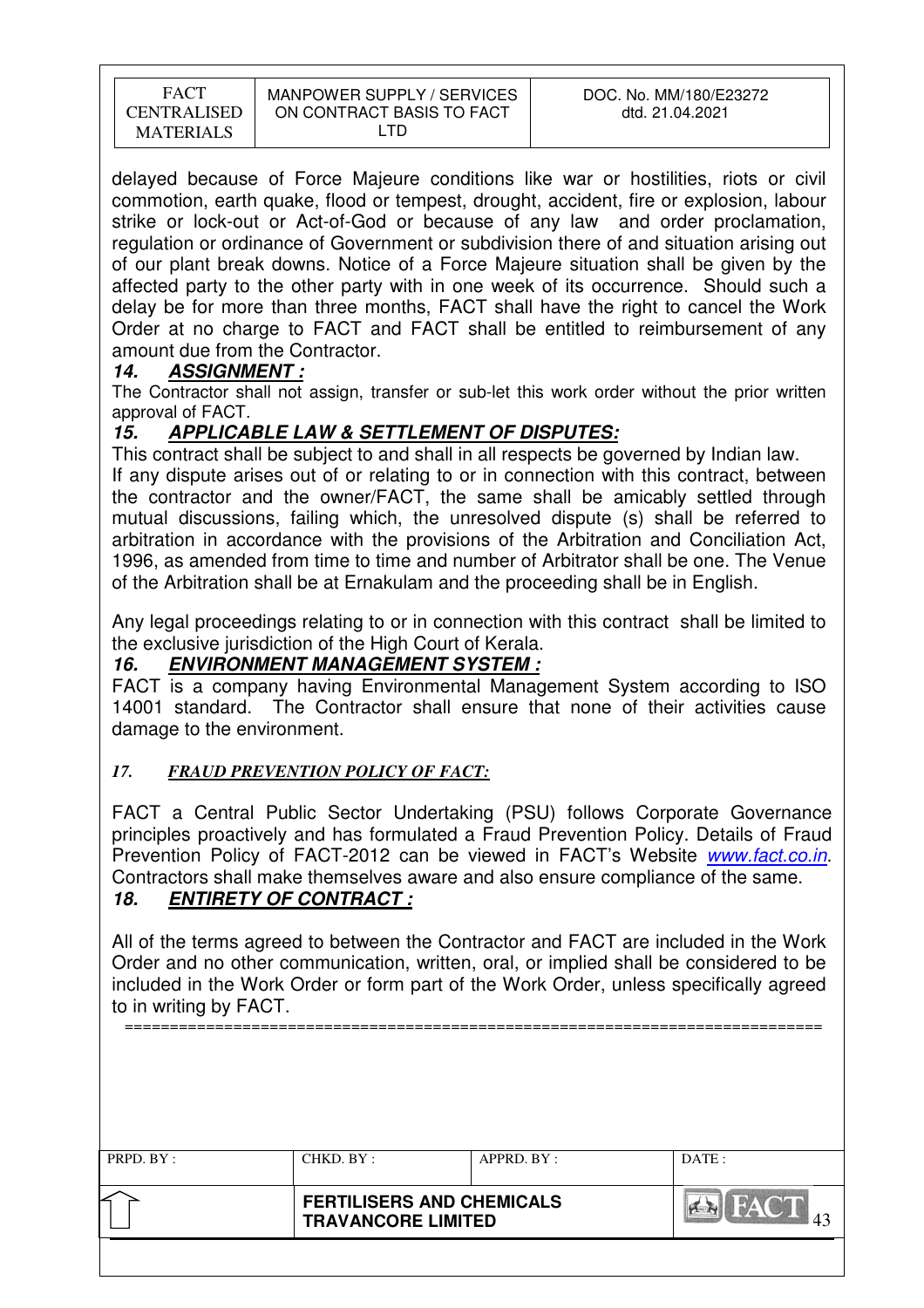#### Annexure VI

#### COMPLIANCE STATEMENT

We state that Enquiry No. MM/180/E23272 Dated 21.04.2021 is in full compliance with the documents issued against the Enquiry No: MM/180/E23272 Dated 21.04.2021 and we have read and understood the Notice Inviting Tender, Scope of Work, Instructions to Bidders and Special Terms and Conditions and Standard terms and conditions of Contract attached with this enquiry referred above and hereby confirm our acceptance to the same.

Name of bidder: Signature of the Bidder:

Place: Date: (Seal)

| PRPD. BY : | CHKD. BY:                                                     | APPRD. BY: | DATA |
|------------|---------------------------------------------------------------|------------|------|
|            | <b>FERTILISERS AND CHEMICALS</b><br><b>TRAVANCORE LIMITED</b> |            |      |
|            |                                                               |            |      |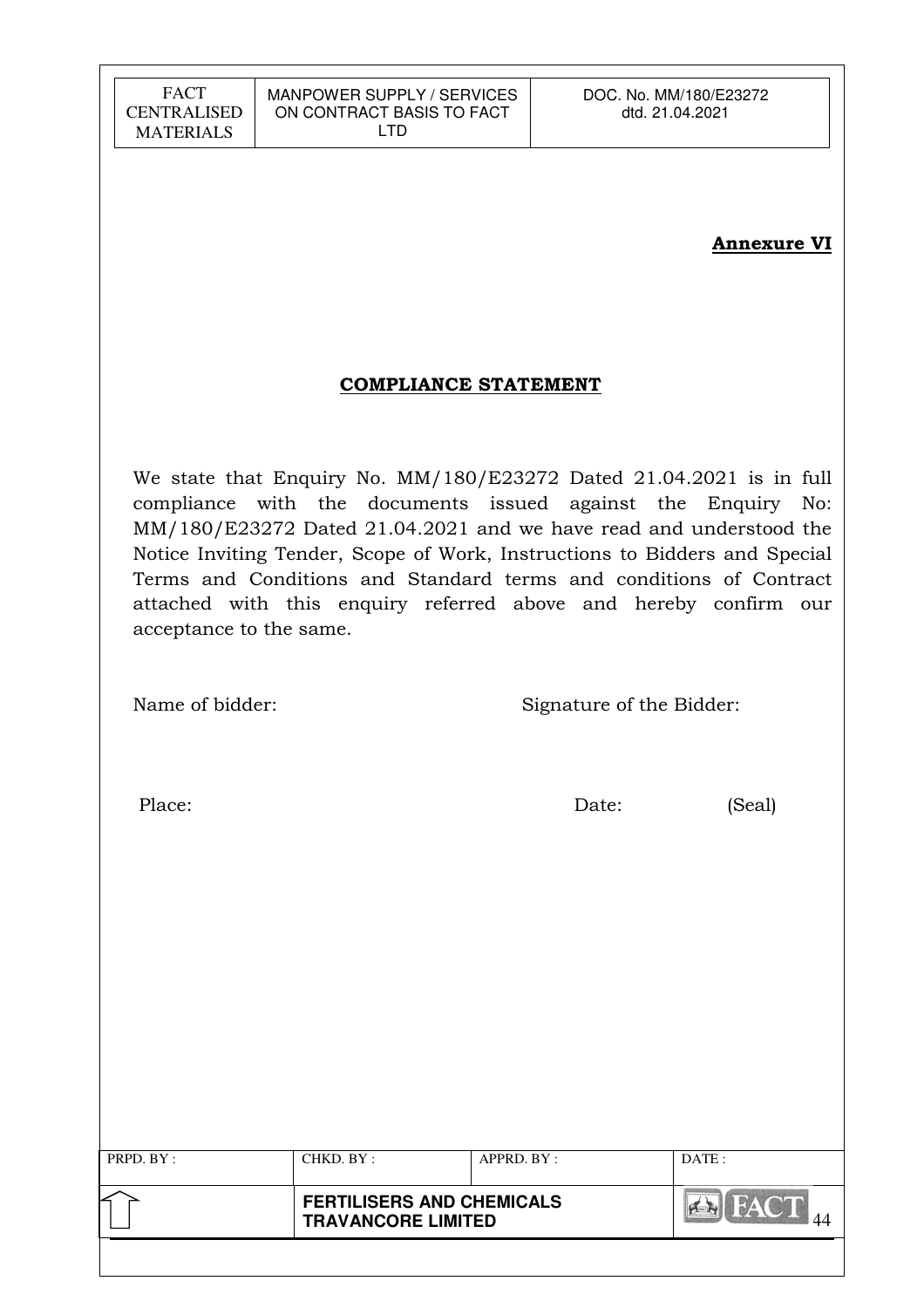FACT CENTRALISED MATERIALS

#### ANNEXURE – VII

#### UN-PRICED COPY OF PRICE BID

(Important: Please do not indicate any rates in this format. Only indicate "Quoted" under each blank column)

From To

Dear Sirs,

Sub: Providing Manpower Supply/Services on contract basis to FACT Ltd Ref: Enquiry No. MM/180/E23272 dtd. 21.04.2021.

With reference to the above enquiry, we quote our lowest rate for the subject work as follows:

| S.L | <b>Particulars</b>                       | <b>Price (Per Employee)</b> |
|-----|------------------------------------------|-----------------------------|
| No. |                                          |                             |
|     | Contractor's Service Charge (Lumpsum per |                             |
|     | Employee)                                |                             |

GST shall be extra as applicable based on statutory notifications.

We have read and understood the Enquiry Notice, Instructions to Bidders and Terms and Conditions of this Enquiry and hereby confirm our acceptance to the same.

Signature of the Bidder Name of the Bidder Date: Place: (Seal)

| PRPD. BY: | CHKD. BY :                                                    | APPRD. BY: | DATE: |
|-----------|---------------------------------------------------------------|------------|-------|
|           | <b>FERTILISERS AND CHEMICALS</b><br><b>TRAVANCORE LIMITED</b> |            |       |
|           |                                                               |            |       |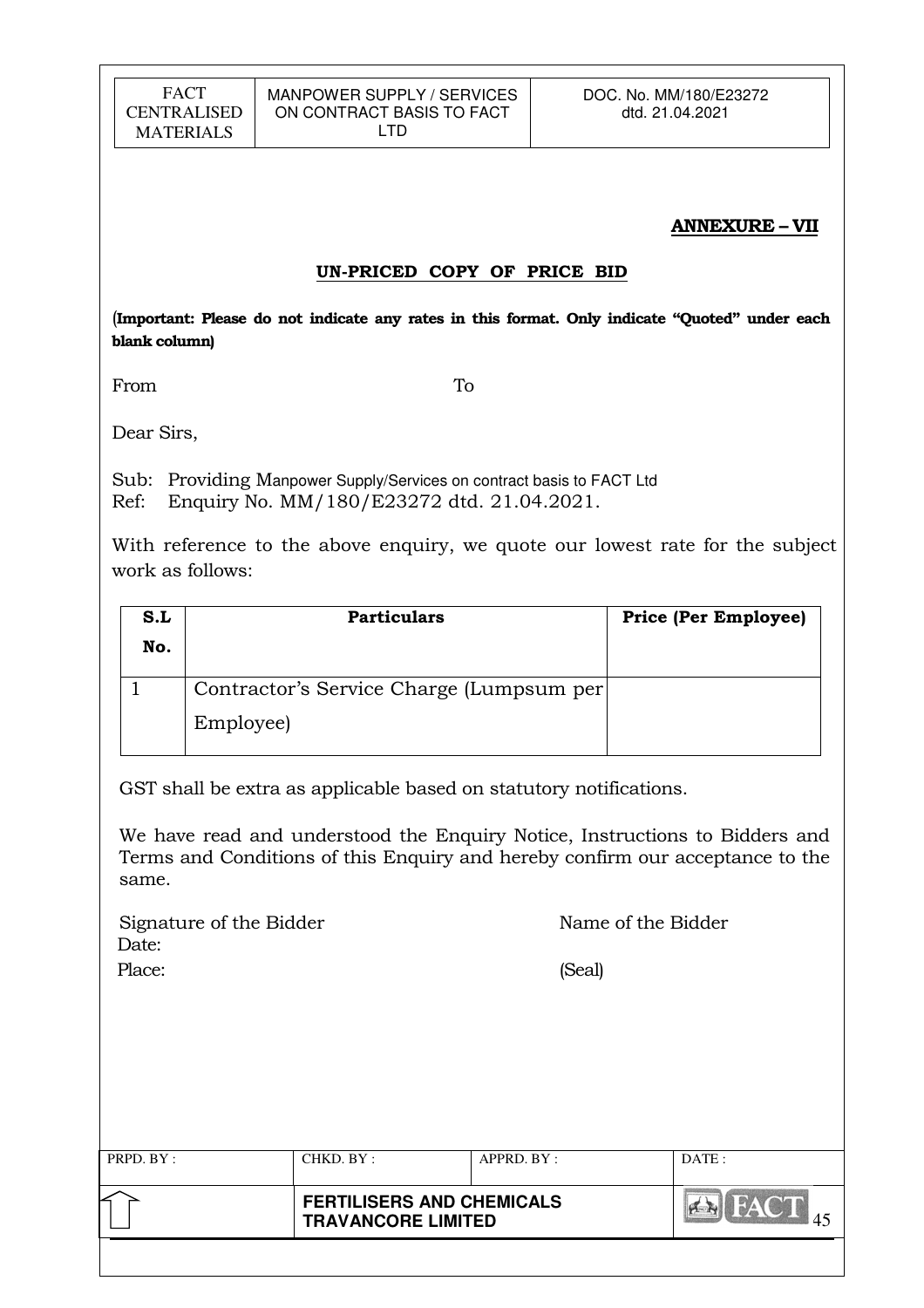ANNEXURE – VIII

#### PROFORMA OF PRICE BID

Please visit **https://eprocure.gov.in** and search using the tender ID under FACT Tenders to see the price Bid (BOQ-EXCEL SHEET)

| PRPD. BY: | CHKD. BY:                                                     | APPRD. BY: | DATE:                  |
|-----------|---------------------------------------------------------------|------------|------------------------|
|           | <b>FERTILISERS AND CHEMICALS</b><br><b>TRAVANCORE LIMITED</b> |            | <b>EVA</b><br>Ø.<br>46 |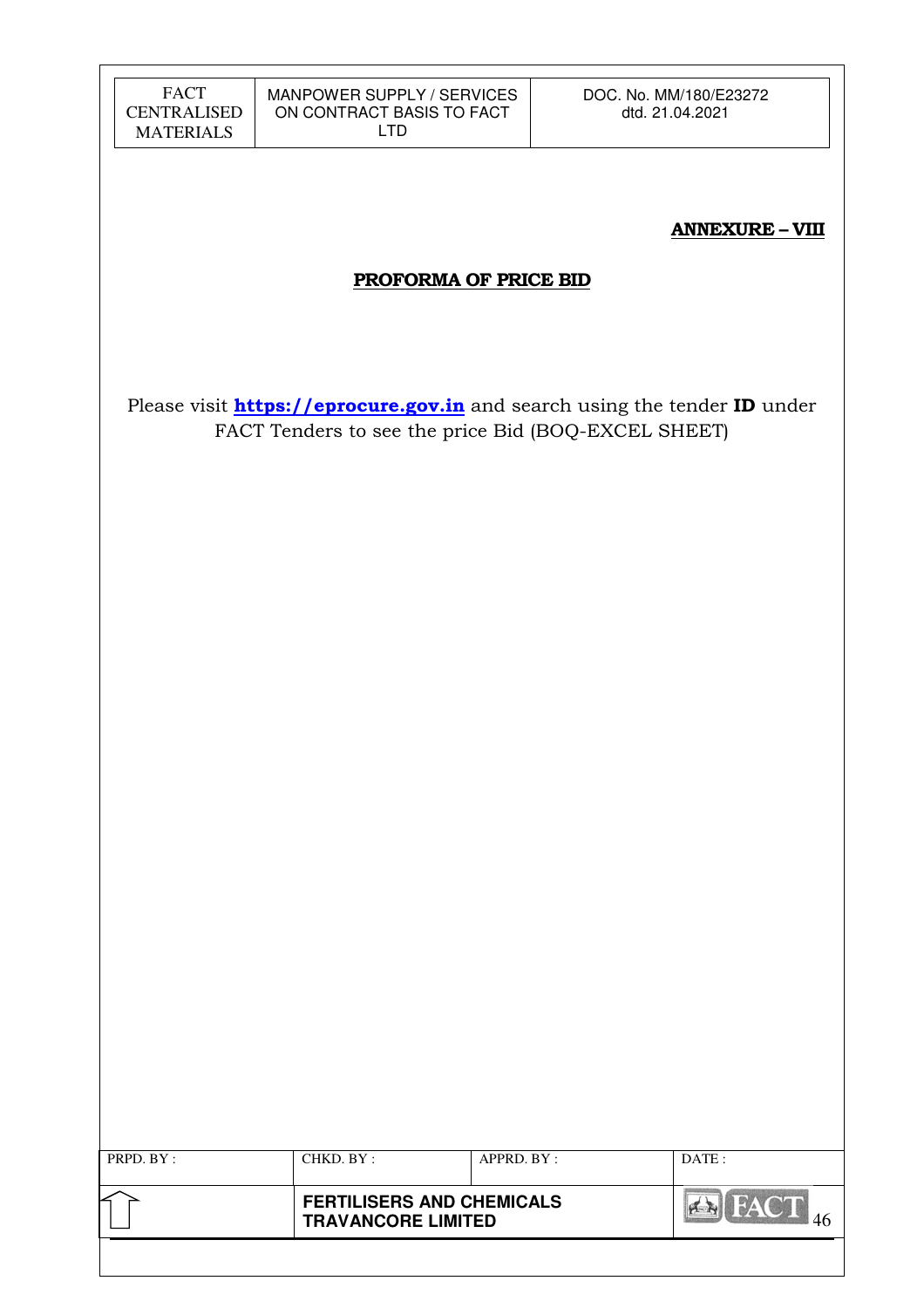#### Annexure - IX

# PROFORMA OF BANK GUARANTEE FOR FURNISHING SECURITY DEPOSIT

 (TO BE OBTAINED FROM AN INDIAN NATIONALISED/SCHEDULED BANK ON STAMP PAPER WORTH Rs.500/-)

The Fertilisers and Chemicals Travancore Ltd., Udyogamandal, Cochin-683 501.

Whereas FACT , Udyogamandal P.O., Kerala (hereinafter called referred to as the Company) has placed a work order no. ............... dated ............ with M/S.........................(hereinafter called the CONTRACTOR) for the work of .......................and whereas it is one of the conditions of the said work order that the CONTRACTOR shall either remit a sum of Rs.............. (Rupees..........................only) or furnish a Bank Guarantee for Rs............ (Rupees...........................only) as security deposit for the due fulfilment of the said work order by the said CONTRACTOR.

In consideration of the Company having agreed to accept a Bank Guarantee from us towards such security deposit in lieu of the cash deposit in accordance with the terms and conditions of the above work order, we................. the Bank (hereinafter referred to as the Bank) do hereby undertake to pay the Company merely on demand any sum or sums from time to time demanded by the Company up to a maximum of Rs....................... (Rupees.......................only) being the amount of the security deposit against any loss or damage caused to or suffered by or would be caused to or suffered by the Company by reason of any breach by the said CONTRACTOR of any of the terms and conditions contained in the said work order.

We, the said Bank, do hereby undertake to pay the amount so demanded by the Company without any demur merely on a demand from the Company stating that the amount claimed is due by way of loss or damage caused to or suffered or would be caused to or suffered by the Company by reason of breach by the said CONTRACTOR of any of the terms and conditions contained in the said contract. Any such demand made on the Bank shall be conclusive as regards the amount due and payable by the Bank under this guarantee.

| PRPD. BY: | CHKD. BY:                                                     | $APPRD$ . $BY$ : | DATE: |
|-----------|---------------------------------------------------------------|------------------|-------|
|           | <b>FERTILISERS AND CHEMICALS</b><br><b>TRAVANCORE LIMITED</b> |                  |       |
|           |                                                               |                  |       |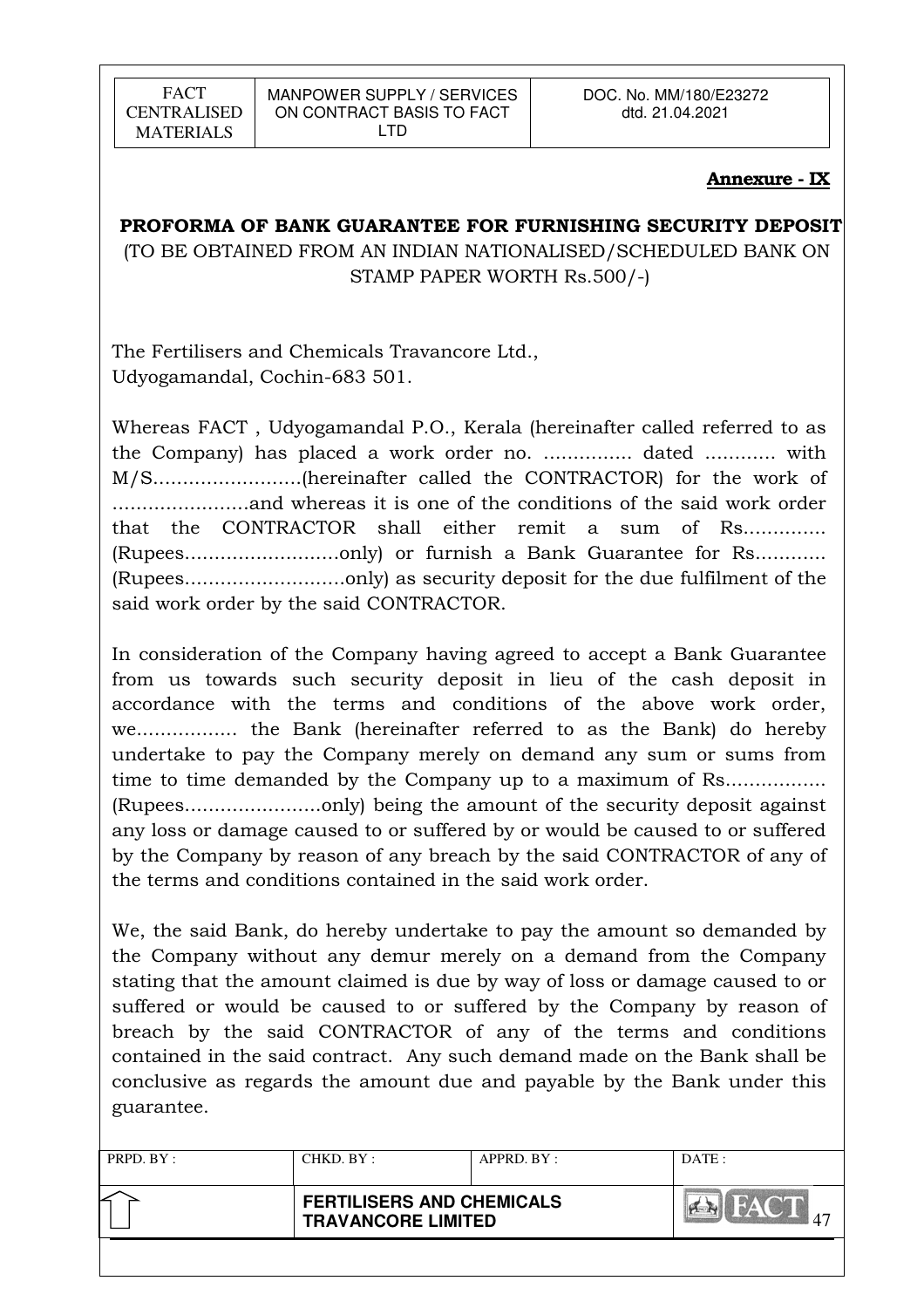We undertake to pay to the Company any money so demanded notwithstanding any dispute or disputes raised by the said CONTRACTOR in any suit or proceeding pending before any court or Tribunal relating thereto our liability under this present being absolute and unequivocal.

The payment so made by us under this Guarantee shall be a valid discharge of our liability for payment thereunder and the said CONTRACTOR shall have no claim against us for making such payment.

We........................… further agree that the guarantee herein contained shall remain in full force and effect during the period that would be take for the performance of the said contract and that it shall continue to be enforceable till all the dues of the Company under or by virtue of the said contract have been fully paid and its claim satisfied or discharged or till the Company certifies that the terms and conditions of the said contract have been fully and properly carried out by the said CONTRACTOR and accordingly discharges this guarantee.

We........further agree with the said company that they shall have the fullest liberty without our consent and without affecting in any manner our obligations hereunder to vary any of the terms and conditions of the said contract or to extend time of performance by the said CONTRACTOR or to postpone for any time and from time to time any of the powers exercisable by it against the said CONTRACTOR and either to enforce or forebear from enforcing any of the terms and conditions governing the said contract or securities available to the Company and the said Bank shall not be released from its liability under these presents by any exercise by the Company of the liberty with reference to the matters aforesaid or by reason of time being given to the said CONTRACTOR or any other forbearance, act or omission on the part of the Company or any indulgence by the Company to the said CONTRACTOR or any other matter of thing whatsoever which under the law relating to sureties, but for this provision, have the effect of so relieving us.

This guarantee shall not be affected by any change in the constitution of the Bank or the Company or the said CONTRACTOR nor shall this guarantee be affected by any change in the constitution of the Company or the said CONTRACTOR by absorption with any other body or corporation and this guarantee shall be available to or enforceable by such body or corporation.

| PRPD. BY: | CHKD. BY:                                                     | $APPRD$ . $BY$ : | DATE: |
|-----------|---------------------------------------------------------------|------------------|-------|
|           | <b>FERTILISERS AND CHEMICALS</b><br><b>TRAVANCORE LIMITED</b> |                  | 48    |
|           |                                                               |                  |       |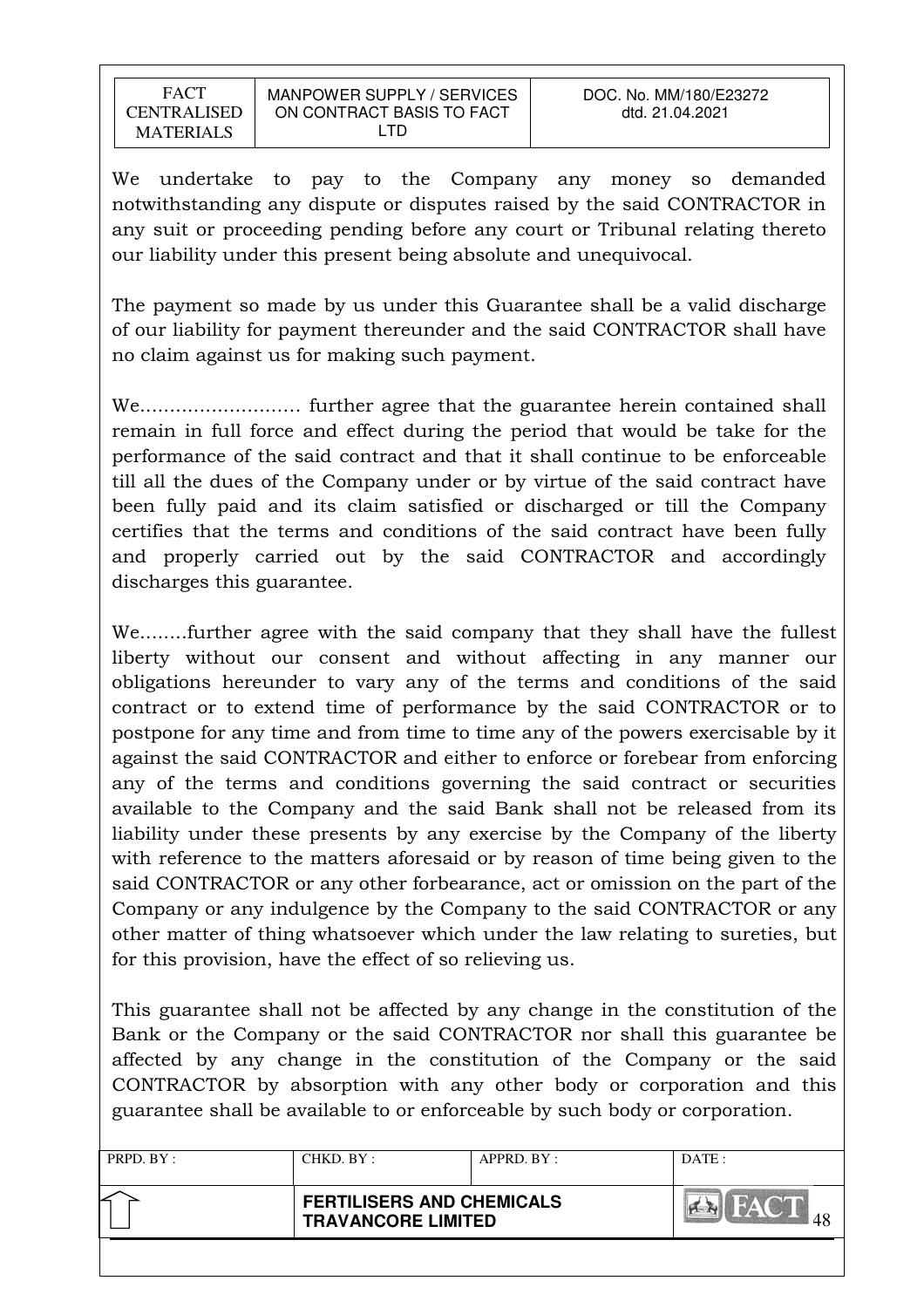FACT CENTRALISED **MATERIALS** 

Our guarantee shall remain in force until................. Unless a claim or demand is made within six months after the expiry of the above date, all the Company's rights under the guarantee shall be deemed as waived/forfeited and we shall be relieved and discharged from all liabilities there under. Notwithstanding anything contained hereinbefore, our liability under this guarantee shall be limited to an amount not exceeding Rs................... (Rupees.............................. only).

Any notice by way of request, demand or otherwise hereunder may be sent by post to the Bank addressed as aforesaid and if sent by post, it shall be deemed to have been given at the time when it would be delivered in due course of post and in proving such notice when given by post, it shall be sufficient to prove that the envelope containing the notice was posted and certificate signed by an officer of the Company that the envelope was so posted shall be conclusive.

Disputes/differences, if any, relating to or arising out of this Bank Guarantee, shall be settled by courts having jurisdiction over Udyogamandal, in Kerala State, where the registered office of the company is situated and no other court shall have jurisdiction in the matter.

We........................................ Bank lastly undertakes not to revoke this guarantee during its currency except with the previous consent of the Company in writing.

Dated this.................... day of ................................ Two thousand and twenty.

| For (Name of Bank)  |  |
|---------------------|--|
| Authorised Official |  |
| Name                |  |
| Designation         |  |

Place:

Full address of the Branch issuing this guarantee:

| PRPD. BY: | CHKD. BY :                                                    | APPRD. BY: | DATA: |
|-----------|---------------------------------------------------------------|------------|-------|
|           | <b>FERTILISERS AND CHEMICALS</b><br><b>TRAVANCORE LIMITED</b> |            |       |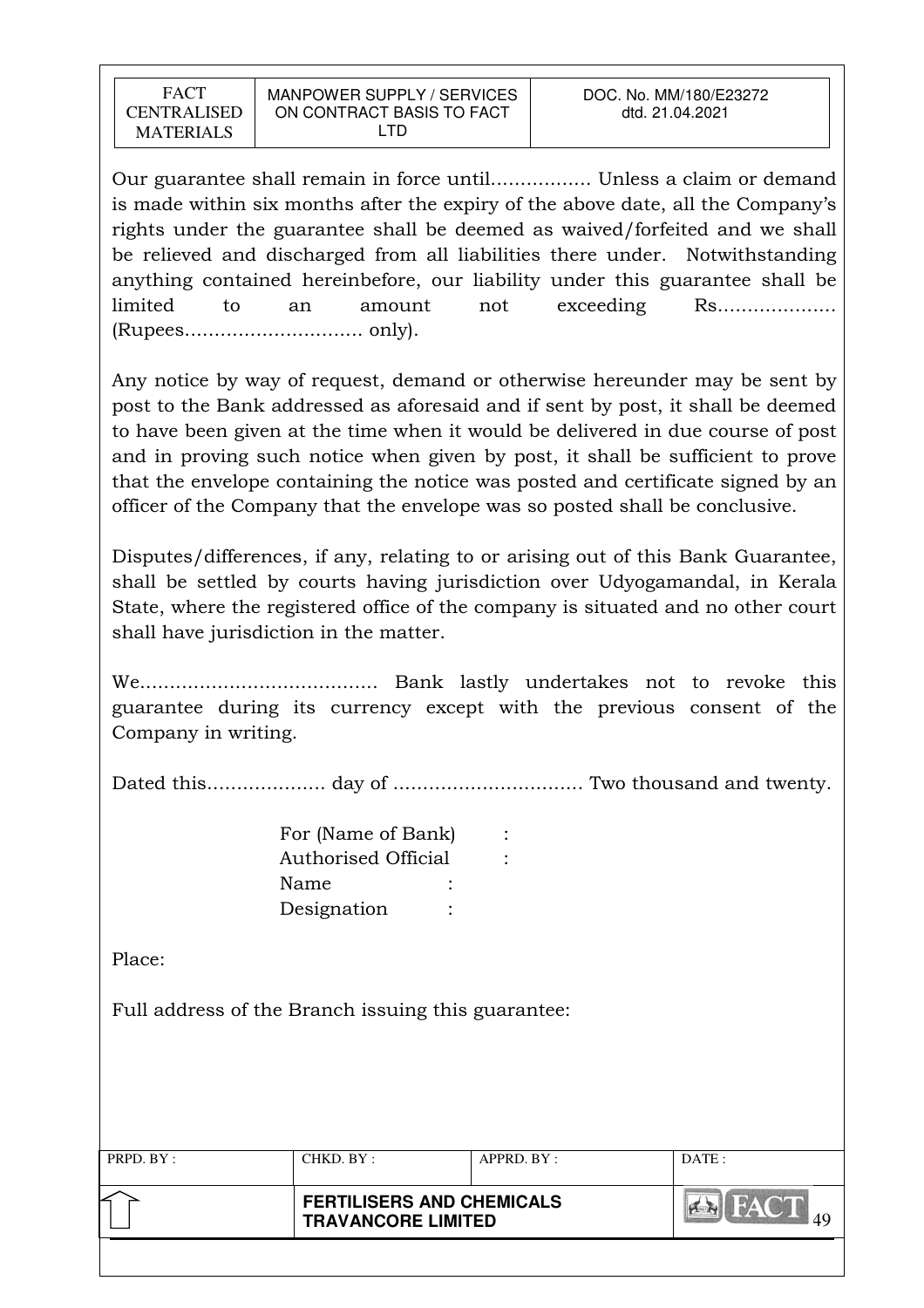## ANNEXURE-X

#### AGREEMENT

 Proforma of Agreement to be executed in Rs 200/- Non Judicial stamp paper

ARTICLES OF AGREEMENT made this day the …. Between THE FERTILISERS AND CHEMICALS TRAVANCORE LIMITED, a Company registered under the Travancore Companies ACT IV of 1114(Malayalam Era) and having its registered office at Eloor, Uyogamandal P O Ernakulam District, Kerala State(hereinafter called the FACT) on the one part and M/s…. (hereinafter called the CONTRACTOR) which expression shall where the context so admits or applies be deemed to include their heirs, executors, administrators, successors interest and legal representatives as well) on the other part.

WHEREAS the CONTRACTOR has agreed with M/s FACT for the due performance of work as set forth in the Work Order No. dt… and accompaniments upon the terms and conditions therein mentioned as accepted vide their endorsements in the aforesaid work order.

NOW THESE PRESENT WITNESS THAT in consideration of the payments to be made by M/s FACT mentioned in the aforesaid Work Order no….. dt……. and accompaniments thereunto the CONTRACTOR shall duly perform the said works, fulfill and keep all conditions in the work order which will be deemed and taken to be part of this contracts as if the same had been fully set-out herein and FACT hereby agree that if the CONTRACTOR shall duly perform the said works in the manner aforesaid and observe and keep the said terms and conditions, FACT will pay to the CONTRACTOR at the time and in the manner set forth in the aforesaid work order and in the Annexure thereunto as accepted by CONTRACTOR vide his endorsement in the aforesaid work order, the amount or amounts calculated at the rate mentioned and as per terms stipulated therein as payment for the work. This agreement shall be in force up to ……..

THE SAID CONDITIONS shall be read and construed as forming part of this Agreement and the parties thereto will respectively abide by and submit themselves to the conditions and stipulations and perform the agreement on their parts respectively.

| PRPD. BY: | CHKD. BY :                                                    | APPRD. BY: | DATE: |
|-----------|---------------------------------------------------------------|------------|-------|
|           | <b>FERTILISERS AND CHEMICALS</b><br><b>TRAVANCORE LIMITED</b> |            |       |
|           |                                                               |            |       |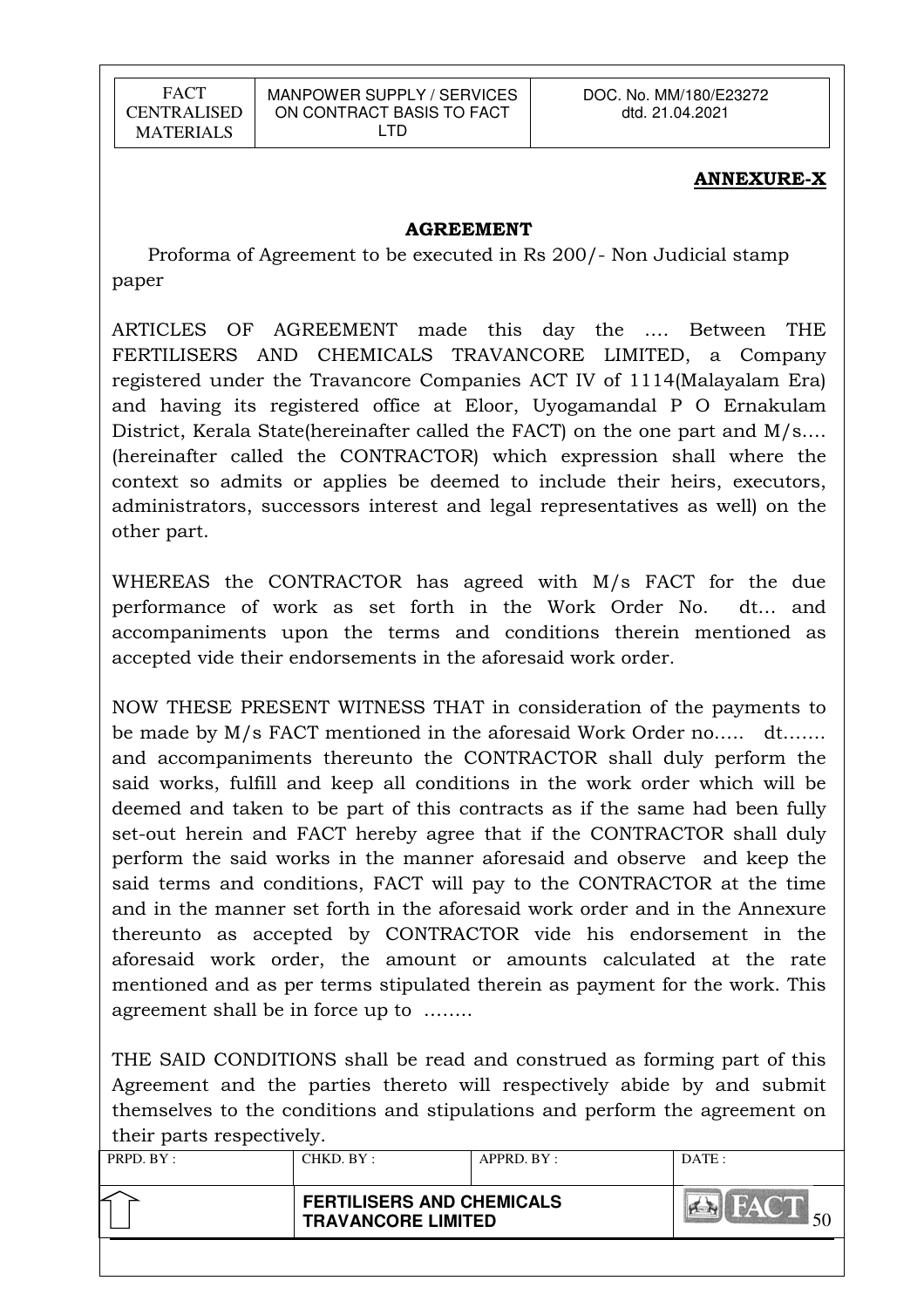UPON THE TERMS AND CONDITIONS of this Agreements being fulfilled and performed to the satisfaction of Officer of the Company empowered by the Company in this behalf, the Security Deposit remitted by the CONTRACTOR or such position thereof as he may be entitled to under the said condition shall be returned to the CONTRACTOR.

IN WITNESS thereof the CONTRACTOR, M/s…. and The Sr. Manager (Materials) T &S of M/s The Fertilisers and Chemicals Travancore Ltd, For and on behalf of the Company have hereunto set their hands this day and year first above written.

|                               | For. |
|-------------------------------|------|
| In the presence of witnesses: |      |
|                               |      |

| . . | ÷<br>٠ |  |
|-----|--------|--|
|     |        |  |
|     |        |  |
|     |        |  |

| ٠ | ٠<br>÷ |  |
|---|--------|--|
|   |        |  |

In the presence of witnesses: for and on behalf of the Company.

| ٠<br>× |
|--------|
|--------|

| PRPD. BY: | CHKD. BY :                | APPRD. BY:<br><b>FERTILISERS AND CHEMICALS</b> | DATE: |
|-----------|---------------------------|------------------------------------------------|-------|
|           | <b>TRAVANCORE LIMITED</b> |                                                |       |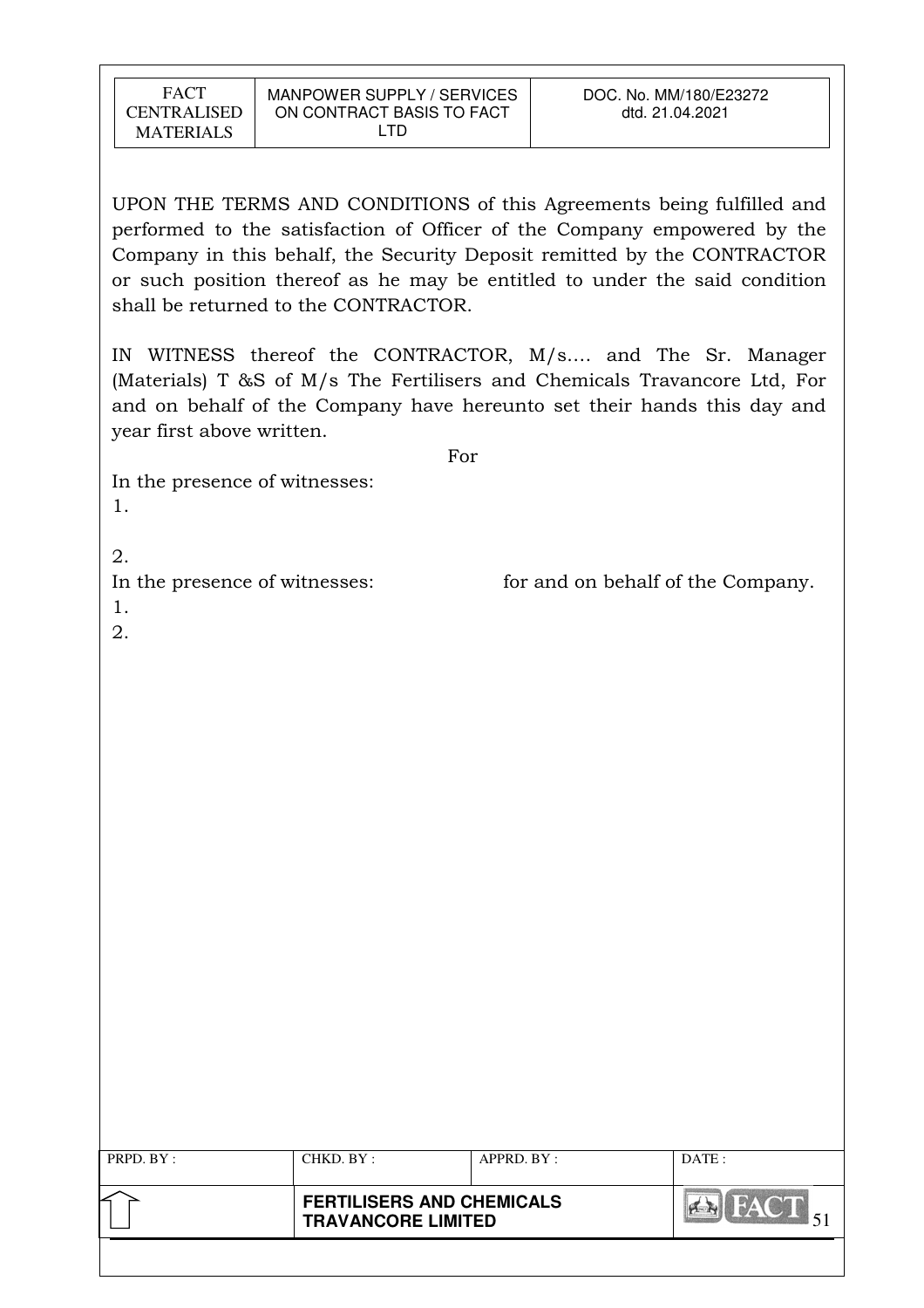#### **ANNEXURE-XI**

#### **(To be executed on** ₹ 500**/- Non-judicial Stamp Paper)**

#### **INTEGRITY PACT**

#### **Between**

The Fetilizers and Chemicals Travancore Limited (FACT), a company formed and registered under the Travancore Companies Act IX to 1114 (Companies Act, 2013) and having its registered office at Eloor, Udyogamandal-683501, Kochi, Ernakulam District, Kerala, hereinafter referred to as "The Principal".

*And* 

.................................. hereinafter referred to as "The Bidder/ Contractor".

#### **Preamble**

The Principal intends to award, under laid down organization procedures, contract/s for .......................... The Principal values full compliance with all relevant laws and regulations, and the principles of economic use of resources, and of fairness / transparency in its relations with its Bidder(s) and or/Contractor(s).

In order to achieve these goals, the Principal will appoint an Internal External Monitor (EIM), who will monitor the tender process and execution of the contact for compliance with the principle mentioned above.

#### **Section 1 - Commitments of the Principal**

(1) The Principal commits itself to take all measures necessary to prevent corruption and to observe the following principles:

a) No employee of the Principal, personally or through family members, will in connection with the tender, or the execution of the contract, demand, take a promise for or accept, for self or third person, any material or immaterial benefit which the person is not legally entitled to.

b) The Principal will, during the tender process, treat all Bidder(s) with equity and reason. The Principal will in particular, before and during the tender process, provide to all Bidder(s) the same information and will not provide to any Bidder(s) confidential / additional information through which the Bidder(s) could obtain an advantage in relation to the tender process or the contract execution.

c) The Principal will exclude from the process all known prejudiced/interested persons.

| PRPD. BY: | CHKD. BY:                                                     | APPRD. BY: | DATA |
|-----------|---------------------------------------------------------------|------------|------|
|           | <b>FERTILISERS AND CHEMICALS</b><br><b>TRAVANCORE LIMITED</b> |            |      |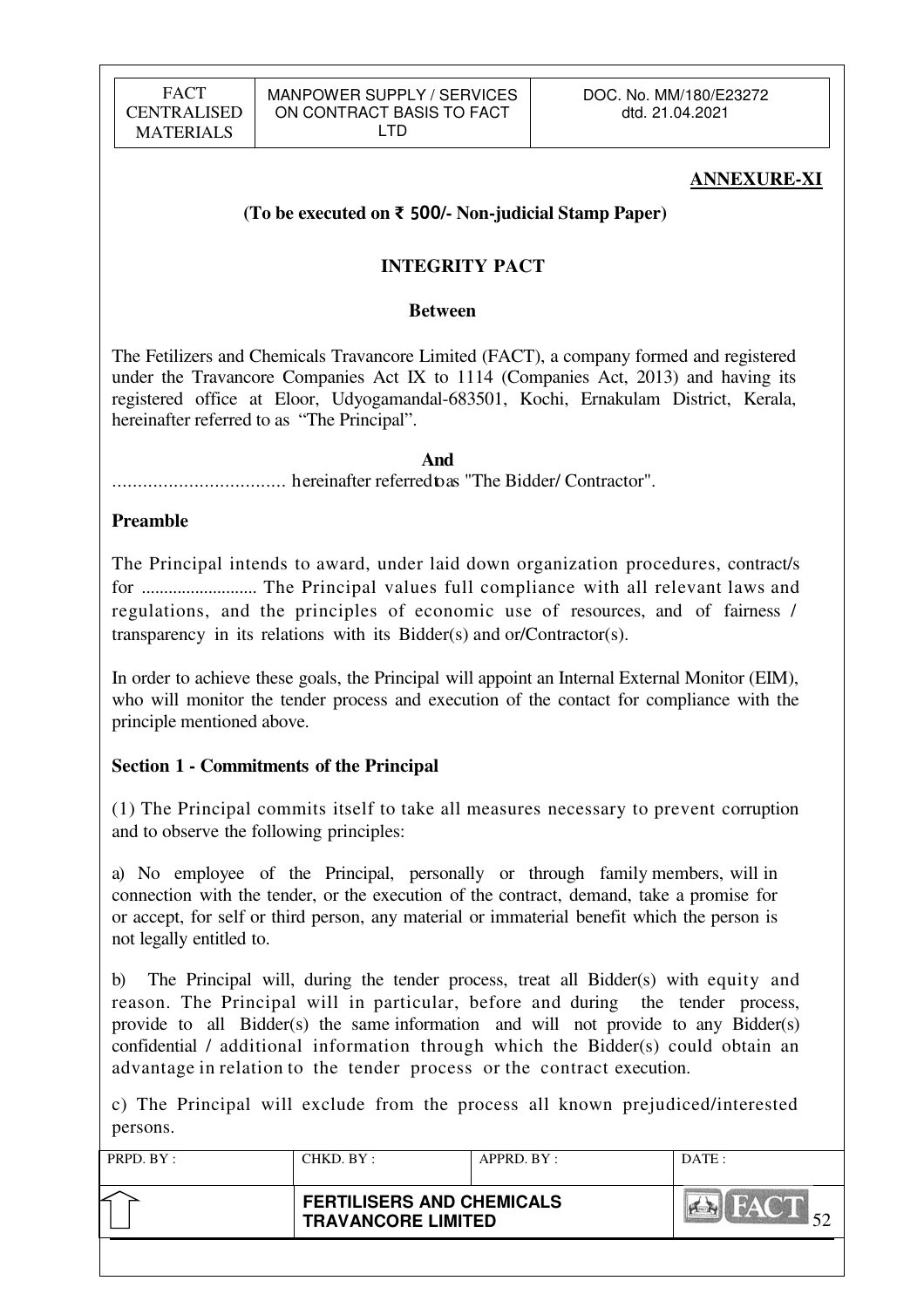(2) If the Principal obtains information on the conduct of any of its employees which is a criminal offence under the India Penal Code / Prevention of Corruption Act, or if there be a substantive suspicion in this regard, the Principal will inform the Vigilance Officer and in addition can initiate disciplinary actions.

#### **Section 2 - Commitments of the Bidder(s) / Contractor(s)**

(1)The Bidder(s) / Contractor(s) commits themselves to take all measures necessary to prevent corruption. He commits himself to observe the following principles during his participation in the tender process and during the contract execution.

a) The Bidder(s) / Contractor(s) will not, directly or through any other person or firm, offer, promise or give to any of the Principal's employees involved in the tender process or the execution of the contract or to any third person, any material or immaterial benefit which he/she is not legally entitled to, in order to obtain in exchange, any advantage of any kind whatsoever during the tender process or during the execution of the contract.

b) The Bidder(s) / Contractor(s) will not enter with other Bidders into any undisclosed agreement or understanding, whether formal or informal. This applies in particular to prices, specifications, certifications, subsidiary contracts, submission or non-submission of bids or any other actions to restrict competitiveness or to introduce cartelisation in the bidding process.

c) The Bidder(s) / Contractor(s) will not commit any offence under the relevant IPC/PC Act; further the Bidder(s)/ $Contractor(s)$  will not use improperly, for purposes of competition or personal gain, or pass on to others, any information or document provided by the Principal as part of the business relationship, regarding plans, technical proposals and business details, including information contained or transmitted electronically.

d) The Bidder(s) / Contractor(s) of foreign origin shall disclose the name and address of the Agents / Representatives in India, if any. Similarly, The Bidder(s) / Contractor(s) of Indian Nationality shall furnish the name and address of the foreign principals, if any. All the payments made to the India agent/representative have to be in Indian rupees only.

e) The Bidder(s) / Contractor(s) will, when presenting his bid, disclose any and all payments he has made, is committed to, or intends to make to agents, brokers or any other intermediaries in connection with the award of the contract.

(2) The Bidder(s) / Contractor(s) will not instigate third persons to commit offences outlined above or be an accessory to such offences.

#### **Section 3 - Disqualification from tender process and exclusion from future**

| PRPD. BY: | CHKD. BY:                                                     | APPRD. BY: | DATE: |
|-----------|---------------------------------------------------------------|------------|-------|
|           | <b>FERTILISERS AND CHEMICALS</b><br><b>TRAVANCORE LIMITED</b> |            |       |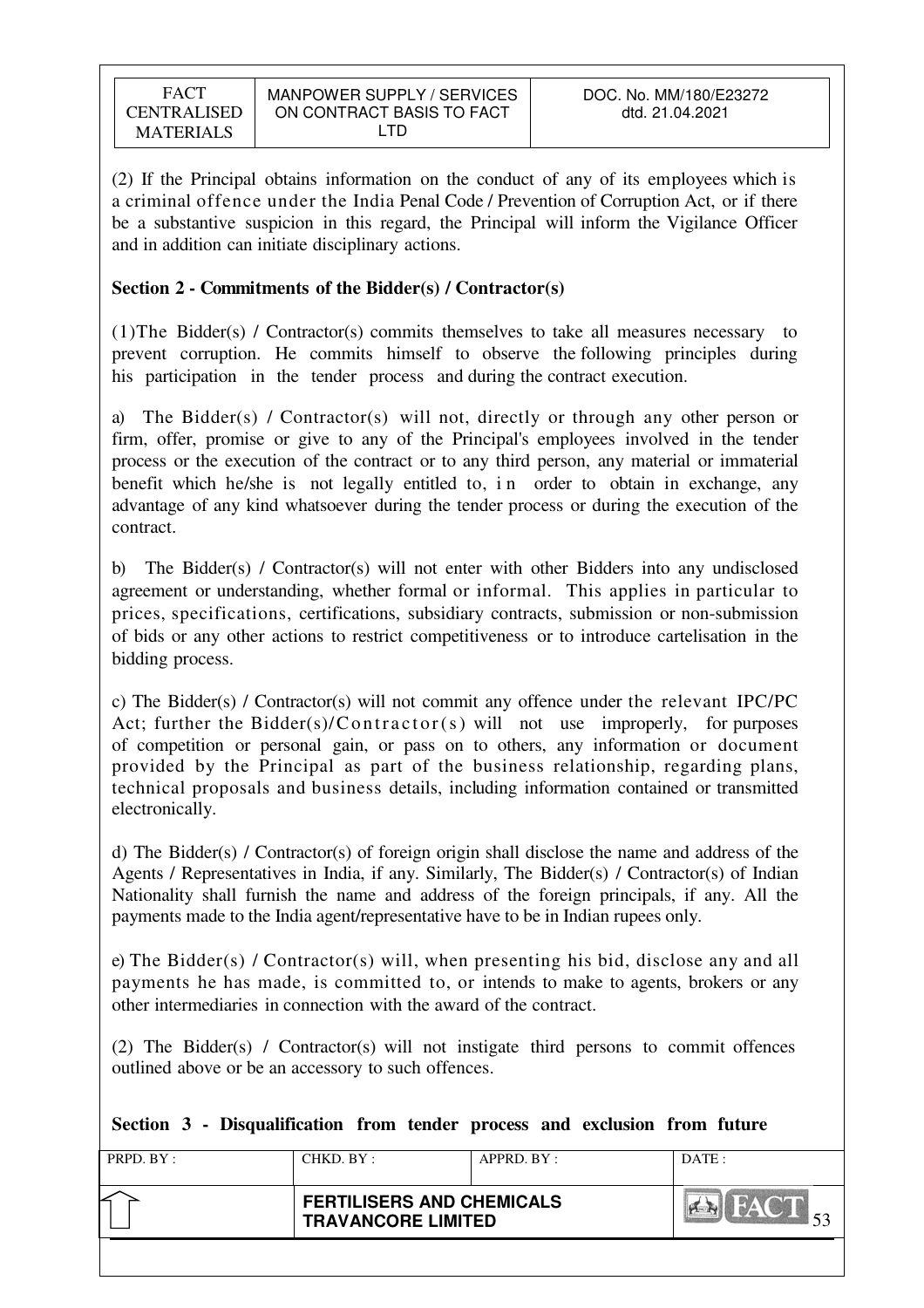#### **contracts**

If the Bidder(s)/Contractor(s), before award or during the execution of has committed a transgression through a violation of Section 2 above or in any other form such as to put his reliability or credibility in question, the Principal is entitled to disqualify the Bidder(s)/ Contractor(s) from the tender process or to terminate the contract, if already signed, for such reason.

#### **Section 4 - Compensation for Damages**

(1) If the Principal has disqualified the Bidder(s) from the tender process prior to the award according to Section 3, the Principal is entitled to demand and recover the damages equivalent to Earnest Money Deposit/Bid Security.

(2) If the Principal has terminated the contract according to Section 3, or if the Principal is entitled to terminate the contract according to Section 3, the Principal shall be entitled to demand and recover from the Contractor l iquidated damages of the contract value or the amount equivalent to Performance Bank Guarantee.

#### **Section 5 - Previous Transgression**

(1) The Bidder declares that no previous transgression occurred in the last 3 years with any other Company in India conforming to the anti-corruption approach including Public Sector Enterprise in India that could justify his exclusion from the tender process.

(2) If the Bidder makes incorrect statement on this subject, he can be disqualified from the tender process and appropriate action can be taken including termination of contract, if already awarded, for such reason.

#### **Section 6 - Equal treatment of all Bidders / Contractors / Subcontractors**

(1)The Bidder(s)/Contractor(s) undertakes(s) to demand from all subcontractors a commitment in conformity with this Integrity Pact, and to submit it to the Principal before contract signing.

(2) The Principal will enter into agreements with identical conditions as this one with all Bidders, Contractors/Suppliers and Subcontractors.

(3) The Principal will disqualify from the tender process all Bidders who do not sign this Pact or violate its provisions.

#### **Section 7 – Criminal charges against violating Bidder(s) / Contractor(s) /Subcontractor(s)**

If the Principal obtains knowledge of conduct of a Bidder, Contractor or Subcontractor, or of an employee or a representative or an associate of a Bidder, Contractor, or Subcontractor which constitutes corruption, or if the Principal has substantive suspicion in this

| PRPD. BY: | CHKD. BY :                                                    | APPRD. BY: | DATE: |
|-----------|---------------------------------------------------------------|------------|-------|
|           | <b>FERTILISERS AND CHEMICALS</b><br><b>TRAVANCORE LIMITED</b> |            |       |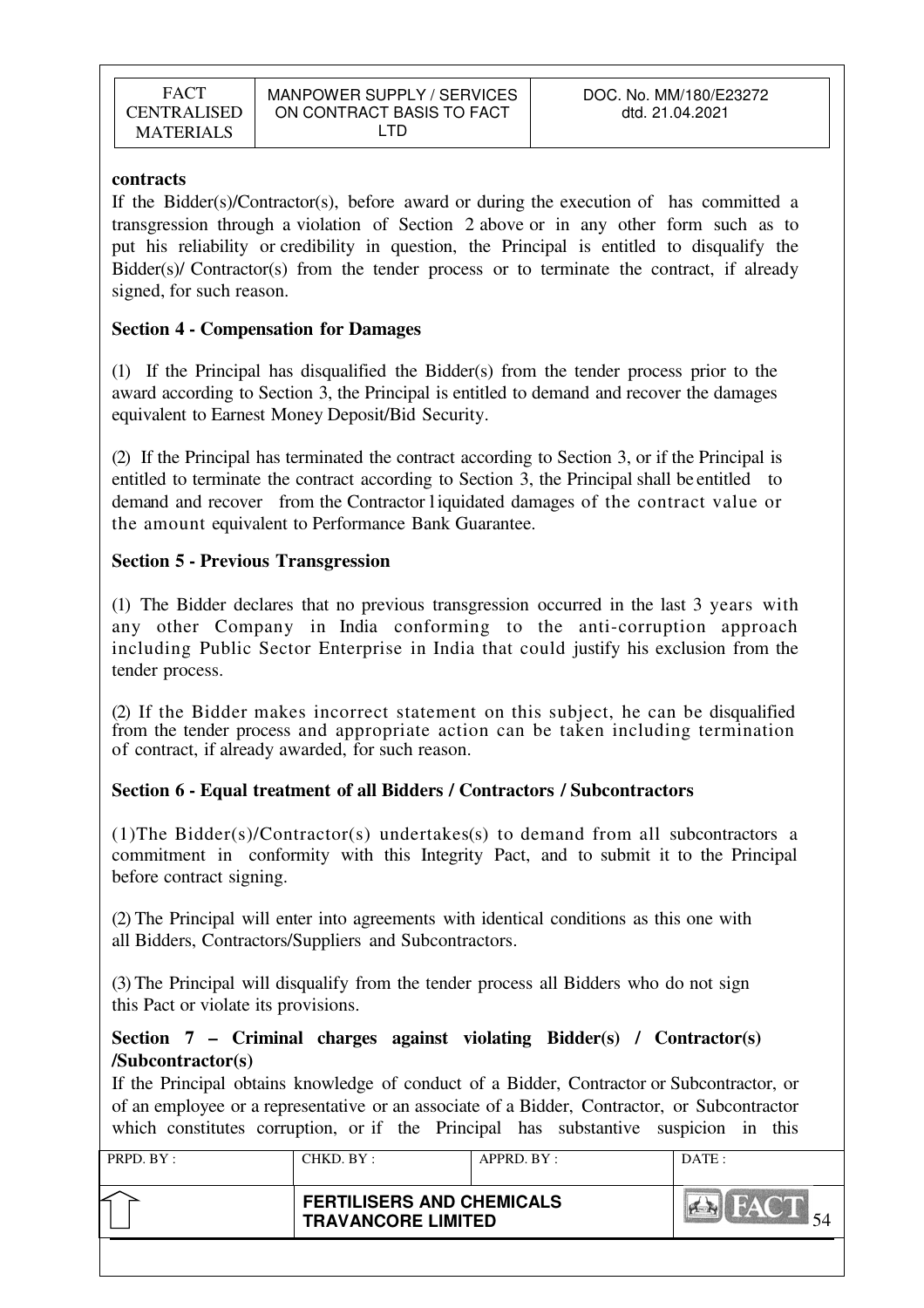regard, the Principal will inform the same to the Chief Vigilance Officer.

#### **Section 8 - Independent External Monitor/Monitors**

(1)The Principal appoints competent and credible Independent External Monitor for this Pact. The task of the Monitor is to review independently and objectively, whether and to what extent the parties comply with the obligations under this agreement.

(2) The Monitor is not subject to instructions by the representatives of the parties and performs his functions neutrally and independently. It will be obligatory for him to treat the obligations and document of the Bidder(s)/Contractor(s) as confidential. He reports to the Chairperson and managing Director, FACT.

(3) The Bidder(s)/Contractor(s) accepts that the Monitor has the right to access without restriction to all Project documentation of the Principal including that provided by the Contractor. The Contractor will also grant the Monitor, upon his request and demonstration of a valid interest, unrestricted and unconditional access to this project documentation. The same is applicable to Subcontractors. The Monitor is under contractual obligation to treat the information and documents of the Bidder(s)/Contractor(s)/ Subcontractor(s) with confidentially.

(4) The Principal will provide to the Monitor sufficient information about all meetings among the parties related to the Project provided such meetings could have an impact on the contractual relations between the Principal and the Contractor. The parties offer to the Monitor the option to participate in such meetings.

(5) As soon as the Monitor notices, or believes to notice, a violation of this agreement, he will so inform the Management of the Principal and request the Management to discontinue or to take corrective action, or to take other relevant action. The Monitor can in this regard submit non-binding recommendation. Beyond this, the Monitor has no right to demand from the parties that they act in a specific manner, refrain from action or tolerate action.

(6) The Monitor will submit a written report to the Chairman and Managing Director, FACT within 8 to 10 weeks from the date of reference or intimation to him by the Principal and, should the occasion arise, submit proposals for correcting problematic situations.

(7) Monitor shall be entitled to compensation on the same terms as being extended to / provided to Independent Director on FACT Board.

(8) If the M o n i t o r has reported to the Chairman and Managing Director, FACT, a substantiated suspicion of an offence under relevant IPC/PC Act, and the Chairman and Managing Director, FACT has not, within reasonable time, taken visible action to proceed against such offence or reported it to the Chief Vigilance Officer, the Monitor may also transmit this information directly to the Central Vigilance

| PRPD. BY: | CHKD. BY :                                                    | APPRD. BY: | DATA |
|-----------|---------------------------------------------------------------|------------|------|
| ∠         | <b>FERTILISERS AND CHEMICALS</b><br><b>TRAVANCORE LIMITED</b> |            |      |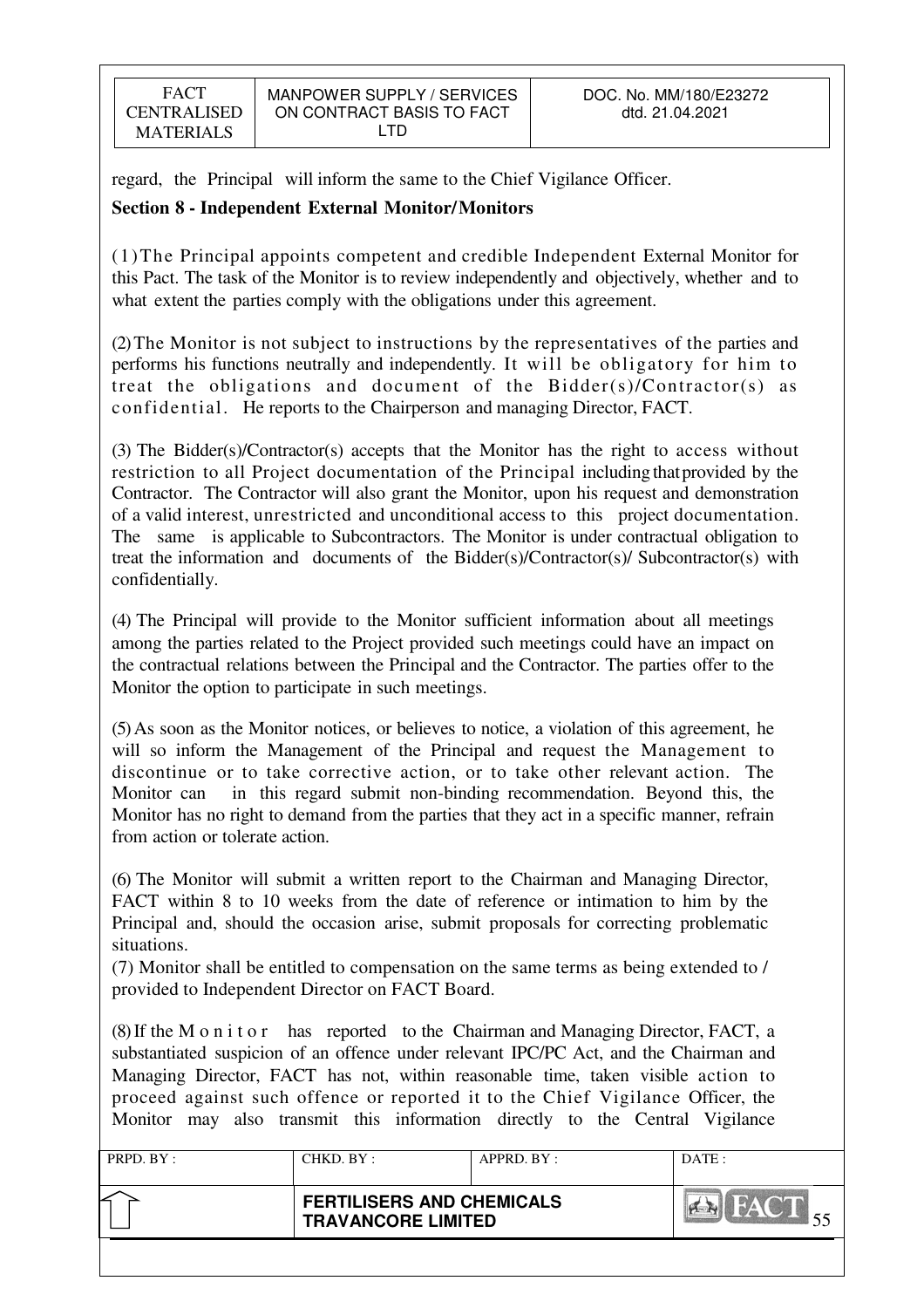Commissioner.

(9) The word 'Monitor' would include both singular and plural.

#### **Section 9 - Pact Duration**

This Pact begins when both parties have legally signed it. It expires for the Contractor 12 months after the last payment under the contract, and for all other Bidders 6 months after the contract has been awarded.

If any claim is made / lodged during this time, the same shall be binding and continue to be valid despite the lapse of this pact as specified above, unless it is discharged / determined by the Chairman and Managing Director, FACT

#### **Section 10** - **Other provisions**

**(1)**This agreement is subject to Indian Law. Place of performance and jurisdiction is the Registered Office of the Principal, i.e. Udyogamandal, Kerala.

(2)Changes and supplements as well as termination notices need to be made in writing. Side agreements have not been made.

(3) If the Contractor is a partnership or a consortium, this agreement must be signed by all partners or consortium members.

(4) Should one or several provisions of this agreement turn out to be invalid, the remainder of this agreement remains valid. In this case, the parties will strive to come to an agreement to their original intentions.

(5) The Bidder / Contractor signing this "Integrity Pact" shall not approach the court while representing the matters to IEMs and he/she shall wait their decisions in this matter.

| (For $\&$ On behalf of the Principal) |                                                               |               | For & On behalf of |
|---------------------------------------|---------------------------------------------------------------|---------------|--------------------|
| Bidder(s)/Contractor(s)               |                                                               |               |                    |
| (Office Seal)                         |                                                               | (Office Seal) |                    |
| Place:<br>Date:<br>Witness 1:         |                                                               | Witness 2:    |                    |
|                                       |                                                               |               |                    |
|                                       |                                                               |               |                    |
| PRPD. BY:                             | CHKD. BY:                                                     | APPRD. BY:    | DATE:              |
|                                       | <b>FERTILISERS AND CHEMICALS</b><br><b>TRAVANCORE LIMITED</b> |               | <b>FACT</b>        |
|                                       |                                                               |               |                    |